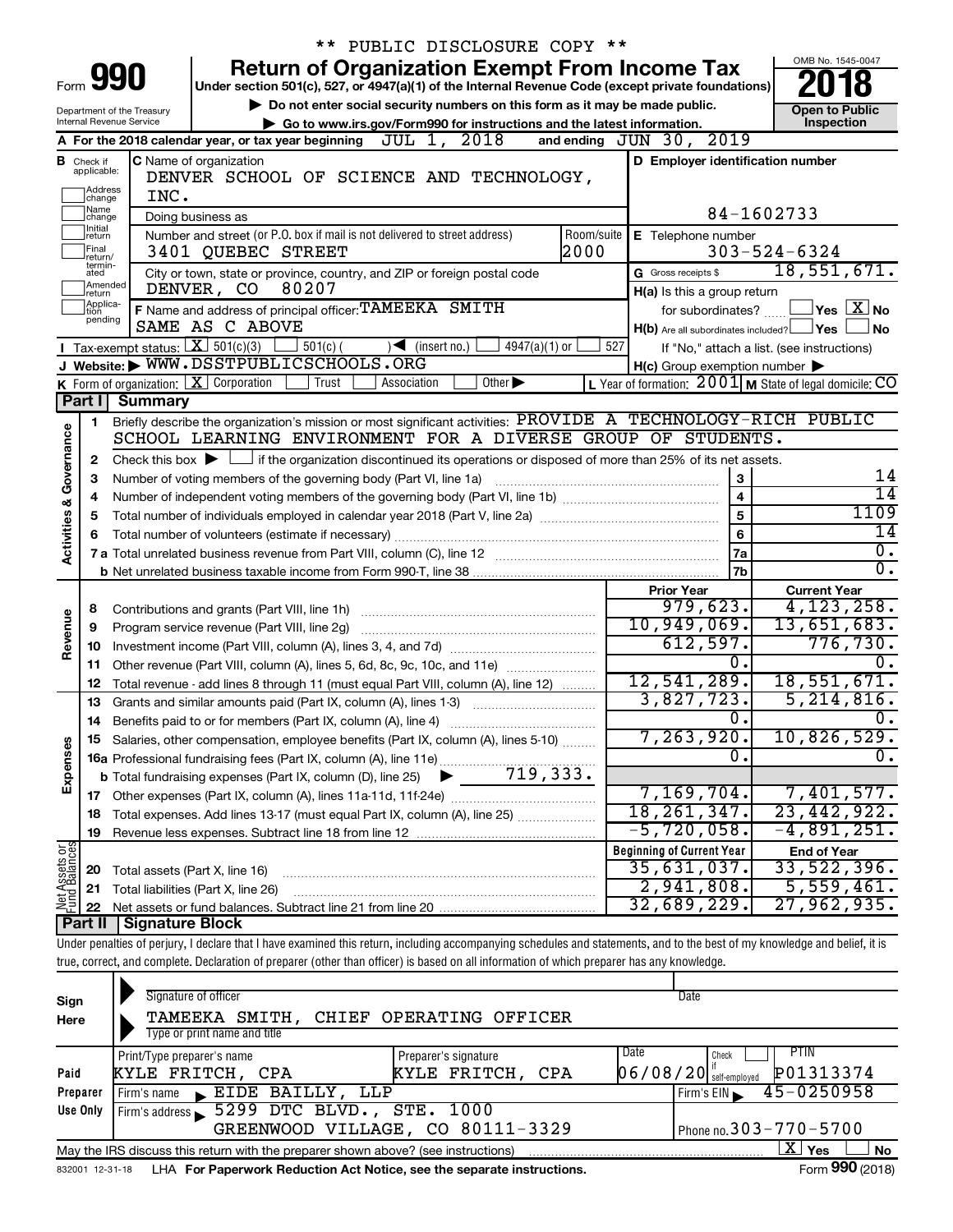|              | DENVER SCHOOL OF SCIENCE AND TECHNOLOGY,                                                                                                     |
|--------------|----------------------------------------------------------------------------------------------------------------------------------------------|
|              | 84-1602733<br>INC.<br>Page 2<br>Form 990 (2018)                                                                                              |
|              | Part III   Statement of Program Service Accomplishments                                                                                      |
|              |                                                                                                                                              |
| $\mathbf{1}$ | Briefly describe the organization's mission:<br>DSST IS A CHARTER SCHOOL NETWORK THAT TRANSFORMS URBAN PUBLIC                                |
|              | EDUCATION BY ELIMINATING EDUCATIONAL INEQUITY AND PREPARING ALL                                                                              |
|              | STUDENTS FOR SUCCESS IN COLLEGE AND THE 21ST CENTURY.                                                                                        |
|              |                                                                                                                                              |
| $\mathbf{2}$ | Did the organization undertake any significant program services during the year which were not listed on the                                 |
|              | $\Box$ Yes $[\overline{\mathrm{X}}]$ No<br>prior Form 990 or 990-EZ?                                                                         |
|              | If "Yes," describe these new services on Schedule O.                                                                                         |
| 3            | $\Box$ Yes $\overline{X}$ No<br>Did the organization cease conducting, or make significant changes in how it conducts, any program services? |
|              | If "Yes," describe these changes on Schedule O.                                                                                              |
| 4            | Describe the organization's program service accomplishments for each of its three largest program services, as measured by expenses.         |
|              | Section 501(c)(3) and 501(c)(4) organizations are required to report the amount of grants and allocations to others, the total expenses, and |
|              | revenue, if any, for each program service reported.                                                                                          |
| 4a           | 17, 101, 210. including grants of \$ $5, 214, 816.$ (Revenue \$ 13, 651, 683.)<br>) (Expenses \$<br>(Code:                                   |
|              | PROVIDING FUNDING AND MANAGEMENT SERVICES FOR THE ESTABLISHMENT AND                                                                          |
|              | GROWTH OF PUBLIC SCHOOLS. DSST CURRENTLY SERVES A STUDENT POPULATION OF                                                                      |
|              | 5,900 IN 14 SCHOOLS.<br>TO DATE DSST HAS PREPARED 100% OF OUR GRADUATES                                                                      |
|              | TO ATTEND A FOUR YEAR COLLEGE. DSST SCHOOLS ARE RECOGNIZED AMONG THE                                                                         |
|              | TOP PERFORMING SCHOOLS IN COLORADO.                                                                                                          |
|              |                                                                                                                                              |
|              |                                                                                                                                              |
|              |                                                                                                                                              |
|              |                                                                                                                                              |
|              |                                                                                                                                              |
|              |                                                                                                                                              |
|              |                                                                                                                                              |
| 4b           | $\overbrace{\text{Code:}}$ (Expenses \$                                                                                                      |
|              |                                                                                                                                              |
|              |                                                                                                                                              |
|              |                                                                                                                                              |
|              |                                                                                                                                              |
|              |                                                                                                                                              |
|              |                                                                                                                                              |
|              |                                                                                                                                              |
|              |                                                                                                                                              |
|              |                                                                                                                                              |
|              |                                                                                                                                              |
|              |                                                                                                                                              |
|              |                                                                                                                                              |
| 4c           | ) (Expenses \$<br>) (Revenue \$<br>(Code:<br>including grants of \$                                                                          |
|              |                                                                                                                                              |
|              |                                                                                                                                              |
|              |                                                                                                                                              |
|              |                                                                                                                                              |
|              |                                                                                                                                              |
|              |                                                                                                                                              |
|              |                                                                                                                                              |
|              |                                                                                                                                              |
|              |                                                                                                                                              |
|              |                                                                                                                                              |
|              |                                                                                                                                              |
|              |                                                                                                                                              |
| 4d           | Other program services (Describe in Schedule O.)                                                                                             |
|              | (Expenses \$<br>(Revenue \$<br>including grants of \$                                                                                        |
| 4е           | 17, 101, 210.<br>Total program service expenses                                                                                              |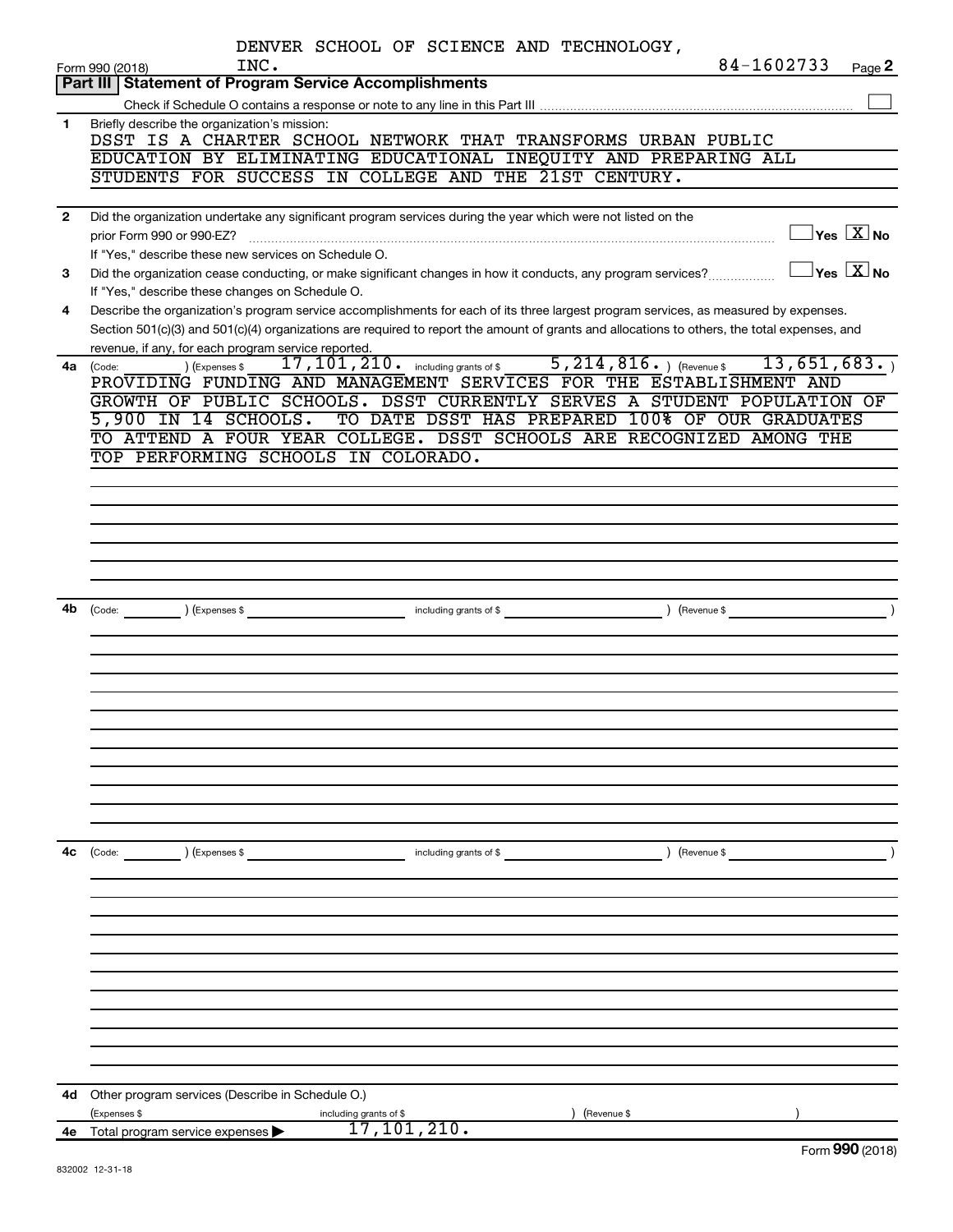**Part IV Checklist of Required Schedules**

|     |                                                                                                                                  |                 | <b>Yes</b>            | No                      |
|-----|----------------------------------------------------------------------------------------------------------------------------------|-----------------|-----------------------|-------------------------|
| 1   | Is the organization described in section 501(c)(3) or $4947(a)(1)$ (other than a private foundation)?                            |                 |                       |                         |
|     |                                                                                                                                  | 1.              | X                     |                         |
| 2   |                                                                                                                                  | $\overline{2}$  | $\overline{\text{x}}$ |                         |
| 3   | Did the organization engage in direct or indirect political campaign activities on behalf of or in opposition to candidates for  |                 |                       |                         |
|     | public office? If "Yes," complete Schedule C, Part I                                                                             | 3               |                       | x                       |
| 4   | Section 501(c)(3) organizations. Did the organization engage in lobbying activities, or have a section 501(h) election in effect |                 |                       |                         |
|     |                                                                                                                                  | 4               |                       | x                       |
| 5   | Is the organization a section 501(c)(4), 501(c)(5), or 501(c)(6) organization that receives membership dues, assessments, or     |                 |                       |                         |
|     |                                                                                                                                  | 5               |                       | x                       |
| 6   | Did the organization maintain any donor advised funds or any similar funds or accounts for which donors have the right to        |                 |                       |                         |
|     | provide advice on the distribution or investment of amounts in such funds or accounts? If "Yes," complete Schedule D, Part I     | 6               |                       | x                       |
| 7   | Did the organization receive or hold a conservation easement, including easements to preserve open space,                        |                 |                       |                         |
|     |                                                                                                                                  | $\overline{7}$  |                       | x                       |
| 8   | Did the organization maintain collections of works of art, historical treasures, or other similar assets? If "Yes," complete     |                 |                       |                         |
|     |                                                                                                                                  | 8               |                       | x                       |
| 9   | Did the organization report an amount in Part X, line 21, for escrow or custodial account liability, serve as a custodian for    |                 |                       |                         |
|     | amounts not listed in Part X; or provide credit counseling, debt management, credit repair, or debt negotiation services?        |                 |                       |                         |
|     | If "Yes," complete Schedule D, Part IV                                                                                           | 9               |                       | x                       |
| 10  | Did the organization, directly or through a related organization, hold assets in temporarily restricted endowments, permanent    |                 |                       |                         |
|     |                                                                                                                                  | 10              | х                     |                         |
| 11  | If the organization's answer to any of the following questions is "Yes," then complete Schedule D, Parts VI, VII, VIII, IX, or X |                 |                       |                         |
|     | as applicable.                                                                                                                   |                 |                       |                         |
| а   | Did the organization report an amount for land, buildings, and equipment in Part X, line 10? If "Yes," complete Schedule D,      |                 | х                     |                         |
|     | Part VI                                                                                                                          | 11a             |                       |                         |
| b   | Did the organization report an amount for investments - other securities in Part X, line 12 that is 5% or more of its total      |                 |                       | x                       |
|     |                                                                                                                                  | 11b             |                       |                         |
| с   | Did the organization report an amount for investments - program related in Part X, line 13 that is 5% or more of its total       | 11c             |                       | x                       |
|     | d Did the organization report an amount for other assets in Part X, line 15 that is 5% or more of its total assets reported in   |                 |                       |                         |
|     |                                                                                                                                  | 11d             | х                     |                         |
|     | Did the organization report an amount for other liabilities in Part X, line 25? If "Yes," complete Schedule D, Part X            | 11e             |                       | $\overline{\mathbf{X}}$ |
| f   | Did the organization's separate or consolidated financial statements for the tax year include a footnote that addresses          |                 |                       |                         |
|     | the organization's liability for uncertain tax positions under FIN 48 (ASC 740)? If "Yes," complete Schedule D, Part X           | 11f             | х                     |                         |
|     | 12a Did the organization obtain separate, independent audited financial statements for the tax year? If "Yes," complete          |                 |                       |                         |
|     | Schedule D, Parts XI and XII                                                                                                     | 12a             |                       | x                       |
|     | Was the organization included in consolidated, independent audited financial statements for the tax year?                        |                 |                       |                         |
|     | If "Yes," and if the organization answered "No" to line 12a, then completing Schedule D, Parts XI and XII is optional            | 12b             | X                     |                         |
| 13  | Is the organization a school described in section 170(b)(1)(A)(ii)? If "Yes," complete Schedule E                                | 13              |                       | $\overline{\mathbf{X}}$ |
| 14a | Did the organization maintain an office, employees, or agents outside of the United States?                                      | 14a             |                       | $\overline{\mathtt{x}}$ |
|     | <b>b</b> Did the organization have aggregate revenues or expenses of more than \$10,000 from grantmaking, fundraising, business, |                 |                       |                         |
|     | investment, and program service activities outside the United States, or aggregate foreign investments valued at \$100,000       |                 |                       |                         |
|     |                                                                                                                                  | 14b             |                       | x                       |
| 15  | Did the organization report on Part IX, column (A), line 3, more than \$5,000 of grants or other assistance to or for any        |                 |                       |                         |
|     |                                                                                                                                  | 15              |                       | x                       |
| 16  | Did the organization report on Part IX, column (A), line 3, more than \$5,000 of aggregate grants or other assistance to         |                 |                       |                         |
|     |                                                                                                                                  | 16              |                       | x                       |
| 17  | Did the organization report a total of more than \$15,000 of expenses for professional fundraising services on Part IX,          |                 |                       |                         |
|     |                                                                                                                                  | 17              |                       | x                       |
| 18  | Did the organization report more than \$15,000 total of fundraising event gross income and contributions on Part VIII, lines     |                 |                       |                         |
|     |                                                                                                                                  | 18              |                       | х                       |
| 19  | Did the organization report more than \$15,000 of gross income from gaming activities on Part VIII, line 9a? If "Yes,"           |                 |                       |                         |
|     |                                                                                                                                  | 19              |                       | x                       |
| 20a | Did the organization operate one or more hospital facilities? If "Yes," complete Schedule H                                      | 20a             |                       | $\overline{\text{X}}$   |
| b   |                                                                                                                                  | 20 <sub>b</sub> |                       |                         |
| 21  | Did the organization report more than \$5,000 of grants or other assistance to any domestic organization or                      |                 |                       |                         |
|     |                                                                                                                                  | 21              | Χ                     |                         |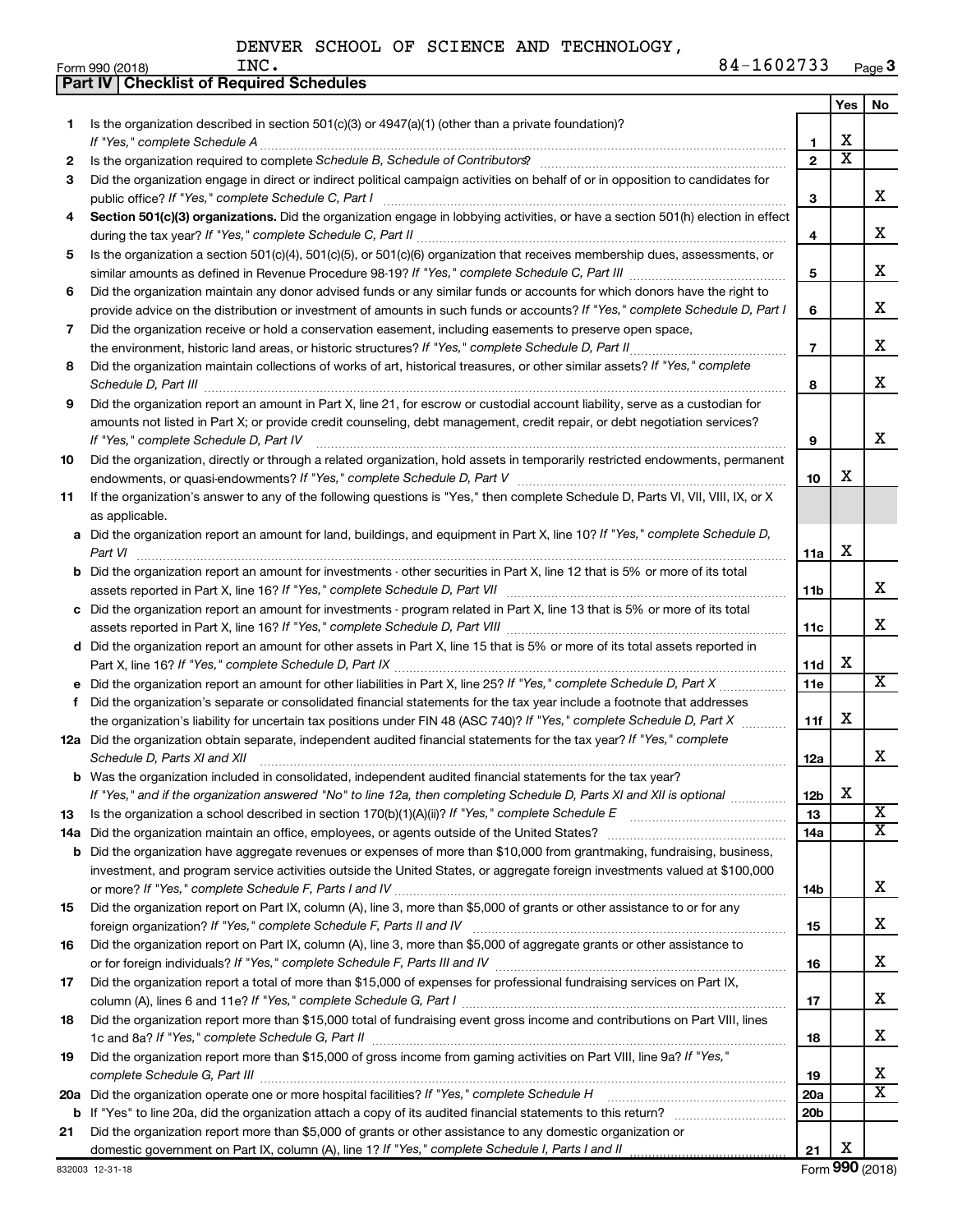|               | <b>Part IV   Checklist of Required Schedules (continued)</b>                                                                                                                           |                 |     |                         |
|---------------|----------------------------------------------------------------------------------------------------------------------------------------------------------------------------------------|-----------------|-----|-------------------------|
|               |                                                                                                                                                                                        |                 | Yes | No.                     |
| 22            | Did the organization report more than \$5,000 of grants or other assistance to or for domestic individuals on                                                                          |                 |     |                         |
|               |                                                                                                                                                                                        | 22              |     | X                       |
| 23            | Did the organization answer "Yes" to Part VII, Section A, line 3, 4, or 5 about compensation of the organization's current                                                             |                 |     |                         |
|               | and former officers, directors, trustees, key employees, and highest compensated employees? If "Yes," complete                                                                         |                 |     |                         |
|               |                                                                                                                                                                                        | 23              | х   |                         |
|               | Schedule J <b>Execute Schedule J Execute Schedule J</b><br>24a Did the organization have a tax-exempt bond issue with an outstanding principal amount of more than \$100,000 as of the |                 |     |                         |
|               |                                                                                                                                                                                        |                 |     |                         |
|               | last day of the year, that was issued after December 31, 2002? If "Yes," answer lines 24b through 24d and complete                                                                     |                 |     | x                       |
|               |                                                                                                                                                                                        | 24a             |     |                         |
|               |                                                                                                                                                                                        | 24b             |     |                         |
|               | c Did the organization maintain an escrow account other than a refunding escrow at any time during the year to defease                                                                 |                 |     |                         |
|               |                                                                                                                                                                                        | 24c             |     |                         |
|               |                                                                                                                                                                                        | 24d             |     |                         |
|               | 25a Section 501(c)(3), 501(c)(4), and 501(c)(29) organizations. Did the organization engage in an excess benefit                                                                       |                 |     |                         |
|               |                                                                                                                                                                                        | 25a             |     | x                       |
|               | <b>b</b> Is the organization aware that it engaged in an excess benefit transaction with a disqualified person in a prior year, and                                                    |                 |     |                         |
|               | that the transaction has not been reported on any of the organization's prior Forms 990 or 990-EZ? If "Yes," complete                                                                  |                 |     |                         |
|               | Schedule L, Part I                                                                                                                                                                     | 25 <sub>b</sub> |     | х                       |
| 26            | Did the organization report any amount on Part X, line 5, 6, or 22 for receivables from or payables to any current or                                                                  |                 |     |                         |
|               | former officers, directors, trustees, key employees, highest compensated employees, or disqualified persons? If "Yes,"                                                                 |                 |     |                         |
|               | complete Schedule L, Part II                                                                                                                                                           | 26              |     | х                       |
|               | Did the organization provide a grant or other assistance to an officer, director, trustee, key employee, substantial                                                                   |                 |     |                         |
| 27            |                                                                                                                                                                                        |                 |     |                         |
|               | contributor or employee thereof, a grant selection committee member, or to a 35% controlled entity or family member                                                                    |                 |     | х                       |
|               |                                                                                                                                                                                        | 27              |     |                         |
| 28            | Was the organization a party to a business transaction with one of the following parties (see Schedule L, Part IV                                                                      |                 |     |                         |
|               | instructions for applicable filing thresholds, conditions, and exceptions):                                                                                                            |                 |     |                         |
| а             | A current or former officer, director, trustee, or key employee? If "Yes," complete Schedule L, Part IV                                                                                | 28a             |     | x                       |
| b             | A family member of a current or former officer, director, trustee, or key employee? If "Yes," complete Schedule L, Part IV                                                             | 28b             |     | $\overline{\texttt{x}}$ |
|               | c An entity of which a current or former officer, director, trustee, or key employee (or a family member thereof) was an officer,                                                      |                 |     |                         |
|               | director, trustee, or direct or indirect owner? If "Yes," complete Schedule L, Part IV                                                                                                 | 28c             |     | х                       |
| 29            |                                                                                                                                                                                        | 29              |     | $\overline{\texttt{X}}$ |
| 30            | Did the organization receive contributions of art, historical treasures, or other similar assets, or qualified conservation                                                            |                 |     |                         |
|               |                                                                                                                                                                                        | 30              |     | x                       |
| 31            | Did the organization liquidate, terminate, or dissolve and cease operations?                                                                                                           |                 |     |                         |
|               |                                                                                                                                                                                        | 31              |     | x                       |
| 32            | Did the organization sell, exchange, dispose of, or transfer more than 25% of its net assets? If "Yes," complete                                                                       |                 |     |                         |
|               |                                                                                                                                                                                        | 32              |     | Χ                       |
| 33            | Did the organization own 100% of an entity disregarded as separate from the organization under Regulations                                                                             |                 |     |                         |
|               |                                                                                                                                                                                        | 33              |     | x                       |
|               |                                                                                                                                                                                        |                 |     |                         |
| 34            | Was the organization related to any tax-exempt or taxable entity? If "Yes," complete Schedule R, Part II, III, or IV, and                                                              |                 |     | х                       |
|               | Part V, line 1                                                                                                                                                                         | 34              |     | $\overline{\text{X}}$   |
|               |                                                                                                                                                                                        | 35a             |     |                         |
|               | b If "Yes" to line 35a, did the organization receive any payment from or engage in any transaction with a controlled entity                                                            |                 |     |                         |
|               |                                                                                                                                                                                        | 35 <sub>b</sub> |     |                         |
| 36            | Section 501(c)(3) organizations. Did the organization make any transfers to an exempt non-charitable related organization?                                                             |                 |     |                         |
|               |                                                                                                                                                                                        | 36              |     | x                       |
| 37            | Did the organization conduct more than 5% of its activities through an entity that is not a related organization                                                                       |                 |     |                         |
|               |                                                                                                                                                                                        | 37              |     | х                       |
| 38            | Did the organization complete Schedule O and provide explanations in Schedule O for Part VI, lines 11b and 19?                                                                         |                 |     |                         |
|               |                                                                                                                                                                                        | 38              | х   |                         |
| <b>Part V</b> |                                                                                                                                                                                        |                 |     |                         |
|               | Check if Schedule O contains a response or note to any line in this Part V                                                                                                             |                 |     |                         |
|               |                                                                                                                                                                                        |                 | Yes | No                      |
|               | 69<br>1a                                                                                                                                                                               |                 |     |                         |
|               | 0<br>1b                                                                                                                                                                                |                 |     |                         |
|               | c Did the organization comply with backup withholding rules for reportable payments to vendors and reportable gaming                                                                   |                 |     |                         |
|               |                                                                                                                                                                                        | 1c              | х   |                         |
|               |                                                                                                                                                                                        |                 |     |                         |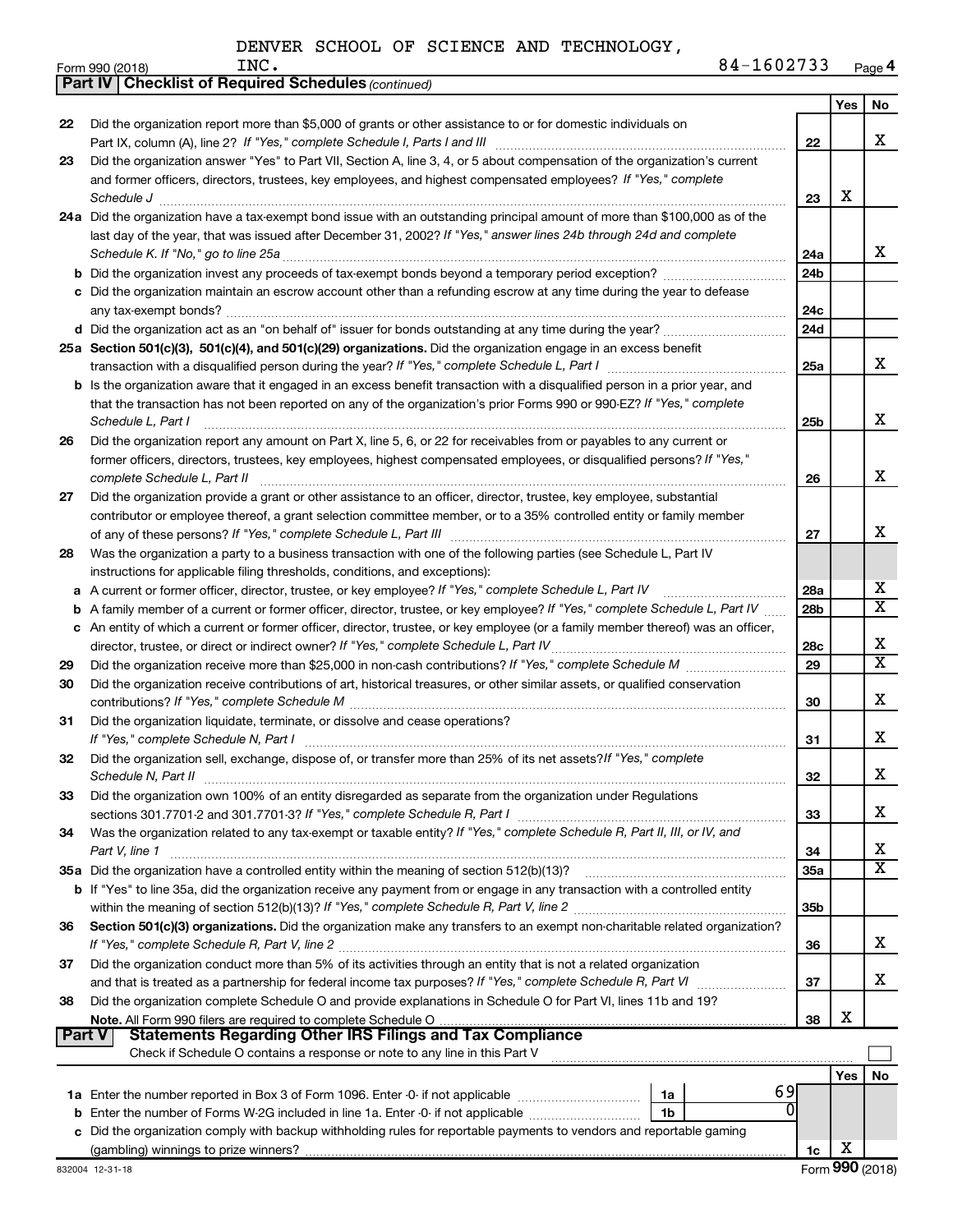|  |  |  |  |  |  | DENVER SCHOOL OF SCIENCE AND TECHNOLOGY, |
|--|--|--|--|--|--|------------------------------------------|
|--|--|--|--|--|--|------------------------------------------|

| Part V | Statements Regarding Other IRS Filings and Tax Compliance (continued)                                                                           |                |     |    |  |  |  |  |  |
|--------|-------------------------------------------------------------------------------------------------------------------------------------------------|----------------|-----|----|--|--|--|--|--|
|        |                                                                                                                                                 |                | Yes | No |  |  |  |  |  |
|        | 2a Enter the number of employees reported on Form W-3, Transmittal of Wage and Tax Statements,                                                  |                |     |    |  |  |  |  |  |
|        | 1109<br>filed for the calendar year ending with or within the year covered by this return<br>2a                                                 |                |     |    |  |  |  |  |  |
|        | <b>b</b> If at least one is reported on line 2a, did the organization file all required federal employment tax returns?                         | 2 <sub>b</sub> | X   |    |  |  |  |  |  |
|        |                                                                                                                                                 |                |     |    |  |  |  |  |  |
| За     | Did the organization have unrelated business gross income of \$1,000 or more during the year?                                                   | 3a             |     | x  |  |  |  |  |  |
| b      |                                                                                                                                                 | 3b             |     |    |  |  |  |  |  |
|        | 4a At any time during the calendar year, did the organization have an interest in, or a signature or other authority over, a                    |                |     |    |  |  |  |  |  |
|        | financial account in a foreign country (such as a bank account, securities account, or other financial account)?                                |                |     |    |  |  |  |  |  |
|        | <b>b</b> If "Yes," enter the name of the foreign country: $\blacktriangleright$                                                                 |                |     |    |  |  |  |  |  |
|        | See instructions for filing requirements for FinCEN Form 114, Report of Foreign Bank and Financial Accounts (FBAR).                             |                |     |    |  |  |  |  |  |
| 5a     |                                                                                                                                                 |                |     |    |  |  |  |  |  |
| b      |                                                                                                                                                 |                |     |    |  |  |  |  |  |
| с      |                                                                                                                                                 | 5 <sub>c</sub> |     |    |  |  |  |  |  |
|        | 6a Does the organization have annual gross receipts that are normally greater than \$100,000, and did the organization solicit                  |                |     |    |  |  |  |  |  |
|        | any contributions that were not tax deductible as charitable contributions?                                                                     | 6a             |     | x  |  |  |  |  |  |
|        | b If "Yes," did the organization include with every solicitation an express statement that such contributions or gifts                          |                |     |    |  |  |  |  |  |
|        |                                                                                                                                                 | 6b             |     |    |  |  |  |  |  |
| 7      | Organizations that may receive deductible contributions under section 170(c).                                                                   |                |     |    |  |  |  |  |  |
| a      | Did the organization receive a payment in excess of \$75 made partly as a contribution and partly for goods and services provided to the payor? | 7a             |     | x  |  |  |  |  |  |
| b      |                                                                                                                                                 | 7b             |     |    |  |  |  |  |  |
| с      | Did the organization sell, exchange, or otherwise dispose of tangible personal property for which it was required                               |                |     | х  |  |  |  |  |  |
|        | to file Form 8282?                                                                                                                              |                |     |    |  |  |  |  |  |
| d      | 7d                                                                                                                                              |                |     |    |  |  |  |  |  |
| е      | Did the organization receive any funds, directly or indirectly, to pay premiums on a personal benefit contract?                                 |                |     |    |  |  |  |  |  |
| f      | Did the organization, during the year, pay premiums, directly or indirectly, on a personal benefit contract?                                    |                |     |    |  |  |  |  |  |
| g      | If the organization received a contribution of qualified intellectual property, did the organization file Form 8899 as required?                |                |     |    |  |  |  |  |  |
| h      | If the organization received a contribution of cars, boats, airplanes, or other vehicles, did the organization file a Form 1098-C?              |                |     |    |  |  |  |  |  |
| 8      | Sponsoring organizations maintaining donor advised funds. Did a donor advised fund maintained by the                                            |                |     |    |  |  |  |  |  |
|        |                                                                                                                                                 |                |     |    |  |  |  |  |  |
|        | 9<br>Sponsoring organizations maintaining donor advised funds.                                                                                  |                |     |    |  |  |  |  |  |
|        | Did the sponsoring organization make any taxable distributions under section 4966?<br>а                                                         |                |     |    |  |  |  |  |  |
| b      |                                                                                                                                                 | 9 <sub>b</sub> |     |    |  |  |  |  |  |
| 10     | Section 501(c)(7) organizations. Enter:<br>10a                                                                                                  |                |     |    |  |  |  |  |  |
| а<br>b | 10 <sub>b</sub><br>Gross receipts, included on Form 990, Part VIII, line 12, for public use of club facilities                                  |                |     |    |  |  |  |  |  |
| 11     | Section 501(c)(12) organizations. Enter:                                                                                                        |                |     |    |  |  |  |  |  |
| а      | 11a                                                                                                                                             |                |     |    |  |  |  |  |  |
| b      | Gross income from other sources (Do not net amounts due or paid to other sources against                                                        |                |     |    |  |  |  |  |  |
|        | 11b<br>amounts due or received from them.)                                                                                                      |                |     |    |  |  |  |  |  |
|        | 12a Section 4947(a)(1) non-exempt charitable trusts. Is the organization filing Form 990 in lieu of Form 1041?                                  | 12a            |     |    |  |  |  |  |  |
|        | 12 <sub>b</sub><br><b>b</b> If "Yes," enter the amount of tax-exempt interest received or accrued during the year                               |                |     |    |  |  |  |  |  |
| 13     | Section 501(c)(29) qualified nonprofit health insurance issuers.                                                                                |                |     |    |  |  |  |  |  |
| а      |                                                                                                                                                 | 13a            |     |    |  |  |  |  |  |
|        | Note. See the instructions for additional information the organization must report on Schedule O.                                               |                |     |    |  |  |  |  |  |
| b      | Enter the amount of reserves the organization is required to maintain by the states in which the                                                |                |     |    |  |  |  |  |  |
|        | 13 <sub>b</sub>                                                                                                                                 |                |     |    |  |  |  |  |  |
| с      | 13 <sub>c</sub>                                                                                                                                 |                |     |    |  |  |  |  |  |
| 14a    | Did the organization receive any payments for indoor tanning services during the tax year?                                                      | 14a            |     | х  |  |  |  |  |  |
|        |                                                                                                                                                 | 14b            |     |    |  |  |  |  |  |
| 15     | Is the organization subject to the section 4960 tax on payment(s) of more than \$1,000,000 in remuneration or                                   |                |     |    |  |  |  |  |  |
|        |                                                                                                                                                 | 15             |     | х  |  |  |  |  |  |
|        | If "Yes," see instructions and file Form 4720, Schedule N.                                                                                      |                |     |    |  |  |  |  |  |
| 16     | Is the organization an educational institution subject to the section 4968 excise tax on net investment income?                                 | 16             |     | х  |  |  |  |  |  |
|        | If "Yes," complete Form 4720, Schedule O.                                                                                                       |                |     |    |  |  |  |  |  |

Form (2018) **990**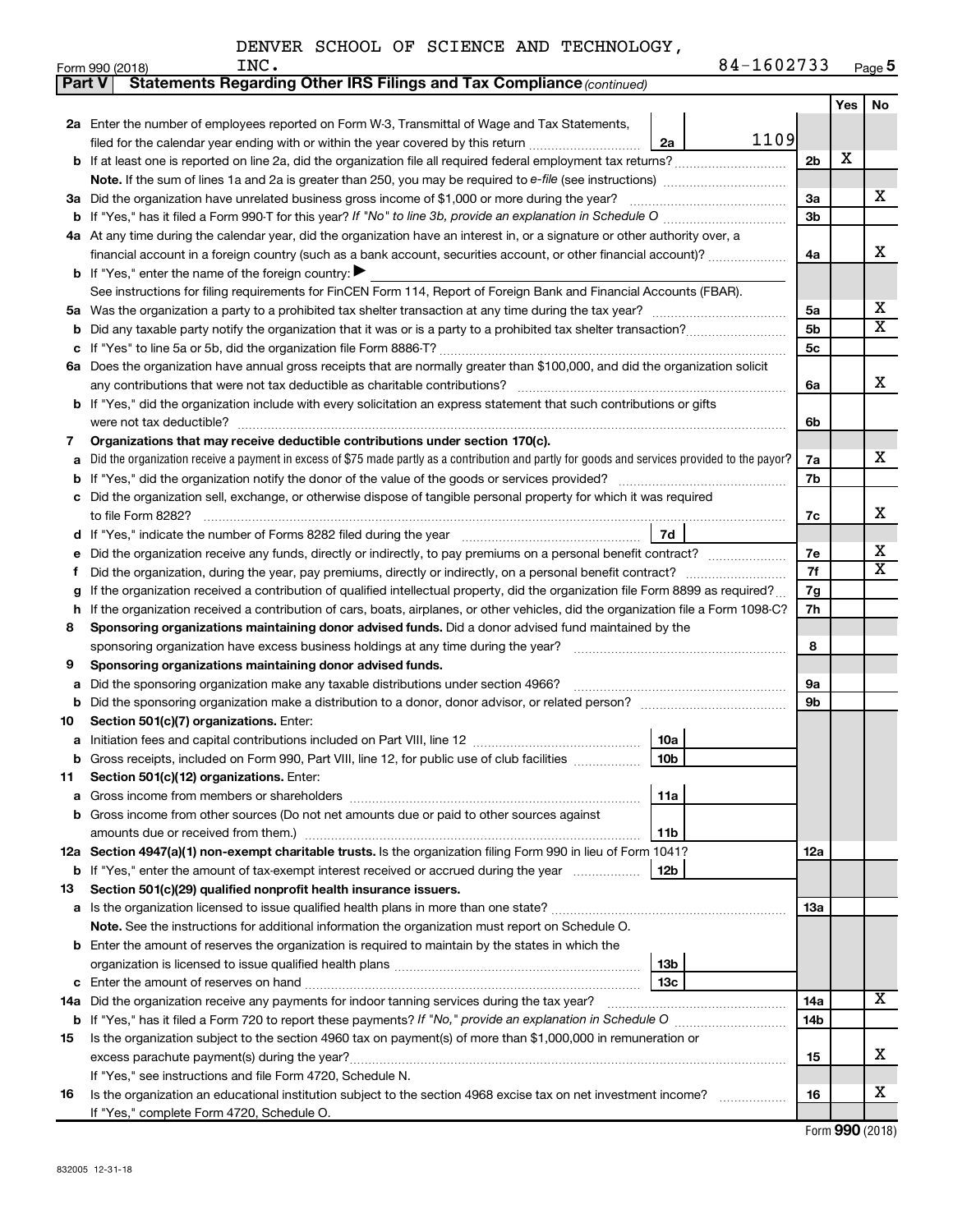| DENVER SCHOOL OF SCIENCE AND TECHNOLOGY, |
|------------------------------------------|
|------------------------------------------|

|    | 84-1602733<br>INC.<br>Form 990 (2018)                                                                                                                                                                                    |                 |                         | Page 6                  |
|----|--------------------------------------------------------------------------------------------------------------------------------------------------------------------------------------------------------------------------|-----------------|-------------------------|-------------------------|
|    | Governance, Management, and Disclosure For each "Yes" response to lines 2 through 7b below, and for a "No" response<br><b>Part VI</b>                                                                                    |                 |                         |                         |
|    | to line 8a, 8b, or 10b below, describe the circumstances, processes, or changes in Schedule O. See instructions.                                                                                                         |                 |                         |                         |
|    |                                                                                                                                                                                                                          |                 |                         | $\overline{\mathbf{X}}$ |
|    | <b>Section A. Governing Body and Management</b>                                                                                                                                                                          |                 |                         |                         |
|    |                                                                                                                                                                                                                          |                 | Yes                     | No                      |
|    | 14<br><b>1a</b> Enter the number of voting members of the governing body at the end of the tax year<br>1a                                                                                                                |                 |                         |                         |
|    | If there are material differences in voting rights among members of the governing body, or if the governing                                                                                                              |                 |                         |                         |
|    | body delegated broad authority to an executive committee or similar committee, explain in Schedule O.                                                                                                                    |                 |                         |                         |
| b  | 14<br>Enter the number of voting members included in line 1a, above, who are independent<br>1b                                                                                                                           |                 |                         |                         |
| 2  | Did any officer, director, trustee, or key employee have a family relationship or a business relationship with any other                                                                                                 |                 |                         |                         |
|    | officer, director, trustee, or key employee?                                                                                                                                                                             | 2               |                         | х                       |
| 3  | Did the organization delegate control over management duties customarily performed by or under the direct supervision                                                                                                    |                 |                         |                         |
|    |                                                                                                                                                                                                                          | 3               |                         | х                       |
| 4  | Did the organization make any significant changes to its governing documents since the prior Form 990 was filed?                                                                                                         | 4               |                         | $\overline{\textbf{x}}$ |
| 5  |                                                                                                                                                                                                                          | 5               |                         | $\overline{\mathbf{X}}$ |
| 6  | Did the organization have members or stockholders?                                                                                                                                                                       | 6               |                         | $\overline{\mathbf{x}}$ |
| 7a | Did the organization have members, stockholders, or other persons who had the power to elect or appoint one or                                                                                                           |                 |                         |                         |
|    |                                                                                                                                                                                                                          | 7a              |                         | X                       |
|    | <b>b</b> Are any governance decisions of the organization reserved to (or subject to approval by) members, stockholders, or                                                                                              |                 |                         |                         |
|    | persons other than the governing body?                                                                                                                                                                                   | 7b              |                         | x                       |
| 8  | Did the organization contemporaneously document the meetings held or written actions undertaken during the year by the following:                                                                                        |                 |                         |                         |
| a  |                                                                                                                                                                                                                          | 8а              | х                       |                         |
| b  |                                                                                                                                                                                                                          | 8b              | $\overline{\textbf{x}}$ |                         |
| 9  | Is there any officer, director, trustee, or key employee listed in Part VII, Section A, who cannot be reached at the                                                                                                     |                 |                         |                         |
|    |                                                                                                                                                                                                                          | 9               |                         | x                       |
|    | Section B. Policies (This Section B requests information about policies not required by the Internal Revenue Code.)                                                                                                      |                 |                         |                         |
|    |                                                                                                                                                                                                                          |                 | Yes                     | No                      |
|    |                                                                                                                                                                                                                          | 10a             |                         | х                       |
|    | <b>b</b> If "Yes," did the organization have written policies and procedures governing the activities of such chapters, affiliates,                                                                                      |                 |                         |                         |
|    |                                                                                                                                                                                                                          | 10 <sub>b</sub> |                         |                         |
|    | 11a Has the organization provided a complete copy of this Form 990 to all members of its governing body before filing the form?                                                                                          | 11a             |                         | $\overline{\text{X}}$   |
|    | <b>b</b> Describe in Schedule O the process, if any, used by the organization to review this Form 990.                                                                                                                   |                 |                         |                         |
|    | 12a Did the organization have a written conflict of interest policy? If "No," go to line 13                                                                                                                              | 12a             | х                       |                         |
| b  | Were officers, directors, or trustees, and key employees required to disclose annually interests that could give rise to conflicts?                                                                                      | 12 <sub>b</sub> | $\overline{\mathbf{x}}$ |                         |
| c  | Did the organization regularly and consistently monitor and enforce compliance with the policy? If "Yes," describe                                                                                                       |                 |                         |                         |
|    |                                                                                                                                                                                                                          | 12c             | х                       |                         |
| 13 |                                                                                                                                                                                                                          | 13              | $\overline{\textbf{x}}$ |                         |
| 14 | Did the organization have a written document retention and destruction policy? [11] manufaction manufaction in                                                                                                           | 14              |                         | $\overline{\mathbf{X}}$ |
| 15 | Did the process for determining compensation of the following persons include a review and approval by independent                                                                                                       |                 |                         |                         |
|    | persons, comparability data, and contemporaneous substantiation of the deliberation and decision?                                                                                                                        |                 |                         |                         |
| а  | The organization's CEO, Executive Director, or top management official manufactured content content of the organization's CEO, Executive Director, or top management official manufactured content of the organization's | <b>15a</b>      | х                       |                         |
| b  |                                                                                                                                                                                                                          | 15 <sub>b</sub> | x                       |                         |
|    | If "Yes" to line 15a or 15b, describe the process in Schedule O (see instructions).                                                                                                                                      |                 |                         |                         |
|    | 16a Did the organization invest in, contribute assets to, or participate in a joint venture or similar arrangement with a                                                                                                |                 |                         |                         |
|    | taxable entity during the year?                                                                                                                                                                                          | 16a             |                         | х                       |
|    | b If "Yes," did the organization follow a written policy or procedure requiring the organization to evaluate its participation                                                                                           |                 |                         |                         |
|    | in joint venture arrangements under applicable federal tax law, and take steps to safeguard the organization's                                                                                                           |                 |                         |                         |
|    | exempt status with respect to such arrangements?                                                                                                                                                                         | 16b             |                         |                         |
|    | <b>Section C. Disclosure</b>                                                                                                                                                                                             |                 |                         |                         |
| 17 | List the states with which a copy of this Form 990 is required to be filed $\blacktriangleright$ CO                                                                                                                      |                 |                         |                         |
| 18 | Section 6104 requires an organization to make its Forms 1023 (1024 or 1024 A if applicable), 990, and 990-T (Section 501(c)(3)s only) available                                                                          |                 |                         |                         |
|    | for public inspection. Indicate how you made these available. Check all that apply.                                                                                                                                      |                 |                         |                         |
|    | $\lfloor x \rfloor$ Upon request<br>Another's website<br>Other (explain in Schedule O)<br>Own website                                                                                                                    |                 |                         |                         |
| 19 | Describe in Schedule O whether (and if so, how) the organization made its governing documents, conflict of interest policy, and financial                                                                                |                 |                         |                         |
|    | statements available to the public during the tax year.                                                                                                                                                                  |                 |                         |                         |
| 20 | State the name, address, and telephone number of the person who possesses the organization's books and records                                                                                                           |                 |                         |                         |
|    | TAMEEKA SMITH - 303-524-6324                                                                                                                                                                                             |                 |                         |                         |
|    | 3401 QUEBEC STREET STE. 2000, DENVER, CO<br>80207                                                                                                                                                                        |                 |                         |                         |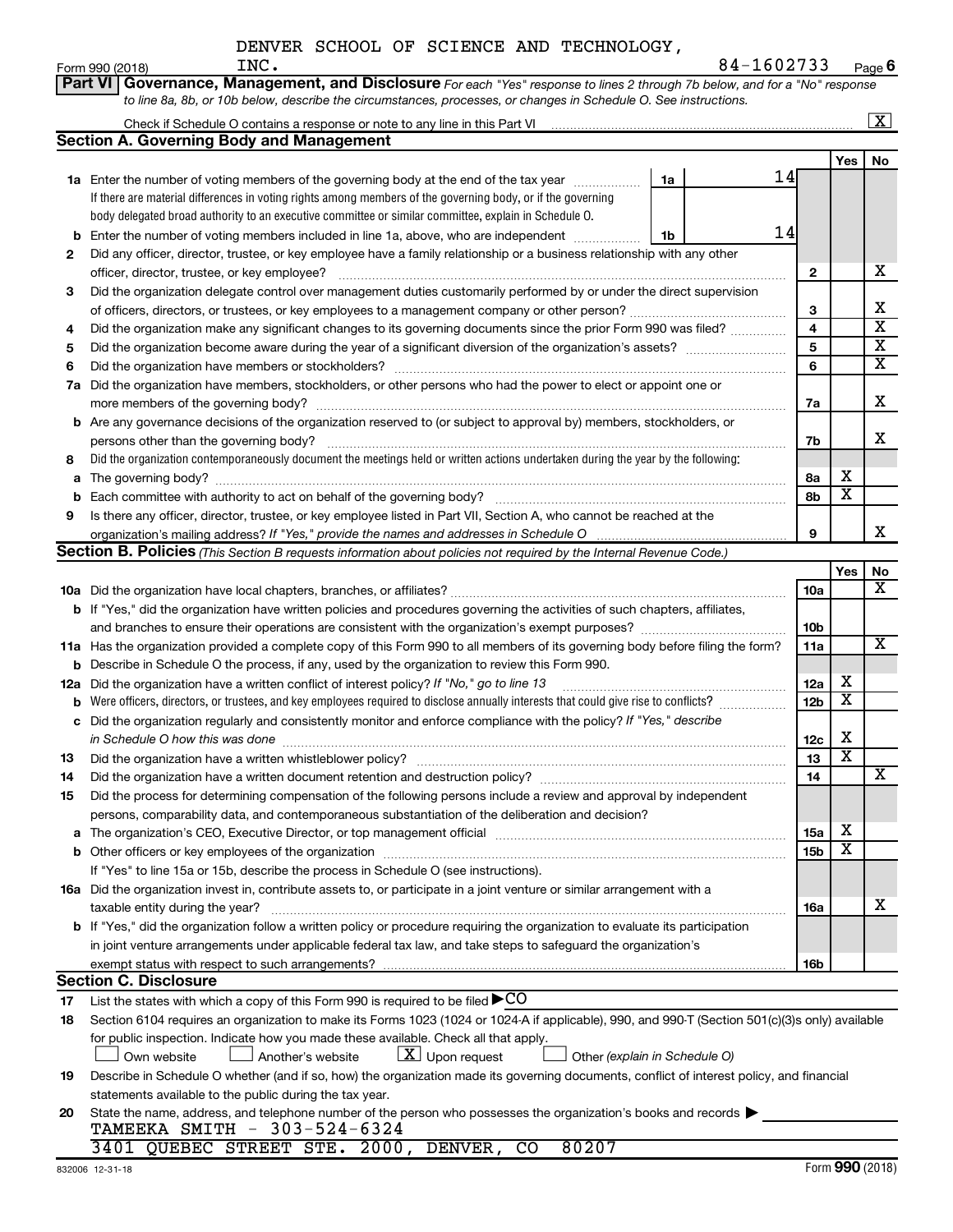$\Box$ 

| Part VII Compensation of Officers, Directors, Trustees, Key Employees, Highest Compensated |
|--------------------------------------------------------------------------------------------|
| <b>Employees, and Independent Contractors</b>                                              |

Check if Schedule O contains a response or note to any line in this Part VII

**Section A. Officers, Directors, Trustees, Key Employees, and Highest Compensated Employees**

**1a**  Complete this table for all persons required to be listed. Report compensation for the calendar year ending with or within the organization's tax year.

**•** List all of the organization's current officers, directors, trustees (whether individuals or organizations), regardless of amount of compensation. Enter -0- in columns  $(D)$ ,  $(E)$ , and  $(F)$  if no compensation was paid.

**•** List all of the organization's **current** key employees, if any. See instructions for definition of "key employee."

**•** List the organization's five current highest compensated employees (other than an officer, director, trustee, or key employee) who received reportable compensation (Box 5 of Form W-2 and/or Box 7 of Form 1099-MISC) of more than \$100,000 from the organization and any related organizations.

**•** List all of the organization's former officers, key employees, and highest compensated employees who received more than \$100,000 of reportable compensation from the organization and any related organizations.

**•** List all of the organization's former directors or trustees that received, in the capacity as a former director or trustee of the organization, more than \$10,000 of reportable compensation from the organization and any related organizations.

List persons in the following order: individual trustees or directors; institutional trustees; officers; key employees; highest compensated employees; and former such persons.

|  |  |  | Check this box if neither the organization nor any related organization compensated any current officer, director, or trustee. |  |  |
|--|--|--|--------------------------------------------------------------------------------------------------------------------------------|--|--|
|  |  |  |                                                                                                                                |  |  |

| (A)                          | (B)                    |                                |                                                                  | (C)                     |              |                                 |        | (D)             | (E)                              | (F)                      |
|------------------------------|------------------------|--------------------------------|------------------------------------------------------------------|-------------------------|--------------|---------------------------------|--------|-----------------|----------------------------------|--------------------------|
| Name and Title               | Average                |                                | (do not check more than one                                      | Position                |              |                                 |        | Reportable      | Reportable                       | Estimated                |
|                              | hours per              |                                | box, unless person is both an<br>officer and a director/trustee) |                         |              |                                 |        | compensation    | compensation                     | amount of                |
|                              | week                   |                                |                                                                  |                         |              |                                 |        | from<br>the     | from related                     | other                    |
|                              | (list any<br>hours for |                                |                                                                  |                         |              |                                 |        | organization    | organizations<br>(W-2/1099-MISC) | compensation<br>from the |
|                              | related                |                                |                                                                  |                         |              |                                 |        | (W-2/1099-MISC) |                                  | organization             |
|                              | organizations          |                                |                                                                  |                         |              |                                 |        |                 |                                  | and related              |
|                              | below                  | Individual trustee or director | Institutional trustee                                            |                         | Key employee | Highest compensated<br>employee |        |                 |                                  | organizations            |
|                              | line)                  |                                |                                                                  | Officer                 |              |                                 | Former |                 |                                  |                          |
| (1)<br>GLORIA ZAMORA         | 2.00                   |                                |                                                                  |                         |              |                                 |        |                 |                                  |                          |
| <b>CHAIR</b>                 |                        | $\mathbf X$                    |                                                                  | $\mathbf X$             |              |                                 |        | 0.              | $\mathbf 0$ .                    | $\mathbf 0$ .            |
| (2)<br>TERESA BERRYMAN       | 2.00                   |                                |                                                                  |                         |              |                                 |        |                 |                                  |                          |
| VICE CHAIR/TREASURER         |                        | $\mathbf X$                    |                                                                  | $\mathbf X$             |              |                                 |        | $\mathbf 0$ .   | $\mathbf 0$ .                    | $\mathbf 0$ .            |
| (3)<br>PETER FRITZINGER      | 2.00                   |                                |                                                                  |                         |              |                                 |        |                 |                                  |                          |
| <b>DIRECTOR</b>              |                        | X                              |                                                                  |                         |              |                                 |        | $\mathbf 0$ .   | $\mathbf 0$ .                    | $\boldsymbol{0}$ .       |
| DAVID GREENBERG<br>(4)       | 2.00                   |                                |                                                                  |                         |              |                                 |        |                 |                                  |                          |
| <b>DIRECTOR</b>              |                        | $\mathbf X$                    |                                                                  |                         |              |                                 |        | $\mathbf 0$     | $\mathbf 0$ .                    | $\mathbf 0$ .            |
| <b>JUSTIN JASCHKE</b><br>(5) | 2.00                   |                                |                                                                  |                         |              |                                 |        |                 |                                  |                          |
| <b>DIRECTOR</b>              |                        | X                              |                                                                  |                         |              |                                 |        | 0.              | $\mathbf 0$ .                    | $\mathbf 0$ .            |
| (6)<br>DWIGHT JONES          | 2.00                   |                                |                                                                  |                         |              |                                 |        |                 |                                  |                          |
| <b>DIRECTOR</b>              |                        | $\mathbf X$                    |                                                                  |                         |              |                                 |        | $\mathbf 0$     | $\mathbf 0$ .                    | $\mathbf 0$ .            |
| (7)<br>DEBORAH MCGRIFF       | 2.00                   |                                |                                                                  |                         |              |                                 |        |                 |                                  |                          |
| <b>DIRECTOR</b>              |                        | X                              |                                                                  |                         |              |                                 |        | $\mathbf 0$     | $\mathbf 0$ .                    | $\mathbf 0$ .            |
| PATRICK O'ROURKE<br>(8)      | 2.00                   |                                |                                                                  |                         |              |                                 |        |                 |                                  |                          |
| <b>DIRECTOR</b>              |                        | $\mathbf X$                    |                                                                  |                         |              |                                 |        | $\mathbf 0$     | $\mathbf 0$ .                    | $\mathbf 0$ .            |
| (9)<br>GINA RODRIGUEZ        | 2.00                   |                                |                                                                  |                         |              |                                 |        |                 |                                  |                          |
| <b>DIRECTOR</b>              |                        | $\mathbf X$                    |                                                                  |                         |              |                                 |        | 0               | $\mathbf 0$ .                    | $\boldsymbol{0}$ .       |
| (10) GLENN RUSSO             | 2.00                   |                                |                                                                  |                         |              |                                 |        |                 |                                  |                          |
| <b>DIRECTOR</b>              |                        | X                              |                                                                  |                         |              |                                 |        | 0               | $\mathbf 0$ .                    | $\boldsymbol{0}$ .       |
| (11) GREG SISSEL             | 2.00                   |                                |                                                                  |                         |              |                                 |        |                 |                                  |                          |
| <b>DIRECTOR</b>              |                        | X                              |                                                                  |                         |              |                                 |        | 0               | $\mathbf 0$ .                    | $\mathbf 0$ .            |
| (12) GEORGE SPARKS           | 2.00                   |                                |                                                                  |                         |              |                                 |        |                 |                                  |                          |
| <b>DIRECTOR</b>              |                        | $\mathbf X$                    |                                                                  |                         |              |                                 |        | $\mathbf 0$     | $\mathbf 0$ .                    | $\mathbf 0$ .            |
| (13) ALYSSA WHITEHEAD-BUST   | 2.00                   |                                |                                                                  |                         |              |                                 |        |                 |                                  |                          |
| <b>DIRECTOR</b>              |                        | X                              |                                                                  |                         |              |                                 |        | 0               | $\mathbf 0$ .                    | $\boldsymbol{0}$ .       |
| (14) SCOTT ARTHUR            | 2.00                   |                                |                                                                  |                         |              |                                 |        |                 |                                  |                          |
| <b>DIRECTOR</b>              |                        | $\mathbf X$                    |                                                                  |                         |              |                                 |        | $\mathbf 0$     | $\mathbf 0$ .                    | $\mathbf 0$ .            |
| (15) BILL KURTZ              | 40.00                  |                                |                                                                  |                         |              |                                 |        |                 |                                  |                          |
| CHIEF EXECUTIVE OFFICER      |                        |                                |                                                                  | $\rm X$                 |              |                                 |        | 242,658.        | $\mathbf 0$ .                    | 22,054.                  |
| (16) SCOTT WALKER            | 40.00                  |                                |                                                                  |                         |              |                                 |        |                 |                                  |                          |
| CHIEF OPERATING OFFICER      |                        |                                |                                                                  | $\rm X$                 |              |                                 |        | 143,968.        | 0.                               | 23,439.                  |
| (17) NICOLE FULBRIGHT        | 40.00                  |                                |                                                                  |                         |              |                                 |        |                 |                                  |                          |
| CHIEF ACADEMIC OFFICER       |                        |                                |                                                                  | $\overline{\mathbf{X}}$ |              |                                 |        | 134,879.        | 0.                               | 29,040.                  |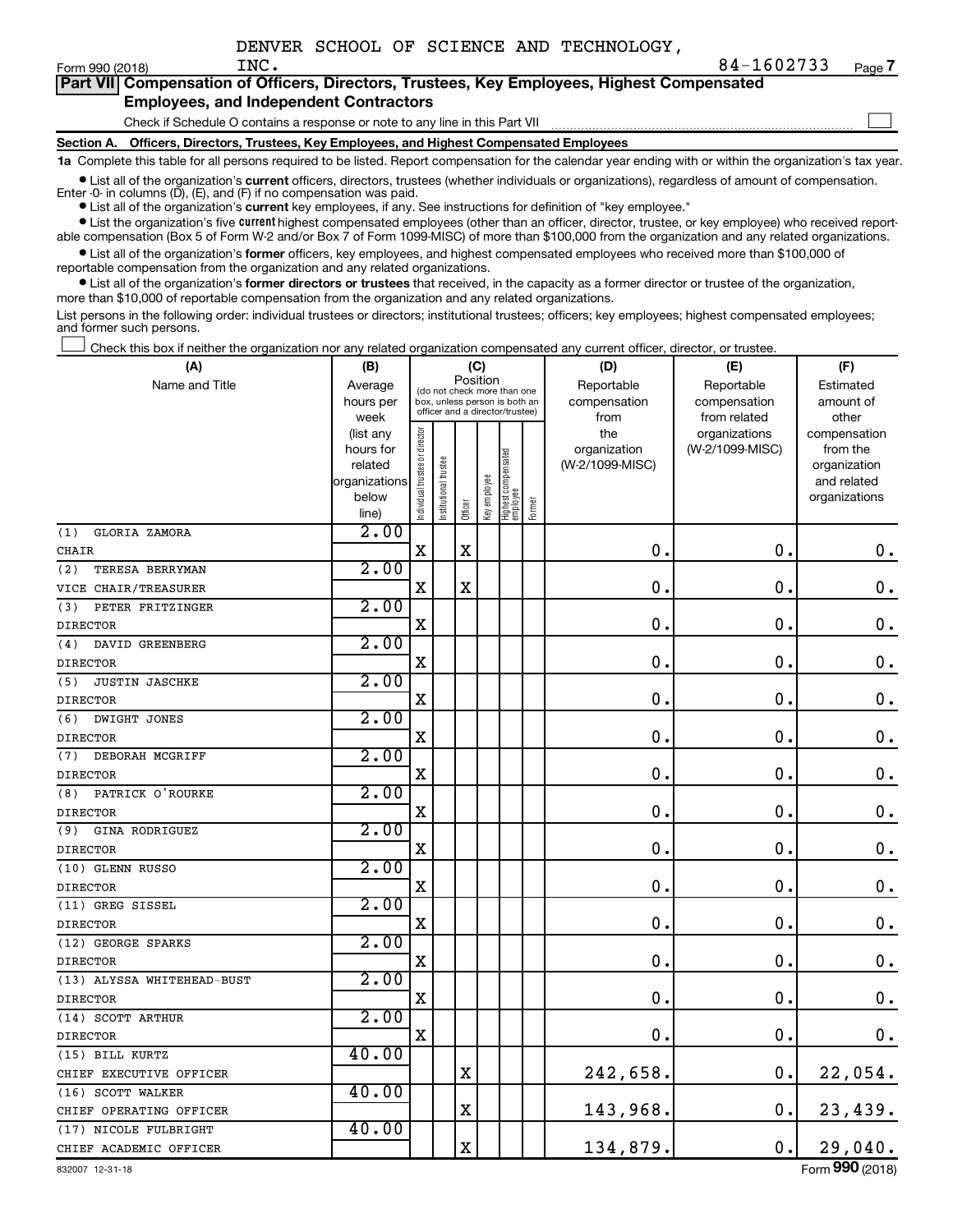| DENVER SCHOOL OF SCIENCE AND TECHNOLOGY, |  |
|------------------------------------------|--|
|------------------------------------------|--|

| INC.<br>Form 990 (2018)                                                                                                                      |                                                         |                                |                                                                                                 |         |              |                                   |        |                                                  | 84-1602733                                                         |              |                                                          | Page 8           |
|----------------------------------------------------------------------------------------------------------------------------------------------|---------------------------------------------------------|--------------------------------|-------------------------------------------------------------------------------------------------|---------|--------------|-----------------------------------|--------|--------------------------------------------------|--------------------------------------------------------------------|--------------|----------------------------------------------------------|------------------|
| <b>Part VII</b><br>Section A. Officers, Directors, Trustees, Key Employees, and Highest Compensated Employees (continued)                    |                                                         |                                |                                                                                                 |         |              |                                   |        |                                                  |                                                                    |              |                                                          |                  |
| (A)<br>Name and title                                                                                                                        | (B)<br>Average<br>hours per<br>week<br>(list any        |                                | (do not check more than one<br>box, unless person is both an<br>officer and a director/trustee) | (C)     | Position     |                                   |        | (D)<br>Reportable<br>compensation<br>from<br>the | (E)<br>Reportable<br>compensation<br>from related<br>organizations |              | (F)<br>Estimated<br>amount of<br>other<br>compensation   |                  |
|                                                                                                                                              | hours for<br>related<br>organizations<br>below<br>line) | Individual trustee or director | Institutional trustee                                                                           | Officer | Key employee | Highest compensated<br>  employee | Former | organization<br>(W-2/1099-MISC)                  | (W-2/1099-MISC)                                                    |              | from the<br>organization<br>and related<br>organizations |                  |
| (18) HEATHER LAMM                                                                                                                            | 40.00                                                   |                                |                                                                                                 |         |              |                                   |        |                                                  |                                                                    |              |                                                          |                  |
| CHIEF ADVOCACY & COMMUNICATIONS OFFI                                                                                                         | 40.00                                                   |                                |                                                                                                 | X       |              |                                   |        | 140,608.                                         | 0.                                                                 |              |                                                          | 23,781.          |
| (19) CHRISTINE NELSON<br>CHIEF OF STAFF                                                                                                      |                                                         |                                |                                                                                                 | Χ       |              |                                   |        | 151,462.                                         | 0.                                                                 |              |                                                          | 19,218.          |
| (20) STEFAN MCVOY                                                                                                                            | 40.00                                                   |                                |                                                                                                 |         |              |                                   |        |                                                  |                                                                    |              |                                                          |                  |
| DIRECTOR OF SCHOOLS                                                                                                                          |                                                         |                                |                                                                                                 |         |              | X                                 |        | 123,008.                                         | 0.                                                                 |              |                                                          | 10,487.          |
| (21) JENNA KALIN                                                                                                                             | 40.00                                                   |                                |                                                                                                 |         |              |                                   |        |                                                  |                                                                    |              |                                                          |                  |
| SCHOOL DIRECTOR                                                                                                                              |                                                         |                                |                                                                                                 |         |              | Χ                                 |        | 122,680.                                         | 0.                                                                 |              |                                                          | 10, 198.         |
| (22) BRADLEY WHITE                                                                                                                           | 40.00                                                   |                                |                                                                                                 |         |              |                                   |        |                                                  |                                                                    |              |                                                          |                  |
| SCHOOL DIRECTOR                                                                                                                              | 40.00                                                   |                                |                                                                                                 |         |              | X                                 |        | 121,587.                                         | 0.                                                                 |              |                                                          | 20,984.          |
| (23) GREGG GONZALES<br>DIRECTOR OF SCHOOLS                                                                                                   |                                                         |                                |                                                                                                 |         |              | Χ                                 |        | 127,760.                                         | 0.                                                                 |              |                                                          | 10,928.          |
| (24) REBECCA BLOCH                                                                                                                           | 40.00                                                   |                                |                                                                                                 |         |              |                                   |        |                                                  |                                                                    |              |                                                          |                  |
| SCHOOL DIRECTOR                                                                                                                              |                                                         |                                |                                                                                                 |         |              | X                                 |        | 123,847.                                         | 0.                                                                 |              |                                                          | 19,794.          |
|                                                                                                                                              |                                                         |                                |                                                                                                 |         |              |                                   |        |                                                  |                                                                    |              |                                                          |                  |
|                                                                                                                                              |                                                         |                                |                                                                                                 |         |              |                                   |        |                                                  |                                                                    |              |                                                          |                  |
|                                                                                                                                              |                                                         |                                |                                                                                                 |         |              |                                   |        |                                                  |                                                                    |              |                                                          |                  |
| 1b Sub-total                                                                                                                                 |                                                         |                                |                                                                                                 |         |              |                                   |        | 1,432,457.                                       | $\overline{0}$ .                                                   |              |                                                          | 189,923.         |
| c Total from continuation sheets to Part VII, Section A [11] [2000] [2000]                                                                   |                                                         |                                |                                                                                                 |         |              |                                   |        | σ.                                               | σ.                                                                 |              |                                                          | $\overline{0}$ . |
|                                                                                                                                              |                                                         |                                |                                                                                                 |         |              |                                   |        | 1,432,457.                                       | $\overline{0}$ .                                                   |              |                                                          | 189,923.         |
| Total number of individuals (including but not limited to those listed above) who received more than \$100,000 of reportable<br>$\mathbf{2}$ |                                                         |                                |                                                                                                 |         |              |                                   |        |                                                  |                                                                    |              |                                                          |                  |
| compensation from the organization $\blacktriangleright$                                                                                     |                                                         |                                |                                                                                                 |         |              |                                   |        |                                                  |                                                                    |              |                                                          | 10               |
|                                                                                                                                              |                                                         |                                |                                                                                                 |         |              |                                   |        |                                                  |                                                                    |              | Yes                                                      | No               |
| 3<br>Did the organization list any former officer, director, or trustee, key employee, or highest compensated employee on                    |                                                         |                                |                                                                                                 |         |              |                                   |        |                                                  |                                                                    | 3            |                                                          | X                |
| For any individual listed on line 1a, is the sum of reportable compensation and other compensation from the organization                     |                                                         |                                |                                                                                                 |         |              |                                   |        |                                                  |                                                                    |              |                                                          |                  |
| and related organizations greater than \$150,000? If "Yes," complete Schedule J for such individual                                          |                                                         |                                |                                                                                                 |         |              |                                   |        |                                                  |                                                                    | 4            | х                                                        |                  |
| Did any person listed on line 1a receive or accrue compensation from any unrelated organization or individual for services<br>5              |                                                         |                                |                                                                                                 |         |              |                                   |        |                                                  |                                                                    |              |                                                          |                  |
|                                                                                                                                              |                                                         |                                |                                                                                                 |         |              |                                   |        |                                                  |                                                                    | 5            |                                                          | х                |
| <b>Section B. Independent Contractors</b>                                                                                                    |                                                         |                                |                                                                                                 |         |              |                                   |        |                                                  |                                                                    |              |                                                          |                  |
| Complete this table for your five highest compensated independent contractors that received more than \$100,000 of compensation from<br>1.   |                                                         |                                |                                                                                                 |         |              |                                   |        |                                                  |                                                                    |              |                                                          |                  |
| the organization. Report compensation for the calendar year ending with or within the organization's tax year.<br>(A)                        |                                                         |                                |                                                                                                 |         |              |                                   |        | (B)                                              |                                                                    |              | (C)                                                      |                  |
| Name and business address                                                                                                                    |                                                         |                                | <b>NONE</b>                                                                                     |         |              |                                   |        | Description of services                          |                                                                    | Compensation |                                                          |                  |
|                                                                                                                                              |                                                         |                                |                                                                                                 |         |              |                                   |        |                                                  |                                                                    |              |                                                          |                  |
|                                                                                                                                              |                                                         |                                |                                                                                                 |         |              |                                   |        |                                                  |                                                                    |              |                                                          |                  |
|                                                                                                                                              |                                                         |                                |                                                                                                 |         |              |                                   |        |                                                  |                                                                    |              |                                                          |                  |
|                                                                                                                                              |                                                         |                                |                                                                                                 |         |              |                                   |        |                                                  |                                                                    |              |                                                          |                  |
|                                                                                                                                              |                                                         |                                |                                                                                                 |         |              |                                   |        |                                                  |                                                                    |              |                                                          |                  |
|                                                                                                                                              |                                                         |                                |                                                                                                 |         |              |                                   |        |                                                  |                                                                    |              |                                                          |                  |
|                                                                                                                                              |                                                         |                                |                                                                                                 |         |              |                                   |        |                                                  |                                                                    |              |                                                          |                  |
|                                                                                                                                              |                                                         |                                |                                                                                                 |         |              |                                   |        |                                                  |                                                                    |              |                                                          |                  |
| Total number of independent contractors (including but not limited to those listed above) who received more than<br>2                        |                                                         |                                |                                                                                                 |         |              |                                   |        |                                                  |                                                                    |              |                                                          |                  |
| \$100,000 of compensation from the organization                                                                                              |                                                         |                                |                                                                                                 |         |              | 0                                 |        |                                                  |                                                                    |              |                                                          |                  |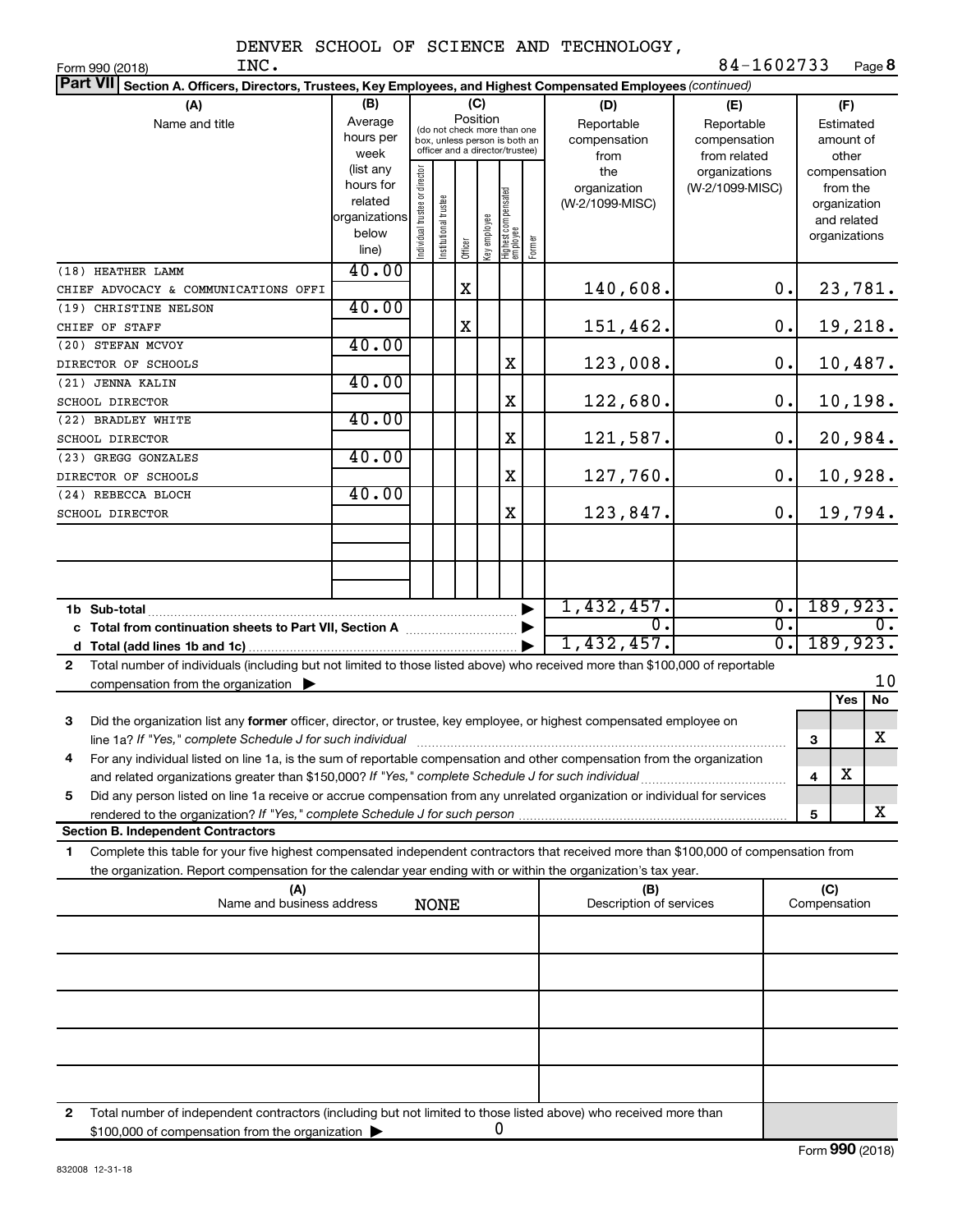| (B)<br>(C)<br>(A)<br>Related or<br>Unrelated<br>Total revenue<br>exempt function<br>business<br>revenue<br>revenue<br>Contributions, Gifts, Grants<br>and Other Similar Amounts<br><b>1 a</b> Federated campaigns<br>1a<br>.<br><b>b</b> Membership dues<br>1b<br>1c<br>c Fundraising events<br>d Related organizations<br>1d<br>.<br>470,672.<br>e Government grants (contributions)<br>1е<br>f All other contributions, gifts, grants, and<br>3,652,586.<br>similar amounts not included above<br>1f<br>g Noncash contributions included in lines 1a-1f: \$<br>4, 123, 258.<br><b>Business Code</b><br>611710<br>13,651,683<br>CHARTER MANAGEMENT FEE INCOME<br>13,651,683.<br>Program Service<br>Revenue<br>2 a<br>b<br>с<br>d<br>900099<br>f All other program service revenue<br>13,651,683<br>3<br>Investment income (including dividends, interest, and<br>700,248.<br>Income from investment of tax-exempt bond proceeds<br>4 |                                                                    |
|---------------------------------------------------------------------------------------------------------------------------------------------------------------------------------------------------------------------------------------------------------------------------------------------------------------------------------------------------------------------------------------------------------------------------------------------------------------------------------------------------------------------------------------------------------------------------------------------------------------------------------------------------------------------------------------------------------------------------------------------------------------------------------------------------------------------------------------------------------------------------------------------------------------------------------------|--------------------------------------------------------------------|
|                                                                                                                                                                                                                                                                                                                                                                                                                                                                                                                                                                                                                                                                                                                                                                                                                                                                                                                                       |                                                                    |
|                                                                                                                                                                                                                                                                                                                                                                                                                                                                                                                                                                                                                                                                                                                                                                                                                                                                                                                                       | (D)<br>Revenue excluded<br>from tax under<br>sections<br>512 - 514 |
|                                                                                                                                                                                                                                                                                                                                                                                                                                                                                                                                                                                                                                                                                                                                                                                                                                                                                                                                       |                                                                    |
|                                                                                                                                                                                                                                                                                                                                                                                                                                                                                                                                                                                                                                                                                                                                                                                                                                                                                                                                       |                                                                    |
|                                                                                                                                                                                                                                                                                                                                                                                                                                                                                                                                                                                                                                                                                                                                                                                                                                                                                                                                       |                                                                    |
|                                                                                                                                                                                                                                                                                                                                                                                                                                                                                                                                                                                                                                                                                                                                                                                                                                                                                                                                       |                                                                    |
|                                                                                                                                                                                                                                                                                                                                                                                                                                                                                                                                                                                                                                                                                                                                                                                                                                                                                                                                       |                                                                    |
|                                                                                                                                                                                                                                                                                                                                                                                                                                                                                                                                                                                                                                                                                                                                                                                                                                                                                                                                       |                                                                    |
|                                                                                                                                                                                                                                                                                                                                                                                                                                                                                                                                                                                                                                                                                                                                                                                                                                                                                                                                       |                                                                    |
|                                                                                                                                                                                                                                                                                                                                                                                                                                                                                                                                                                                                                                                                                                                                                                                                                                                                                                                                       |                                                                    |
|                                                                                                                                                                                                                                                                                                                                                                                                                                                                                                                                                                                                                                                                                                                                                                                                                                                                                                                                       |                                                                    |
|                                                                                                                                                                                                                                                                                                                                                                                                                                                                                                                                                                                                                                                                                                                                                                                                                                                                                                                                       |                                                                    |
|                                                                                                                                                                                                                                                                                                                                                                                                                                                                                                                                                                                                                                                                                                                                                                                                                                                                                                                                       |                                                                    |
|                                                                                                                                                                                                                                                                                                                                                                                                                                                                                                                                                                                                                                                                                                                                                                                                                                                                                                                                       |                                                                    |
|                                                                                                                                                                                                                                                                                                                                                                                                                                                                                                                                                                                                                                                                                                                                                                                                                                                                                                                                       |                                                                    |
|                                                                                                                                                                                                                                                                                                                                                                                                                                                                                                                                                                                                                                                                                                                                                                                                                                                                                                                                       |                                                                    |
|                                                                                                                                                                                                                                                                                                                                                                                                                                                                                                                                                                                                                                                                                                                                                                                                                                                                                                                                       |                                                                    |
|                                                                                                                                                                                                                                                                                                                                                                                                                                                                                                                                                                                                                                                                                                                                                                                                                                                                                                                                       |                                                                    |
|                                                                                                                                                                                                                                                                                                                                                                                                                                                                                                                                                                                                                                                                                                                                                                                                                                                                                                                                       |                                                                    |
|                                                                                                                                                                                                                                                                                                                                                                                                                                                                                                                                                                                                                                                                                                                                                                                                                                                                                                                                       | 700,248.                                                           |
|                                                                                                                                                                                                                                                                                                                                                                                                                                                                                                                                                                                                                                                                                                                                                                                                                                                                                                                                       |                                                                    |
| 5                                                                                                                                                                                                                                                                                                                                                                                                                                                                                                                                                                                                                                                                                                                                                                                                                                                                                                                                     |                                                                    |
| (i) Real<br>(ii) Personal                                                                                                                                                                                                                                                                                                                                                                                                                                                                                                                                                                                                                                                                                                                                                                                                                                                                                                             |                                                                    |
| Gross rents<br>6а                                                                                                                                                                                                                                                                                                                                                                                                                                                                                                                                                                                                                                                                                                                                                                                                                                                                                                                     |                                                                    |
| Less: rental expenses<br>b                                                                                                                                                                                                                                                                                                                                                                                                                                                                                                                                                                                                                                                                                                                                                                                                                                                                                                            |                                                                    |
| c Rental income or (loss)                                                                                                                                                                                                                                                                                                                                                                                                                                                                                                                                                                                                                                                                                                                                                                                                                                                                                                             |                                                                    |
|                                                                                                                                                                                                                                                                                                                                                                                                                                                                                                                                                                                                                                                                                                                                                                                                                                                                                                                                       |                                                                    |
| 7 a Gross amount from sales of<br>(i) Securities<br>(ii) Other                                                                                                                                                                                                                                                                                                                                                                                                                                                                                                                                                                                                                                                                                                                                                                                                                                                                        |                                                                    |
| 76,482.<br>assets other than inventory                                                                                                                                                                                                                                                                                                                                                                                                                                                                                                                                                                                                                                                                                                                                                                                                                                                                                                |                                                                    |
| <b>b</b> Less: cost or other basis                                                                                                                                                                                                                                                                                                                                                                                                                                                                                                                                                                                                                                                                                                                                                                                                                                                                                                    |                                                                    |
| 0.<br>and sales expenses<br>76,482.                                                                                                                                                                                                                                                                                                                                                                                                                                                                                                                                                                                                                                                                                                                                                                                                                                                                                                   |                                                                    |
| 76,482.<br>▶                                                                                                                                                                                                                                                                                                                                                                                                                                                                                                                                                                                                                                                                                                                                                                                                                                                                                                                          | 76,482.                                                            |
| 8 a Gross income from fundraising events (not                                                                                                                                                                                                                                                                                                                                                                                                                                                                                                                                                                                                                                                                                                                                                                                                                                                                                         |                                                                    |
| <b>Other Revenue</b><br>including \$<br><u> 1990 - Johann Barbara, martin a</u><br>of                                                                                                                                                                                                                                                                                                                                                                                                                                                                                                                                                                                                                                                                                                                                                                                                                                                 |                                                                    |
| contributions reported on line 1c). See                                                                                                                                                                                                                                                                                                                                                                                                                                                                                                                                                                                                                                                                                                                                                                                                                                                                                               |                                                                    |
|                                                                                                                                                                                                                                                                                                                                                                                                                                                                                                                                                                                                                                                                                                                                                                                                                                                                                                                                       |                                                                    |
| <b>b</b> Less: direct expenses <b>contained b</b>                                                                                                                                                                                                                                                                                                                                                                                                                                                                                                                                                                                                                                                                                                                                                                                                                                                                                     |                                                                    |
| c Net income or (loss) from fundraising events                                                                                                                                                                                                                                                                                                                                                                                                                                                                                                                                                                                                                                                                                                                                                                                                                                                                                        |                                                                    |
| 9 a Gross income from gaming activities. See                                                                                                                                                                                                                                                                                                                                                                                                                                                                                                                                                                                                                                                                                                                                                                                                                                                                                          |                                                                    |
|                                                                                                                                                                                                                                                                                                                                                                                                                                                                                                                                                                                                                                                                                                                                                                                                                                                                                                                                       |                                                                    |
|                                                                                                                                                                                                                                                                                                                                                                                                                                                                                                                                                                                                                                                                                                                                                                                                                                                                                                                                       |                                                                    |
|                                                                                                                                                                                                                                                                                                                                                                                                                                                                                                                                                                                                                                                                                                                                                                                                                                                                                                                                       |                                                                    |
| 10 a Gross sales of inventory, less returns                                                                                                                                                                                                                                                                                                                                                                                                                                                                                                                                                                                                                                                                                                                                                                                                                                                                                           |                                                                    |
|                                                                                                                                                                                                                                                                                                                                                                                                                                                                                                                                                                                                                                                                                                                                                                                                                                                                                                                                       |                                                                    |
| <b>b</b> Less: cost of goods sold $\ldots$ <b>b</b>                                                                                                                                                                                                                                                                                                                                                                                                                                                                                                                                                                                                                                                                                                                                                                                                                                                                                   |                                                                    |
| c Net income or (loss) from sales of inventory                                                                                                                                                                                                                                                                                                                                                                                                                                                                                                                                                                                                                                                                                                                                                                                                                                                                                        |                                                                    |
| Miscellaneous Revenue<br><b>Business Code</b>                                                                                                                                                                                                                                                                                                                                                                                                                                                                                                                                                                                                                                                                                                                                                                                                                                                                                         |                                                                    |
| 11 a                                                                                                                                                                                                                                                                                                                                                                                                                                                                                                                                                                                                                                                                                                                                                                                                                                                                                                                                  |                                                                    |
| b<br><u> 1989 - Johann Barbara, martin amerikan basar dan berasal dalam basar dalam basar dalam basar dalam basar dala</u><br>с                                                                                                                                                                                                                                                                                                                                                                                                                                                                                                                                                                                                                                                                                                                                                                                                       |                                                                    |
| <u> 1989 - Johann Barbara, martxa alemaniar a</u>                                                                                                                                                                                                                                                                                                                                                                                                                                                                                                                                                                                                                                                                                                                                                                                                                                                                                     |                                                                    |
| $\blacktriangleright$                                                                                                                                                                                                                                                                                                                                                                                                                                                                                                                                                                                                                                                                                                                                                                                                                                                                                                                 |                                                                    |
| 18, 551, 671.<br>13,651,683.<br>$\mathbf{0}$ .<br>12                                                                                                                                                                                                                                                                                                                                                                                                                                                                                                                                                                                                                                                                                                                                                                                                                                                                                  | 776,730.                                                           |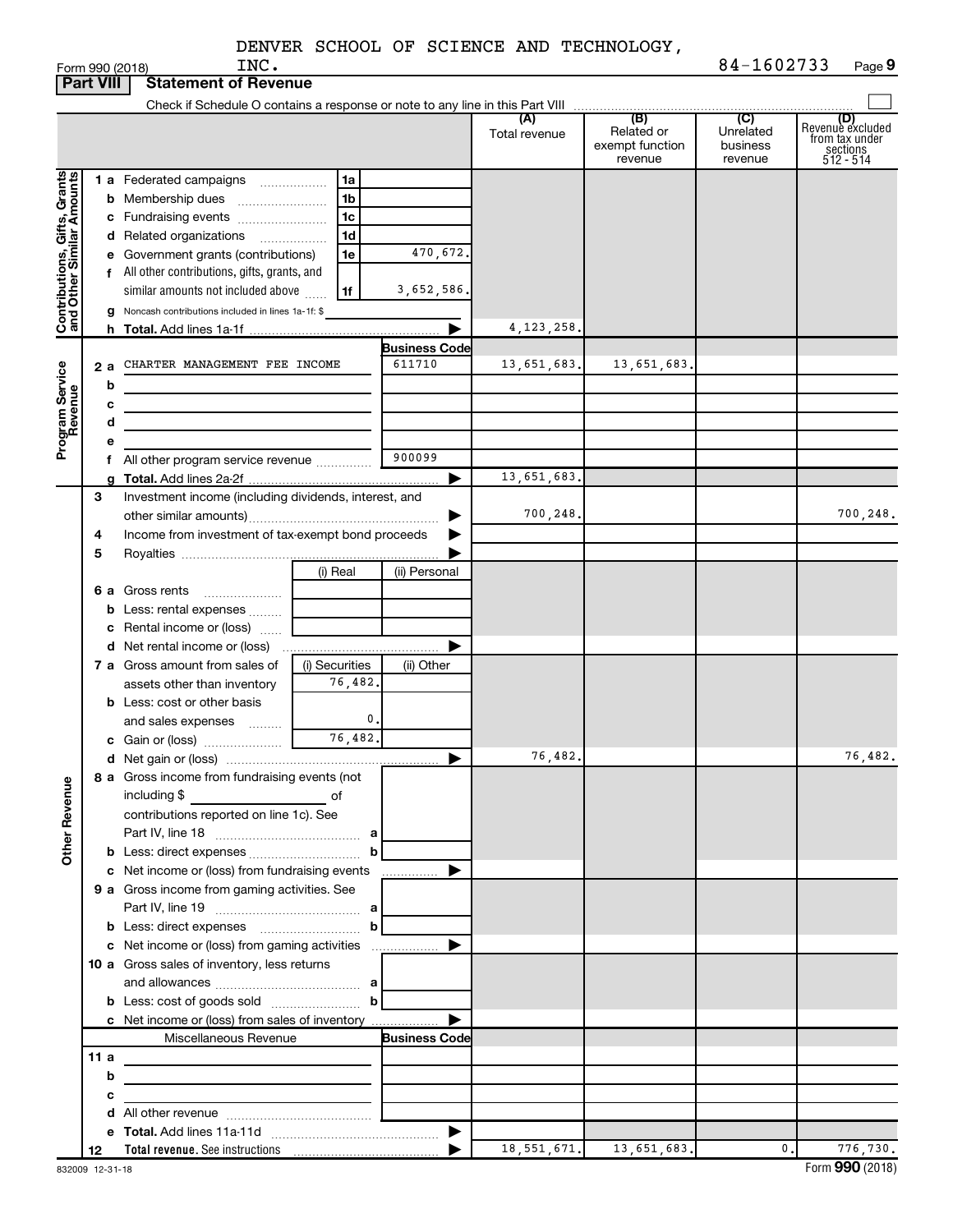**Porm 990 (2018)**<br>**Part IX | Statement of Functional Expenses** 

*Section 501(c)(3) and 501(c)(4) organizations must complete all columns. All other organizations must complete column (A).*

|              | Check if Schedule O contains a response or note to any line in this Part IX                                                                               |                       |                                    |                                    |                         |
|--------------|-----------------------------------------------------------------------------------------------------------------------------------------------------------|-----------------------|------------------------------------|------------------------------------|-------------------------|
|              | Do not include amounts reported on lines 6b,<br>7b, 8b, 9b, and 10b of Part VIII.                                                                         | (A)<br>Total expenses | (B)<br>Program service<br>expenses | Management and<br>general expenses | Fundraising<br>expenses |
| 1.           | Grants and other assistance to domestic organizations                                                                                                     |                       |                                    |                                    |                         |
|              | and domestic governments. See Part IV, line 21                                                                                                            | 5, 214, 816.          | 5, 214, 816.                       |                                    |                         |
| $\mathbf{2}$ | Grants and other assistance to domestic                                                                                                                   |                       |                                    |                                    |                         |
|              | individuals. See Part IV, line 22                                                                                                                         |                       |                                    |                                    |                         |
| 3            | Grants and other assistance to foreign                                                                                                                    |                       |                                    |                                    |                         |
|              | organizations, foreign governments, and foreign                                                                                                           |                       |                                    |                                    |                         |
|              | individuals. See Part IV, lines 15 and 16                                                                                                                 |                       |                                    |                                    |                         |
| 4            | Benefits paid to or for members                                                                                                                           |                       |                                    |                                    |                         |
| 5            | Compensation of current officers, directors,                                                                                                              |                       |                                    |                                    |                         |
|              | trustees, and key employees                                                                                                                               | 961,547.              | 558,521.                           | 321,526.                           | 81,500.                 |
| 6            | Compensation not included above, to disqualified                                                                                                          |                       |                                    |                                    |                         |
|              | persons (as defined under section 4958(f)(1)) and                                                                                                         |                       |                                    |                                    |                         |
|              | persons described in section 4958(c)(3)(B)                                                                                                                |                       |                                    |                                    |                         |
| 7            | Other salaries and wages                                                                                                                                  | 8,435,161.            | 5,034,740.                         | 2,849,972.                         | 550, 449.               |
| 8            | Pension plan accruals and contributions (include                                                                                                          |                       |                                    |                                    |                         |
|              | section 401(k) and 403(b) employer contributions)                                                                                                         | 285,627.              | 171,064.                           | 96,036.                            | 18,527.                 |
| 9            |                                                                                                                                                           | 439,121.              | 267,691.                           | 153,407.                           | 18,023.                 |
| 10           |                                                                                                                                                           | 705,073.              | 415,641.                           | 239,654.                           | 49,778.                 |
| 11           | Fees for services (non-employees):                                                                                                                        |                       |                                    |                                    |                         |
| a            |                                                                                                                                                           | 123,031.              |                                    |                                    |                         |
| b            |                                                                                                                                                           | 68,683.               |                                    | 123,031.<br>68,683.                |                         |
|              |                                                                                                                                                           |                       |                                    |                                    |                         |
|              | Lobbying<br>Professional fundraising services. See Part IV, line 17                                                                                       |                       |                                    |                                    |                         |
|              |                                                                                                                                                           | 3,085.                |                                    | 3,085.                             |                         |
| f<br>a       | Investment management fees<br>Other. (If line 11g amount exceeds 10% of line 25,                                                                          |                       |                                    |                                    |                         |
|              | column (A) amount, list line 11g expenses on Sch O.)                                                                                                      | 1,988,463.            | <u>1,590,771.</u>                  | 397,692.                           |                         |
| 12           |                                                                                                                                                           | 97,523.               | 97,523.                            |                                    |                         |
| 13           |                                                                                                                                                           | 1,185,745.            | 592,873.                           | 592,872.                           |                         |
| 14           |                                                                                                                                                           | 964,958.              | 809, 889.                          | 155,069.                           |                         |
| 15           |                                                                                                                                                           |                       |                                    |                                    |                         |
| 16           |                                                                                                                                                           | 311,557.              | 138,705.                           | 172,852.                           |                         |
| 17           |                                                                                                                                                           | 459,035.              | 403,767.                           | 54, 212.                           | 1,056.                  |
| 18           | Payments of travel or entertainment expenses                                                                                                              |                       |                                    |                                    |                         |
|              | for any federal, state, or local public officials                                                                                                         |                       |                                    |                                    |                         |
| 19           | Conferences, conventions, and meetings                                                                                                                    |                       |                                    |                                    |                         |
| 20           | Interest                                                                                                                                                  |                       |                                    |                                    |                         |
| 21           |                                                                                                                                                           |                       |                                    |                                    |                         |
| 22           | Depreciation, depletion, and amortization                                                                                                                 | 254,649.              |                                    | 254,649.                           |                         |
| 23           | Insurance                                                                                                                                                 | 122,797.              |                                    | 122, 797.                          |                         |
| 24           | Other expenses. Itemize expenses not covered<br>above. (List miscellaneous expenses in line 24e. If line<br>24e amount exceeds 10% of line 25, column (A) |                       |                                    |                                    |                         |
|              | amount, list line 24e expenses on Schedule O.)                                                                                                            |                       |                                    |                                    |                         |
| a            | EDUCATIONAL EQUIPMENT                                                                                                                                     | 1,320,800.            | 1,320,800.                         |                                    |                         |
| b            |                                                                                                                                                           |                       |                                    |                                    |                         |
| с            |                                                                                                                                                           |                       |                                    |                                    |                         |
| d            |                                                                                                                                                           |                       |                                    |                                    |                         |
| е            | All other expenses                                                                                                                                        | 501, 251.             | 484,409.                           | 16,842.                            |                         |
| 25           | Total functional expenses. Add lines 1 through 24e                                                                                                        | 23,442,922.           | 17, 101, 210.                      | 5,622,379.                         | 719, 333.               |
| 26           | Joint costs. Complete this line only if the organization                                                                                                  |                       |                                    |                                    |                         |
|              | reported in column (B) joint costs from a combined                                                                                                        |                       |                                    |                                    |                         |
|              | educational campaign and fundraising solicitation.<br>Check here $\blacktriangleright$<br>if following SOP 98-2 (ASC 958-720)                             |                       |                                    |                                    |                         |
|              |                                                                                                                                                           |                       |                                    |                                    |                         |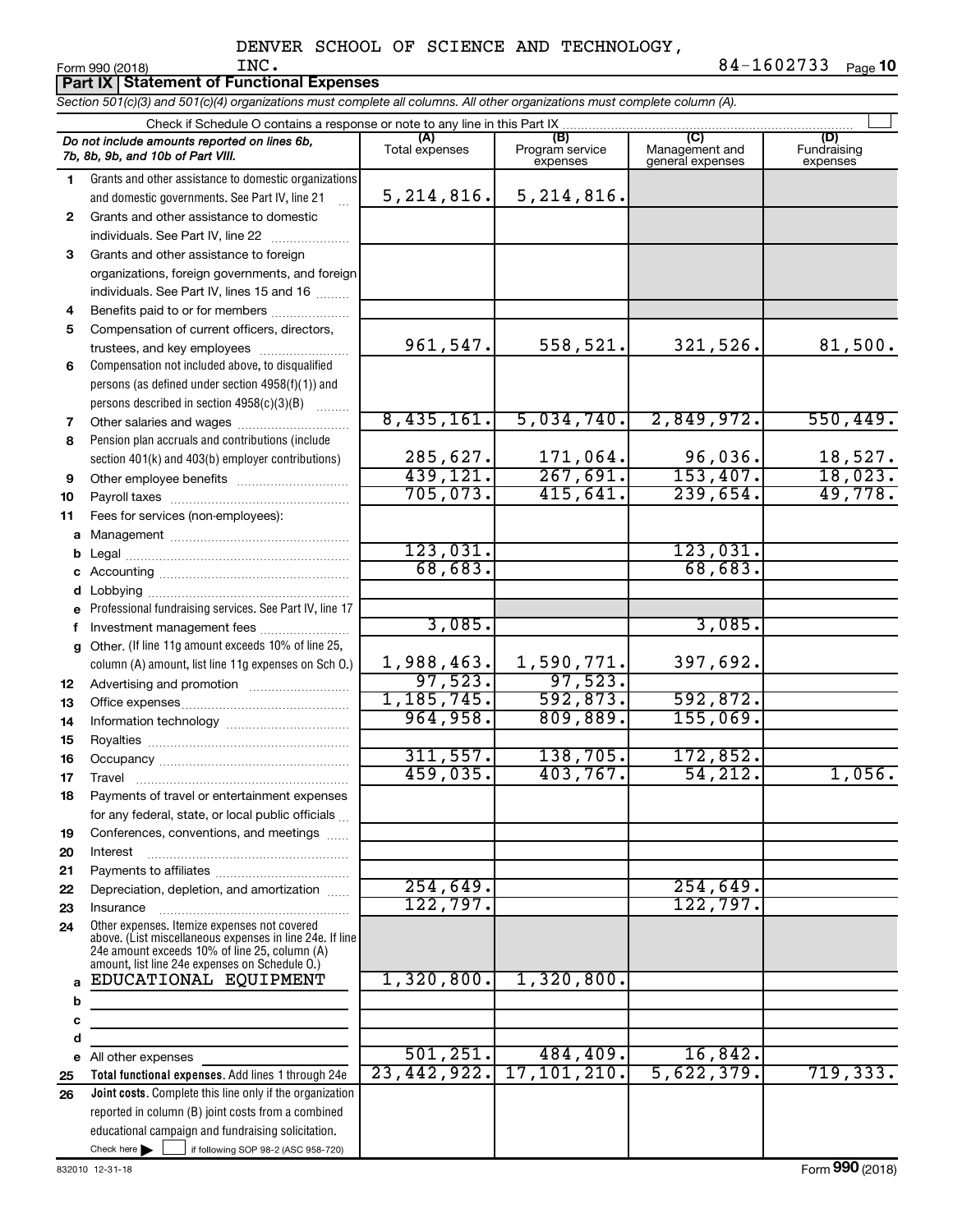**Part X Balance** 

|                      | Parl A | <b>Dalance Sheet</b>                                                                                                                                                                                                                                                               |                       |                         |              |
|----------------------|--------|------------------------------------------------------------------------------------------------------------------------------------------------------------------------------------------------------------------------------------------------------------------------------------|-----------------------|-------------------------|--------------|
|                      |        |                                                                                                                                                                                                                                                                                    |                       |                         |              |
|                      |        |                                                                                                                                                                                                                                                                                    | (A)                   |                         | (B)          |
|                      |        |                                                                                                                                                                                                                                                                                    | Beginning of year     |                         | End of year  |
|                      | 1      |                                                                                                                                                                                                                                                                                    |                       | 1                       |              |
|                      | 2      |                                                                                                                                                                                                                                                                                    |                       | $\mathbf{2}$            |              |
|                      | З      |                                                                                                                                                                                                                                                                                    | 830,000.<br>679, 169. | 3                       | 274,627.     |
|                      | 4      |                                                                                                                                                                                                                                                                                    |                       | $\overline{\mathbf{4}}$ |              |
|                      | 5      | Loans and other receivables from current and former officers, directors,                                                                                                                                                                                                           |                       |                         |              |
|                      |        | trustees, key employees, and highest compensated employees. Complete                                                                                                                                                                                                               |                       |                         |              |
|                      |        | Part II of Schedule L                                                                                                                                                                                                                                                              |                       | 5                       |              |
|                      | 6      | Loans and other receivables from other disqualified persons (as defined under                                                                                                                                                                                                      |                       |                         |              |
|                      |        | section 4958(f)(1)), persons described in section 4958(c)(3)(B), and contributing                                                                                                                                                                                                  |                       |                         |              |
|                      |        | employers and sponsoring organizations of section 501(c)(9) voluntary                                                                                                                                                                                                              |                       |                         |              |
| Assets               |        | employees' beneficiary organizations (see instr). Complete Part II of Sch L                                                                                                                                                                                                        |                       | 6                       |              |
|                      | 7      |                                                                                                                                                                                                                                                                                    |                       | $\overline{7}$          |              |
|                      | 8      |                                                                                                                                                                                                                                                                                    | 627,852.              | 8<br>9                  | 227,563.     |
|                      | 9      | Prepaid expenses and deferred charges [11] [11] Prepaid expenses and deferred charges [11] [11] Martin Marian Marian Marian Marian Marian Marian Marian Marian Marian Marian Marian Marian Marian Marian Marian Marian Marian<br>10a Land, buildings, and equipment: cost or other |                       |                         |              |
|                      |        | 1,915,403.<br>basis. Complete Part VI of Schedule D $\ldots$   10a                                                                                                                                                                                                                 |                       |                         |              |
|                      |        | 1, 283, 126.                                                                                                                                                                                                                                                                       | 810,595.              | 10 <sub>c</sub>         | 632,277.     |
|                      | 11     |                                                                                                                                                                                                                                                                                    | 26, 391, 096.         | 11                      | 23,841,527.  |
|                      | 12     |                                                                                                                                                                                                                                                                                    |                       | 12                      |              |
|                      | 13     |                                                                                                                                                                                                                                                                                    |                       | 13                      |              |
|                      | 14     |                                                                                                                                                                                                                                                                                    |                       | 14                      |              |
|                      | 15     |                                                                                                                                                                                                                                                                                    | 6, 292, 325.          | 15                      | 8,546,402.   |
|                      | 16     |                                                                                                                                                                                                                                                                                    | 35,631,037.           | 16                      | 33,522,396.  |
|                      | 17     |                                                                                                                                                                                                                                                                                    | 2,774,147.            | 17                      | 5,403,262.   |
|                      | 18     |                                                                                                                                                                                                                                                                                    |                       | 18                      |              |
|                      | 19     |                                                                                                                                                                                                                                                                                    | 167,661.              | 19                      | 156, 199.    |
|                      | 20     |                                                                                                                                                                                                                                                                                    |                       | 20                      |              |
|                      | 21     | Escrow or custodial account liability. Complete Part IV of Schedule D                                                                                                                                                                                                              |                       | 21                      |              |
|                      | 22     | Loans and other payables to current and former officers, directors, trustees,                                                                                                                                                                                                      |                       |                         |              |
|                      |        | key employees, highest compensated employees, and disqualified persons.                                                                                                                                                                                                            |                       |                         |              |
| Liabilities          |        |                                                                                                                                                                                                                                                                                    |                       | 22                      |              |
|                      | 23     | Secured mortgages and notes payable to unrelated third parties                                                                                                                                                                                                                     |                       | 23                      |              |
|                      | 24     | Unsecured notes and loans payable to unrelated third parties                                                                                                                                                                                                                       |                       | 24                      |              |
|                      | 25     | Other liabilities (including federal income tax, payables to related third                                                                                                                                                                                                         |                       |                         |              |
|                      |        | parties, and other liabilities not included on lines 17-24). Complete Part X of                                                                                                                                                                                                    |                       |                         |              |
|                      |        | Schedule D                                                                                                                                                                                                                                                                         |                       | 25                      |              |
|                      | 26     |                                                                                                                                                                                                                                                                                    | 2,941,808.            | 26                      | 5,559,461.   |
|                      |        | Organizations that follow SFAS 117 (ASC 958), check here $\blacktriangleright \begin{array}{c} \perp X \\ \perp \end{array}$ and                                                                                                                                                   |                       |                         |              |
|                      |        | complete lines 27 through 29, and lines 33 and 34.                                                                                                                                                                                                                                 |                       |                         |              |
|                      | 27     |                                                                                                                                                                                                                                                                                    | 11,357,025.           | 27                      | 12,979,486.  |
| <b>Fund Balances</b> | 28     |                                                                                                                                                                                                                                                                                    | 14,630,423.           | 28                      | 9,764,137.   |
|                      | 29     | Permanently restricted net assets                                                                                                                                                                                                                                                  | 6,701,781.            | 29                      | 5, 219, 312. |
|                      |        | Organizations that do not follow SFAS 117 (ASC 958), check here ▶ □                                                                                                                                                                                                                |                       |                         |              |
|                      |        | and complete lines 30 through 34.                                                                                                                                                                                                                                                  |                       |                         |              |
|                      | 30     |                                                                                                                                                                                                                                                                                    |                       | 30                      |              |
|                      | 31     | Paid-in or capital surplus, or land, building, or equipment fund                                                                                                                                                                                                                   |                       | 31                      |              |
| Net Assets or        | 32     | Retained earnings, endowment, accumulated income, or other funds                                                                                                                                                                                                                   |                       | 32                      |              |
|                      | 33     |                                                                                                                                                                                                                                                                                    | 32,689,229.           | 33                      | 27,962,935.  |
|                      | 34     |                                                                                                                                                                                                                                                                                    | 35,631,037.           | 34                      | 33,522,396.  |

Form (2018) **990**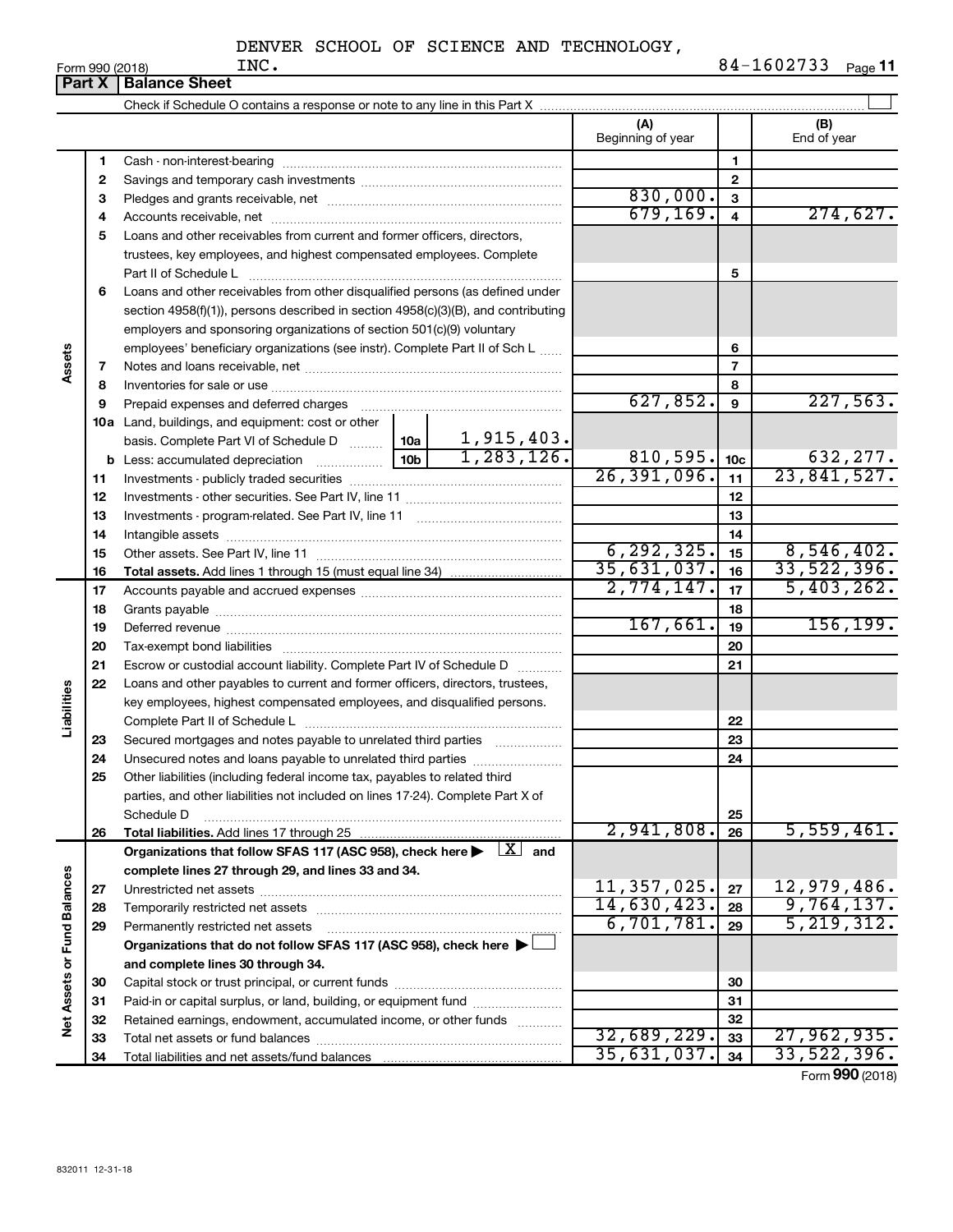|    | DENVER SCHOOL OF SCIENCE AND TECHNOLOGY,                                                                                                                                                                                       |                         |                    |            |                  |
|----|--------------------------------------------------------------------------------------------------------------------------------------------------------------------------------------------------------------------------------|-------------------------|--------------------|------------|------------------|
|    | INC.<br>Form 990 (2018)                                                                                                                                                                                                        |                         | 84-1602733 Page 12 |            |                  |
|    | Part XI<br><b>Reconciliation of Net Assets</b>                                                                                                                                                                                 |                         |                    |            |                  |
|    |                                                                                                                                                                                                                                |                         |                    |            |                  |
|    |                                                                                                                                                                                                                                |                         |                    |            |                  |
| 1  |                                                                                                                                                                                                                                | 1                       | 18,551,671.        |            |                  |
| 2  |                                                                                                                                                                                                                                | $\mathbf{2}$            | 23,442,922.        |            |                  |
| З  | Revenue less expenses. Subtract line 2 from line 1                                                                                                                                                                             | 3                       | $-4,891,251.$      |            |                  |
| 4  |                                                                                                                                                                                                                                | $\overline{\mathbf{4}}$ | 32,689,229.        |            |                  |
| 5  | Net unrealized gains (losses) on investments [11] matter than the control of the state of the state of the state of the state of the state of the state of the state of the state of the state of the state of the state of th | 5                       |                    |            | 164,957.         |
| 6  | Donated services and use of facilities                                                                                                                                                                                         | 6                       |                    |            |                  |
| 7  | Investment expenses                                                                                                                                                                                                            | $\overline{7}$          |                    |            |                  |
| 8  | Prior period adjustments                                                                                                                                                                                                       | 8                       |                    |            |                  |
| 9  |                                                                                                                                                                                                                                | $\mathbf{Q}$            |                    |            | $\overline{0}$ . |
| 10 | Net assets or fund balances at end of year. Combine lines 3 through 9 (must equal Part X, line 33,                                                                                                                             |                         |                    |            |                  |
|    | column (B))                                                                                                                                                                                                                    | 10                      | 27,962,935.        |            |                  |
|    | Part XII Financial Statements and Reporting                                                                                                                                                                                    |                         |                    |            |                  |
|    |                                                                                                                                                                                                                                |                         |                    |            |                  |
|    |                                                                                                                                                                                                                                |                         |                    | <b>Yes</b> | <b>No</b>        |
| 1  | $\boxed{\text{X}}$ Accrual<br>Accounting method used to prepare the Form 990: [130] Cash<br>Other                                                                                                                              |                         |                    |            |                  |
|    | If the organization changed its method of accounting from a prior year or checked "Other," explain in Schedule O.                                                                                                              |                         |                    |            |                  |
|    |                                                                                                                                                                                                                                |                         | 2a                 |            | x                |
|    | If "Yes," check a box below to indicate whether the financial statements for the year were compiled or reviewed on a                                                                                                           |                         |                    |            |                  |
|    | separate basis, consolidated basis, or both:                                                                                                                                                                                   |                         |                    |            |                  |
|    | Separate basis<br><b>Consolidated basis</b><br>$\perp$ Both consolidated and separate basis                                                                                                                                    |                         |                    |            |                  |
|    |                                                                                                                                                                                                                                |                         | 2 <sub>b</sub>     | x          |                  |
|    | If "Yes," check a box below to indicate whether the financial statements for the year were audited on a separate basis,                                                                                                        |                         |                    |            |                  |
|    | consolidated basis, or both:                                                                                                                                                                                                   |                         |                    |            |                  |
|    | $\boxed{\textbf{X}}$ Consolidated basis<br>Separate basis<br>Both consolidated and separate basis                                                                                                                              |                         |                    |            |                  |
|    | c If "Yes" to line 2a or 2b, does the organization have a committee that assumes responsibility for oversight of the audit,                                                                                                    |                         |                    |            |                  |
|    |                                                                                                                                                                                                                                |                         | 2c                 | х          |                  |
|    | If the organization changed either its oversight process or selection process during the tax year, explain in Schedule O.                                                                                                      |                         |                    |            |                  |
|    | 3a As a result of a federal award, was the organization required to undergo an audit or audits as set forth in the Single Audit                                                                                                |                         |                    |            |                  |
|    |                                                                                                                                                                                                                                |                         | За                 |            | x                |
|    | b If "Yes," did the organization undergo the required audit or audits? If the organization did not undergo the required audit                                                                                                  |                         |                    |            |                  |
|    |                                                                                                                                                                                                                                |                         | 3b                 |            |                  |

Form (2018) **990**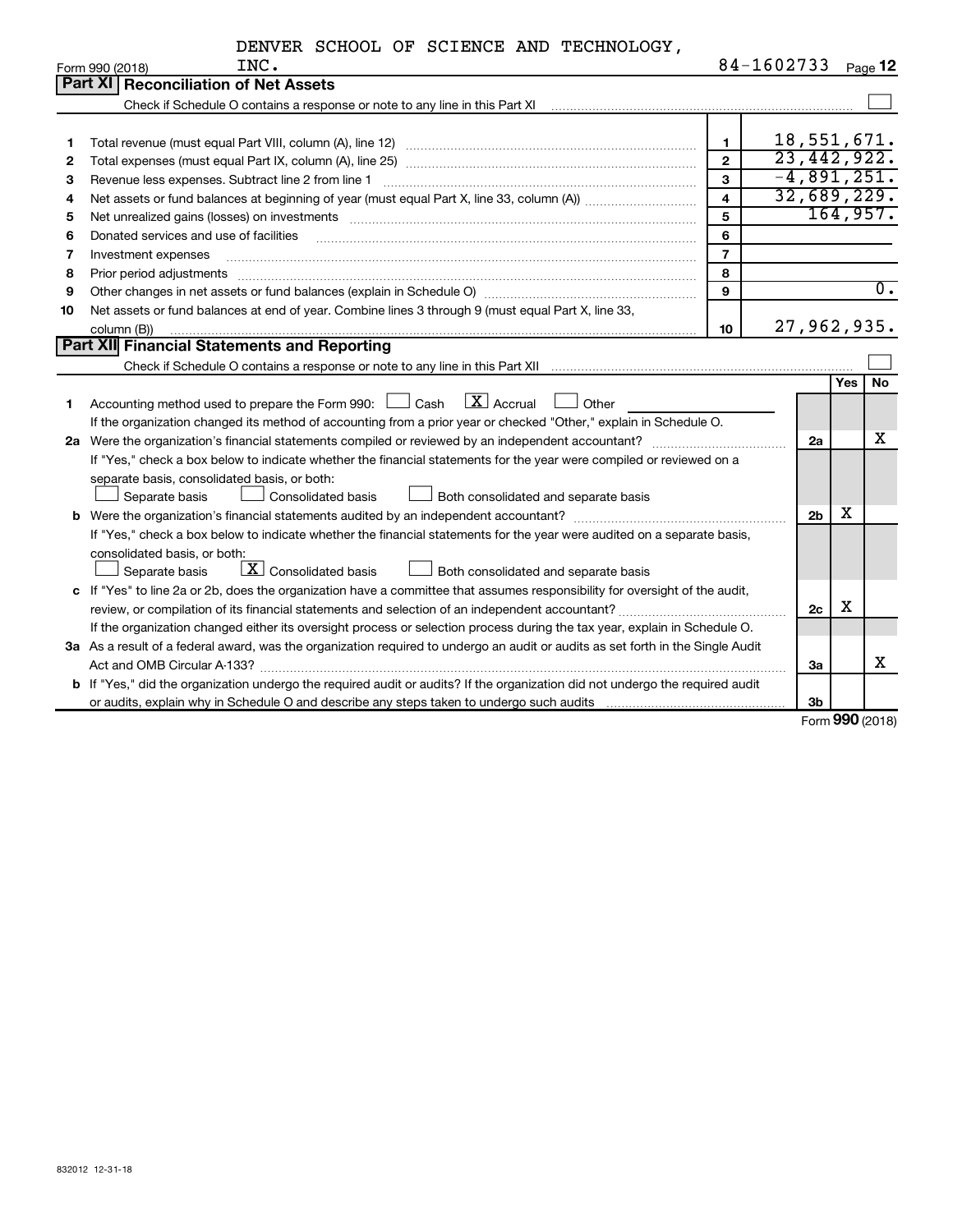|       |              | <b>SCHEDULE A</b><br>(Form 990 or 990-EZ)<br>Department of the Treasury<br>Internal Revenue Service |      |                                                                          | <b>Public Charity Status and Public Support</b><br>Complete if the organization is a section 501(c)(3) organization or a section<br>4947(a)(1) nonexempt charitable trust.<br>Attach to Form 990 or Form 990-EZ. |                                 |    |                                                      | OMB No. 1545-0047<br><b>Open to Public</b>          |
|-------|--------------|-----------------------------------------------------------------------------------------------------|------|--------------------------------------------------------------------------|------------------------------------------------------------------------------------------------------------------------------------------------------------------------------------------------------------------|---------------------------------|----|------------------------------------------------------|-----------------------------------------------------|
|       |              |                                                                                                     |      |                                                                          | Go to www.irs.gov/Form990 for instructions and the latest information.                                                                                                                                           |                                 |    |                                                      | <b>Inspection</b>                                   |
|       |              | Name of the organization                                                                            | INC. |                                                                          | DENVER SCHOOL OF SCIENCE AND TECHNOLOGY,                                                                                                                                                                         |                                 |    |                                                      | <b>Employer identification number</b><br>84-1602733 |
|       | Part I       |                                                                                                     |      |                                                                          | Reason for Public Charity Status (All organizations must complete this part.) See instructions.                                                                                                                  |                                 |    |                                                      |                                                     |
|       |              |                                                                                                     |      |                                                                          | The organization is not a private foundation because it is: (For lines 1 through 12, check only one box.)                                                                                                        |                                 |    |                                                      |                                                     |
| 1     |              |                                                                                                     |      |                                                                          | A church, convention of churches, or association of churches described in section 170(b)(1)(A)(i).                                                                                                               |                                 |    |                                                      |                                                     |
| 2     |              |                                                                                                     |      |                                                                          | A school described in section 170(b)(1)(A)(ii). (Attach Schedule E (Form 990 or 990-EZ).)                                                                                                                        |                                 |    |                                                      |                                                     |
| 3     |              |                                                                                                     |      |                                                                          | A hospital or a cooperative hospital service organization described in section 170(b)(1)(A)(iii).                                                                                                                |                                 |    |                                                      |                                                     |
| 4     |              |                                                                                                     |      |                                                                          | A medical research organization operated in conjunction with a hospital described in section 170(b)(1)(A)(iii). Enter the hospital's name,                                                                       |                                 |    |                                                      |                                                     |
|       |              | city, and state:                                                                                    |      |                                                                          |                                                                                                                                                                                                                  |                                 |    |                                                      |                                                     |
| 5     |              |                                                                                                     |      |                                                                          | An organization operated for the benefit of a college or university owned or operated by a governmental unit described in                                                                                        |                                 |    |                                                      |                                                     |
|       |              |                                                                                                     |      | section 170(b)(1)(A)(iv). (Complete Part II.)                            |                                                                                                                                                                                                                  |                                 |    |                                                      |                                                     |
| 6     |              |                                                                                                     |      |                                                                          | A federal, state, or local government or governmental unit described in section 170(b)(1)(A)(v).                                                                                                                 |                                 |    |                                                      |                                                     |
| 7     | $\mathbf{X}$ |                                                                                                     |      |                                                                          | An organization that normally receives a substantial part of its support from a governmental unit or from the general public described in                                                                        |                                 |    |                                                      |                                                     |
|       |              |                                                                                                     |      | section 170(b)(1)(A)(vi). (Complete Part II.)                            |                                                                                                                                                                                                                  |                                 |    |                                                      |                                                     |
| 8     |              |                                                                                                     |      |                                                                          | A community trust described in section 170(b)(1)(A)(vi). (Complete Part II.)                                                                                                                                     |                                 |    |                                                      |                                                     |
| 9     |              |                                                                                                     |      |                                                                          | An agricultural research organization described in section 170(b)(1)(A)(ix) operated in conjunction with a land-grant college                                                                                    |                                 |    |                                                      |                                                     |
|       |              |                                                                                                     |      |                                                                          | or university or a non-land-grant college of agriculture (see instructions). Enter the name, city, and state of the college or                                                                                   |                                 |    |                                                      |                                                     |
|       |              | university:                                                                                         |      |                                                                          |                                                                                                                                                                                                                  |                                 |    |                                                      |                                                     |
| 10    |              |                                                                                                     |      |                                                                          | An organization that normally receives: (1) more than 33 1/3% of its support from contributions, membership fees, and gross receipts from                                                                        |                                 |    |                                                      |                                                     |
|       |              |                                                                                                     |      |                                                                          | activities related to its exempt functions - subject to certain exceptions, and (2) no more than 33 1/3% of its support from gross investment                                                                    |                                 |    |                                                      |                                                     |
|       |              |                                                                                                     |      |                                                                          | income and unrelated business taxable income (less section 511 tax) from businesses acquired by the organization after June 30, 1975.                                                                            |                                 |    |                                                      |                                                     |
|       |              |                                                                                                     |      | See section 509(a)(2). (Complete Part III.)                              |                                                                                                                                                                                                                  |                                 |    |                                                      |                                                     |
| 11    |              |                                                                                                     |      |                                                                          | An organization organized and operated exclusively to test for public safety. See section 509(a)(4).                                                                                                             |                                 |    |                                                      |                                                     |
| 12    |              |                                                                                                     |      |                                                                          | An organization organized and operated exclusively for the benefit of, to perform the functions of, or to carry out the purposes of one or                                                                       |                                 |    |                                                      |                                                     |
|       |              |                                                                                                     |      |                                                                          | more publicly supported organizations described in section 509(a)(1) or section 509(a)(2). See section 509(a)(3). Check the box in                                                                               |                                 |    |                                                      |                                                     |
|       |              |                                                                                                     |      |                                                                          | lines 12a through 12d that describes the type of supporting organization and complete lines 12e, 12f, and 12g.                                                                                                   |                                 |    |                                                      |                                                     |
| а     |              |                                                                                                     |      |                                                                          | Type I. A supporting organization operated, supervised, or controlled by its supported organization(s), typically by giving                                                                                      |                                 |    |                                                      |                                                     |
|       |              |                                                                                                     |      |                                                                          | the supported organization(s) the power to regularly appoint or elect a majority of the directors or trustees of the supporting                                                                                  |                                 |    |                                                      |                                                     |
|       |              |                                                                                                     |      | organization. You must complete Part IV, Sections A and B.               |                                                                                                                                                                                                                  |                                 |    |                                                      |                                                     |
| b     |              |                                                                                                     |      |                                                                          | Type II. A supporting organization supervised or controlled in connection with its supported organization(s), by having                                                                                          |                                 |    |                                                      |                                                     |
|       |              |                                                                                                     |      |                                                                          | control or management of the supporting organization vested in the same persons that control or manage the supported                                                                                             |                                 |    |                                                      |                                                     |
|       |              |                                                                                                     |      | organization(s). You must complete Part IV, Sections A and C.            |                                                                                                                                                                                                                  |                                 |    |                                                      |                                                     |
| c     |              |                                                                                                     |      |                                                                          | Type III functionally integrated. A supporting organization operated in connection with, and functionally integrated with,                                                                                       |                                 |    |                                                      |                                                     |
|       |              |                                                                                                     |      |                                                                          | its supported organization(s) (see instructions). You must complete Part IV, Sections A, D, and E.                                                                                                               |                                 |    |                                                      |                                                     |
| d     |              |                                                                                                     |      |                                                                          | Type III non-functionally integrated. A supporting organization operated in connection with its supported organization(s)                                                                                        |                                 |    |                                                      |                                                     |
|       |              |                                                                                                     |      |                                                                          | that is not functionally integrated. The organization generally must satisfy a distribution requirement and an attentiveness                                                                                     |                                 |    |                                                      |                                                     |
|       |              |                                                                                                     |      |                                                                          | requirement (see instructions). You must complete Part IV, Sections A and D, and Part V.                                                                                                                         |                                 |    |                                                      |                                                     |
| е     |              |                                                                                                     |      |                                                                          | Check this box if the organization received a written determination from the IRS that it is a Type I, Type II, Type III                                                                                          |                                 |    |                                                      |                                                     |
|       |              |                                                                                                     |      |                                                                          | functionally integrated, or Type III non-functionally integrated supporting organization.                                                                                                                        |                                 |    |                                                      |                                                     |
|       |              |                                                                                                     |      | f Enter the number of supported organizations                            |                                                                                                                                                                                                                  |                                 |    |                                                      |                                                     |
|       |              |                                                                                                     |      | g Provide the following information about the supported organization(s). | (iii) Type of organization                                                                                                                                                                                       | (iv) Is the organization listed |    |                                                      | (vi) Amount of other                                |
|       |              | (i) Name of supported<br>organization                                                               |      | (ii) EIN                                                                 | (described on lines 1-10                                                                                                                                                                                         | in your governing document?     |    | (v) Amount of monetary<br>support (see instructions) | support (see instructions)                          |
|       |              |                                                                                                     |      |                                                                          | above (see instructions))                                                                                                                                                                                        | Yes                             | No |                                                      |                                                     |
|       |              |                                                                                                     |      |                                                                          |                                                                                                                                                                                                                  |                                 |    |                                                      |                                                     |
|       |              |                                                                                                     |      |                                                                          |                                                                                                                                                                                                                  |                                 |    |                                                      |                                                     |
|       |              |                                                                                                     |      |                                                                          |                                                                                                                                                                                                                  |                                 |    |                                                      |                                                     |
|       |              |                                                                                                     |      |                                                                          |                                                                                                                                                                                                                  |                                 |    |                                                      |                                                     |
|       |              |                                                                                                     |      |                                                                          |                                                                                                                                                                                                                  |                                 |    |                                                      |                                                     |
|       |              |                                                                                                     |      |                                                                          |                                                                                                                                                                                                                  |                                 |    |                                                      |                                                     |
|       |              |                                                                                                     |      |                                                                          |                                                                                                                                                                                                                  |                                 |    |                                                      |                                                     |
|       |              |                                                                                                     |      |                                                                          |                                                                                                                                                                                                                  |                                 |    |                                                      |                                                     |
| Total |              |                                                                                                     |      |                                                                          |                                                                                                                                                                                                                  |                                 |    |                                                      |                                                     |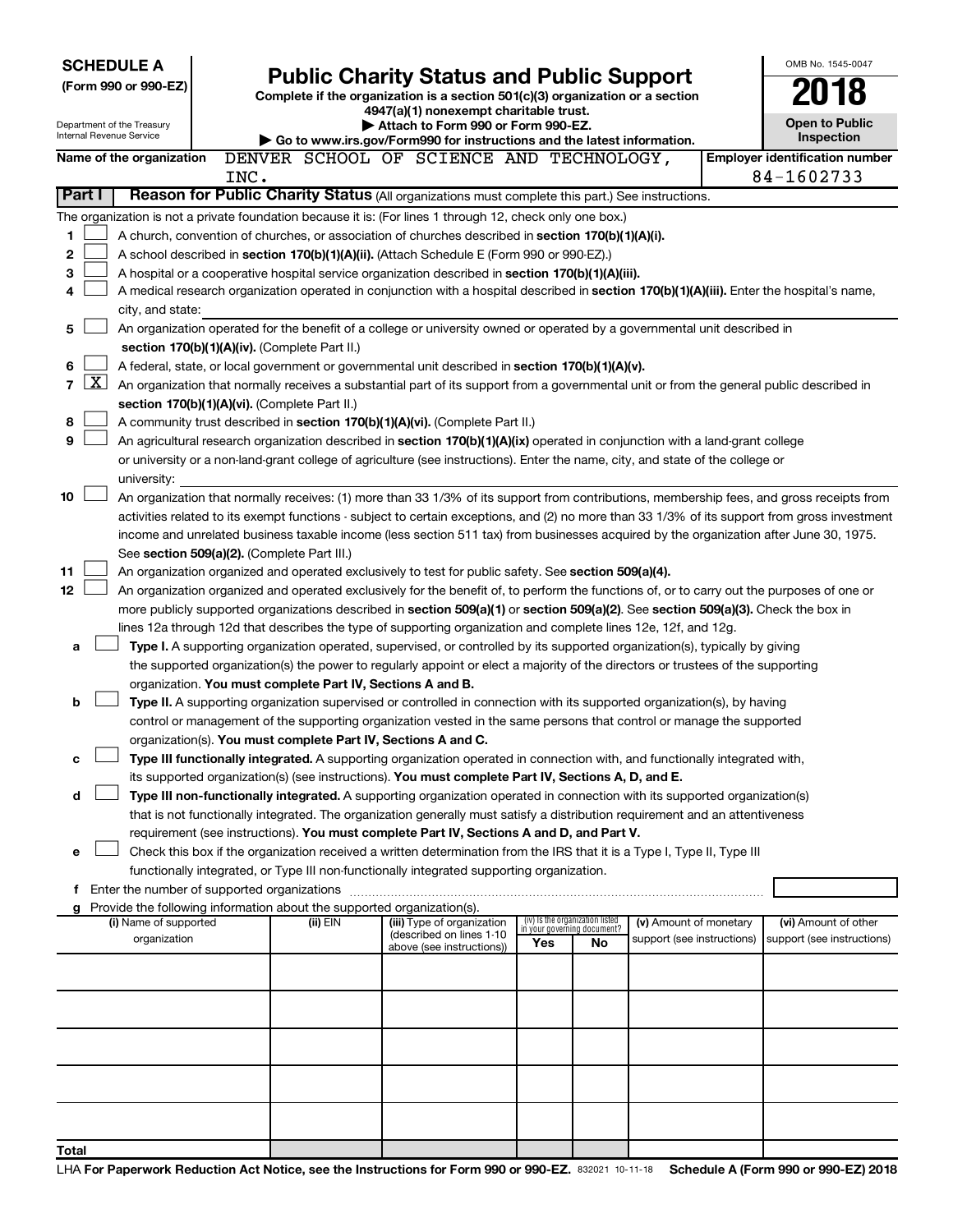# Schedule A (Form 990 or 990-EZ) 2018 INC.<br>**Part II** Support Schedule for Orga

**2** INC. 84-1602733

(Complete only if you checked the box on line 5, 7, or 8 of Part I or if the organization failed to qualify under Part III. If the organization fails to qualify under the tests listed below, please complete Part III.) **Support Schedule for Organizations Described in Sections 170(b)(1)(A)(iv) and 170(b)(1)(A)(vi)** 

| <b>Section A. Public Support</b>                                                                                                               |           |           |            |            |          |                                    |
|------------------------------------------------------------------------------------------------------------------------------------------------|-----------|-----------|------------|------------|----------|------------------------------------|
| Calendar year (or fiscal year beginning in)                                                                                                    | (a) 2014  | (b) 2015  | $(c)$ 2016 | $(d)$ 2017 | (e) 2018 | (f) Total                          |
| 1 Gifts, grants, contributions, and                                                                                                            |           |           |            |            |          |                                    |
| membership fees received. (Do not                                                                                                              |           |           |            |            |          |                                    |
| include any "unusual grants.")                                                                                                                 | 24709848. | 2702565.  | 1934464.   | 979,623.   |          | 4162462.34488962.                  |
| 2 Tax revenues levied for the organ-                                                                                                           |           |           |            |            |          |                                    |
| ization's benefit and either paid to                                                                                                           |           |           |            |            |          |                                    |
| or expended on its behalf                                                                                                                      |           |           |            |            |          |                                    |
| 3 The value of services or facilities                                                                                                          |           |           |            |            |          |                                    |
| furnished by a governmental unit to                                                                                                            |           |           |            |            |          |                                    |
| the organization without charge                                                                                                                |           |           |            |            |          |                                    |
| 4 Total. Add lines 1 through 3                                                                                                                 | 24709848. | 2702565.  | 1934464.   | 979,623.   |          | 4162462.34488962.                  |
| 5 The portion of total contributions                                                                                                           |           |           |            |            |          |                                    |
| by each person (other than a                                                                                                                   |           |           |            |            |          |                                    |
| governmental unit or publicly                                                                                                                  |           |           |            |            |          |                                    |
| supported organization) included                                                                                                               |           |           |            |            |          |                                    |
| on line 1 that exceeds 2% of the                                                                                                               |           |           |            |            |          |                                    |
| amount shown on line 11,                                                                                                                       |           |           |            |            |          |                                    |
| column (f)                                                                                                                                     |           |           |            |            |          | 7600542.                           |
| 6 Public support. Subtract line 5 from line 4.                                                                                                 |           |           |            |            |          | 26888420.                          |
| <b>Section B. Total Support</b>                                                                                                                |           |           |            |            |          |                                    |
| Calendar year (or fiscal year beginning in)                                                                                                    | (a) 2014  | (b) 2015  | $(c)$ 2016 | $(d)$ 2017 | (e) 2018 | (f) Total                          |
| <b>7</b> Amounts from line 4                                                                                                                   | 24709848. | 2702565   | 1934464.   | 979,623.   |          | 4162462.34488962.                  |
| 8 Gross income from interest,                                                                                                                  |           |           |            |            |          |                                    |
|                                                                                                                                                |           |           |            |            |          |                                    |
| dividends, payments received on                                                                                                                |           |           |            |            |          |                                    |
| securities loans, rents, royalties,                                                                                                            | 378,833.  | 544, 261. | 121,749.   | 456,495.   | 700,248. | 2201586.                           |
| and income from similar sources                                                                                                                |           |           |            |            |          |                                    |
| <b>9</b> Net income from unrelated business                                                                                                    |           |           |            |            |          |                                    |
| activities, whether or not the                                                                                                                 |           |           |            |            |          |                                    |
| business is regularly carried on                                                                                                               |           |           |            |            |          |                                    |
| 10 Other income. Do not include gain                                                                                                           |           |           |            |            |          |                                    |
| or loss from the sale of capital                                                                                                               |           |           |            |            |          |                                    |
| assets (Explain in Part VI.)                                                                                                                   |           |           |            |            |          | 36690548.                          |
| 11 Total support. Add lines 7 through 10                                                                                                       |           |           |            |            |          | 42,516,377.                        |
| <b>12</b> Gross receipts from related activities, etc. (see instructions)                                                                      |           |           |            |            | 12       |                                    |
| 13 First five years. If the Form 990 is for the organization's first, second, third, fourth, or fifth tax year as a section 501(c)(3)          |           |           |            |            |          |                                    |
| organization, check this box and stop here<br><b>Section C. Computation of Public Support Percentage</b>                                       |           |           |            |            |          |                                    |
|                                                                                                                                                |           |           |            |            |          | 73.28                              |
|                                                                                                                                                |           |           |            |            | 14       | %<br>62.97                         |
|                                                                                                                                                |           |           |            |            | 15       | %                                  |
| 16a 33 1/3% support test - 2018. If the organization did not check the box on line 13, and line 14 is 33 1/3% or more, check this box and      |           |           |            |            |          | $\blacktriangleright$ $\mathbf{X}$ |
|                                                                                                                                                |           |           |            |            |          |                                    |
| b 33 1/3% support test - 2017. If the organization did not check a box on line 13 or 16a, and line 15 is 33 1/3% or more, check this box       |           |           |            |            |          |                                    |
|                                                                                                                                                |           |           |            |            |          |                                    |
| 17a 10% -facts-and-circumstances test - 2018. If the organization did not check a box on line 13, 16a, or 16b, and line 14 is 10% or more,     |           |           |            |            |          |                                    |
| and if the organization meets the "facts-and-circumstances" test, check this box and stop here. Explain in Part VI how the organization        |           |           |            |            |          |                                    |
|                                                                                                                                                |           |           |            |            |          |                                    |
| <b>b 10%</b> -facts-and-circumstances test - 2017. If the organization did not check a box on line 13, 16a, 16b, or 17a, and line 15 is 10% or |           |           |            |            |          |                                    |
| more, and if the organization meets the "facts-and-circumstances" test, check this box and stop here. Explain in Part VI how the               |           |           |            |            |          |                                    |
| organization meets the "facts-and-circumstances" test. The organization qualifies as a publicly supported organization                         |           |           |            |            |          |                                    |
| 18 Private foundation. If the organization did not check a box on line 13, 16a, 16b, 17a, or 17b, check this box and see instructions          |           |           |            |            |          |                                    |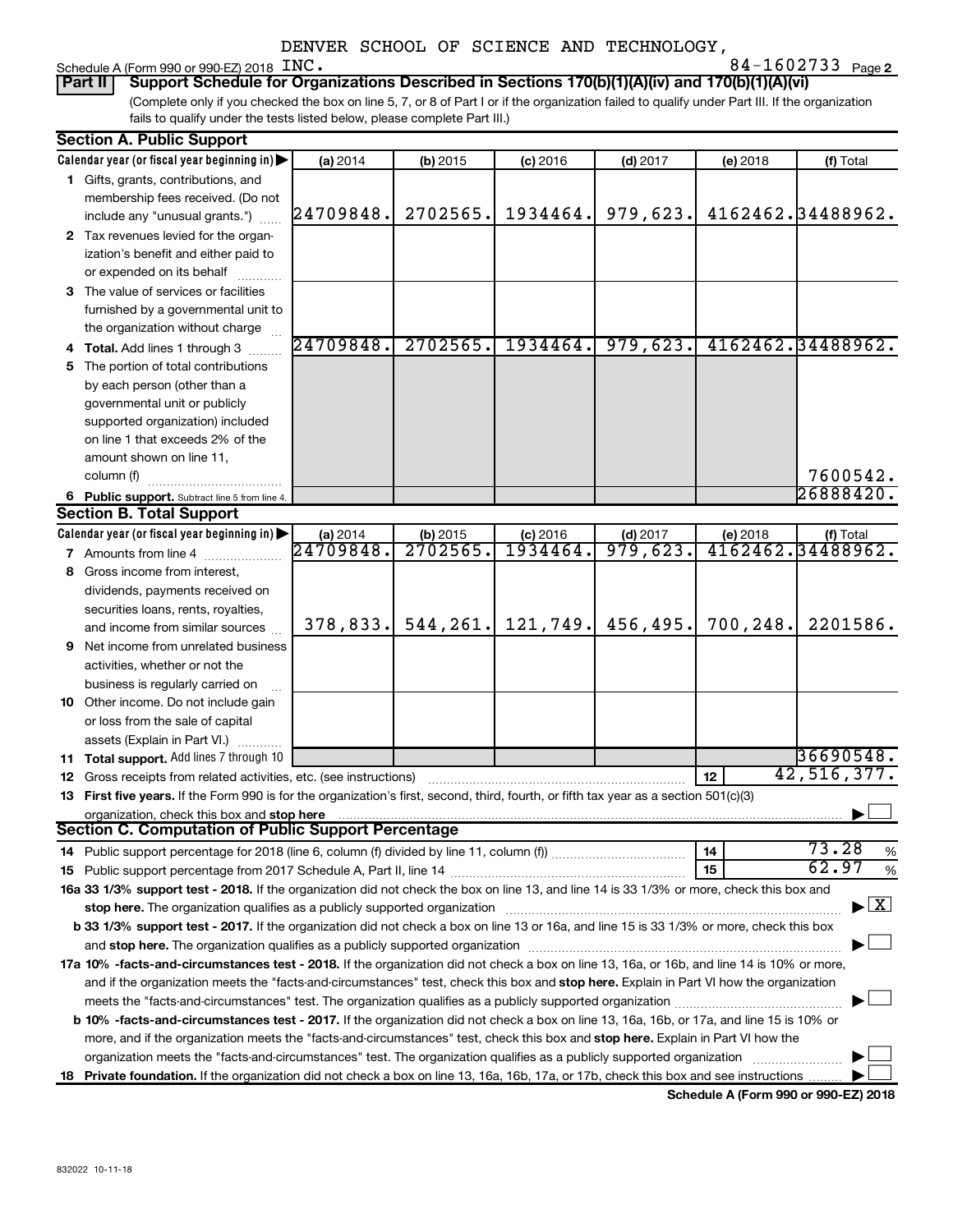#### Schedule A (Form 990 or 990-EZ) 2018 Page

**Part III Support Schedule for Organizations Described in Section 509(a)(2)** 

84-1602733 Page 3 INC. 84-1602733

| (Complete only if you checked the box on line 10 of Part I or if the organization failed to qualify under Part II. If the organization fails to |
|-------------------------------------------------------------------------------------------------------------------------------------------------|
| qualify under the tests listed below, please complete Part II.)                                                                                 |

| <b>Section A. Public Support</b>                                                                                                                    |          |          |                 |            |          |           |
|-----------------------------------------------------------------------------------------------------------------------------------------------------|----------|----------|-----------------|------------|----------|-----------|
| Calendar year (or fiscal year beginning in) $\blacktriangleright$                                                                                   | (a) 2014 | (b) 2015 | (c) 2016        | $(d)$ 2017 | (e) 2018 | (f) Total |
| 1 Gifts, grants, contributions, and                                                                                                                 |          |          |                 |            |          |           |
| membership fees received. (Do not                                                                                                                   |          |          |                 |            |          |           |
| include any "unusual grants.")                                                                                                                      |          |          |                 |            |          |           |
| 2 Gross receipts from admissions,                                                                                                                   |          |          |                 |            |          |           |
| merchandise sold or services per-                                                                                                                   |          |          |                 |            |          |           |
| formed, or facilities furnished in                                                                                                                  |          |          |                 |            |          |           |
| any activity that is related to the<br>organization's tax-exempt purpose                                                                            |          |          |                 |            |          |           |
| 3 Gross receipts from activities that                                                                                                               |          |          |                 |            |          |           |
| are not an unrelated trade or bus-                                                                                                                  |          |          |                 |            |          |           |
| iness under section 513                                                                                                                             |          |          |                 |            |          |           |
|                                                                                                                                                     |          |          |                 |            |          |           |
| 4 Tax revenues levied for the organ-                                                                                                                |          |          |                 |            |          |           |
| ization's benefit and either paid to                                                                                                                |          |          |                 |            |          |           |
| or expended on its behalf                                                                                                                           |          |          |                 |            |          |           |
| 5 The value of services or facilities                                                                                                               |          |          |                 |            |          |           |
| furnished by a governmental unit to                                                                                                                 |          |          |                 |            |          |           |
| the organization without charge                                                                                                                     |          |          |                 |            |          |           |
| 6 Total. Add lines 1 through 5                                                                                                                      |          |          |                 |            |          |           |
| 7a Amounts included on lines 1, 2, and                                                                                                              |          |          |                 |            |          |           |
| 3 received from disqualified persons                                                                                                                |          |          |                 |            |          |           |
| <b>b</b> Amounts included on lines 2 and 3 received                                                                                                 |          |          |                 |            |          |           |
| from other than disqualified persons that<br>exceed the greater of \$5,000 or 1% of the                                                             |          |          |                 |            |          |           |
| amount on line 13 for the year                                                                                                                      |          |          |                 |            |          |           |
| c Add lines 7a and 7b                                                                                                                               |          |          |                 |            |          |           |
| 8 Public support. (Subtract line 7c from line 6.)                                                                                                   |          |          |                 |            |          |           |
| <b>Section B. Total Support</b>                                                                                                                     |          |          |                 |            |          |           |
| Calendar year (or fiscal year beginning in) $\blacktriangleright$                                                                                   | (a) 2014 | (b) 2015 | <b>(c)</b> 2016 | $(d)$ 2017 | (e) 2018 | (f) Total |
| 9 Amounts from line 6                                                                                                                               |          |          |                 |            |          |           |
| <b>10a</b> Gross income from interest,                                                                                                              |          |          |                 |            |          |           |
| dividends, payments received on<br>securities loans, rents, royalties,                                                                              |          |          |                 |            |          |           |
| and income from similar sources                                                                                                                     |          |          |                 |            |          |           |
| <b>b</b> Unrelated business taxable income                                                                                                          |          |          |                 |            |          |           |
| (less section 511 taxes) from businesses                                                                                                            |          |          |                 |            |          |           |
| acquired after June 30, 1975                                                                                                                        |          |          |                 |            |          |           |
| c Add lines 10a and 10b                                                                                                                             |          |          |                 |            |          |           |
| <b>11</b> Net income from unrelated business                                                                                                        |          |          |                 |            |          |           |
| activities not included in line 10b.                                                                                                                |          |          |                 |            |          |           |
| whether or not the business is<br>regularly carried on                                                                                              |          |          |                 |            |          |           |
| 12 Other income. Do not include gain                                                                                                                |          |          |                 |            |          |           |
| or loss from the sale of capital                                                                                                                    |          |          |                 |            |          |           |
| assets (Explain in Part VI.)<br><b>13</b> Total support. (Add lines 9, 10c, 11, and 12.)                                                            |          |          |                 |            |          |           |
| 14 First five years. If the Form 990 is for the organization's first, second, third, fourth, or fifth tax year as a section 501(c)(3) organization, |          |          |                 |            |          |           |
|                                                                                                                                                     |          |          |                 |            |          |           |
| check this box and stop here<br>Section C. Computation of Public Support Percentage                                                                 |          |          |                 |            |          |           |
|                                                                                                                                                     |          |          |                 |            | 15       |           |
|                                                                                                                                                     |          |          |                 |            | 16       | %         |
| 16 Public support percentage from 2017 Schedule A, Part III, line 15<br>Section D. Computation of Investment Income Percentage                      |          |          |                 |            |          | %         |
|                                                                                                                                                     |          |          |                 |            | 17       |           |
| 17 Investment income percentage for 2018 (line 10c, column (f), divided by line 13, column (f))                                                     |          |          |                 |            |          | %         |
| 18 Investment income percentage from 2017 Schedule A, Part III, line 17                                                                             |          |          |                 |            | 18       | %         |
| 19a 33 1/3% support tests - 2018. If the organization did not check the box on line 14, and line 15 is more than 33 1/3%, and line 17 is not        |          |          |                 |            |          |           |
| more than 33 1/3%, check this box and stop here. The organization qualifies as a publicly supported organization                                    |          |          |                 |            |          |           |
| b 33 1/3% support tests - 2017. If the organization did not check a box on line 14 or line 19a, and line 16 is more than 33 1/3%, and               |          |          |                 |            |          |           |
| line 18 is not more than 33 1/3%, check this box and stop here. The organization qualifies as a publicly supported organization                     |          |          |                 |            |          |           |
|                                                                                                                                                     |          |          |                 |            |          |           |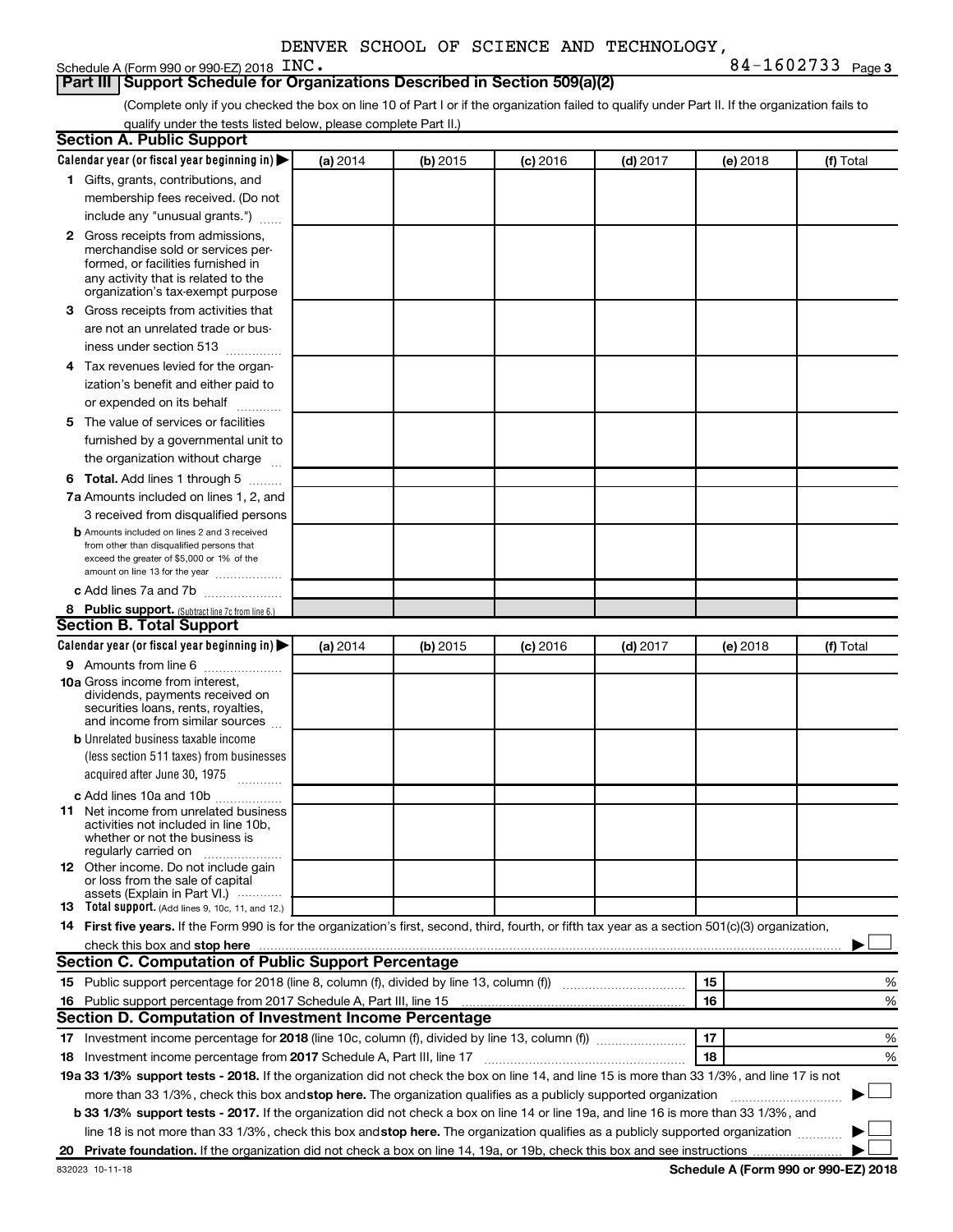**INC.** 84-1602733 Page 4

#### Schedule A (Form 990 or 990-EZ) 2018  $\overline{INC}$ . **Part IV Supporting Organizations**

(Complete only if you checked a box in line 12 on Part I. If you checked 12a of Part I, complete Sections A and B. If you checked 12b of Part I, complete Sections A and C. If you checked 12c of Part I, complete Sections A, D, and E. If you checked 12d of Part I, complete Sections A and D, and complete Part V.)

#### **Section A. All Supporting Organizations**

- **1** Are all of the organization's supported organizations listed by name in the organization's governing documents? If "No," describe in Part VI how the supported organizations are designated. If designated by *class or purpose, describe the designation. If historic and continuing relationship, explain.*
- **2** Did the organization have any supported organization that does not have an IRS determination of status under section 509(a)(1) or (2)? If "Yes," explain in Part **VI** how the organization determined that the supported *organization was described in section 509(a)(1) or (2).*
- **3a** Did the organization have a supported organization described in section 501(c)(4), (5), or (6)? If "Yes," answer *(b) and (c) below.*
- **b** Did the organization confirm that each supported organization qualified under section 501(c)(4), (5), or (6) and satisfied the public support tests under section 509(a)(2)? If "Yes," describe in Part VI when and how the *organization made the determination.*
- **c** Did the organization ensure that all support to such organizations was used exclusively for section 170(c)(2)(B) purposes? If "Yes," explain in Part VI what controls the organization put in place to ensure such use.
- **4 a** *If* Was any supported organization not organized in the United States ("foreign supported organization")? *"Yes," and if you checked 12a or 12b in Part I, answer (b) and (c) below.*
- **b** Did the organization have ultimate control and discretion in deciding whether to make grants to the foreign supported organization? If "Yes," describe in Part VI how the organization had such control and discretion *despite being controlled or supervised by or in connection with its supported organizations.*
- **c** Did the organization support any foreign supported organization that does not have an IRS determination under sections 501(c)(3) and 509(a)(1) or (2)? If "Yes," explain in Part VI what controls the organization used *to ensure that all support to the foreign supported organization was used exclusively for section 170(c)(2)(B) purposes.*
- **5a** Did the organization add, substitute, or remove any supported organizations during the tax year? If "Yes," answer (b) and (c) below (if applicable). Also, provide detail in **Part VI,** including (i) the names and EIN *numbers of the supported organizations added, substituted, or removed; (ii) the reasons for each such action; (iii) the authority under the organization's organizing document authorizing such action; and (iv) how the action was accomplished (such as by amendment to the organizing document).*
- **b Type I or Type II only.** Was any added or substituted supported organization part of a class already designated in the organization's organizing document?
- **c Substitutions only.**  Was the substitution the result of an event beyond the organization's control?
- **6** Did the organization provide support (whether in the form of grants or the provision of services or facilities) to **Part VI.** support or benefit one or more of the filing organization's supported organizations? If "Yes," provide detail in anyone other than (i) its supported organizations, (ii) individuals that are part of the charitable class benefited by one or more of its supported organizations, or (iii) other supporting organizations that also
- **7** Did the organization provide a grant, loan, compensation, or other similar payment to a substantial contributor regard to a substantial contributor? If "Yes," complete Part I of Schedule L (Form 990 or 990-EZ). (as defined in section 4958(c)(3)(C)), a family member of a substantial contributor, or a 35% controlled entity with
- **8** Did the organization make a loan to a disqualified person (as defined in section 4958) not described in line 7? *If "Yes," complete Part I of Schedule L (Form 990 or 990-EZ).*
- **9 a** Was the organization controlled directly or indirectly at any time during the tax year by one or more in section 509(a)(1) or (2))? If "Yes," provide detail in **Part VI.** disqualified persons as defined in section 4946 (other than foundation managers and organizations described
- **b** Did one or more disqualified persons (as defined in line 9a) hold a controlling interest in any entity in which the supporting organization had an interest? If "Yes," provide detail in Part VI.
- **c** Did a disqualified person (as defined in line 9a) have an ownership interest in, or derive any personal benefit from, assets in which the supporting organization also had an interest? If "Yes," provide detail in Part VI.
- **10 a** Was the organization subject to the excess business holdings rules of section 4943 because of section supporting organizations)? If "Yes," answer 10b below. 4943(f) (regarding certain Type II supporting organizations, and all Type III non-functionally integrated
	- **b** Did the organization have any excess business holdings in the tax year? (Use Schedule C, Form 4720, to *determine whether the organization had excess business holdings.)*

**Yes No 1 2 3a 3b 3c 4a 4b 4c 5a 5b 5c 6 7 8 9a 9b 9c 10a 10b**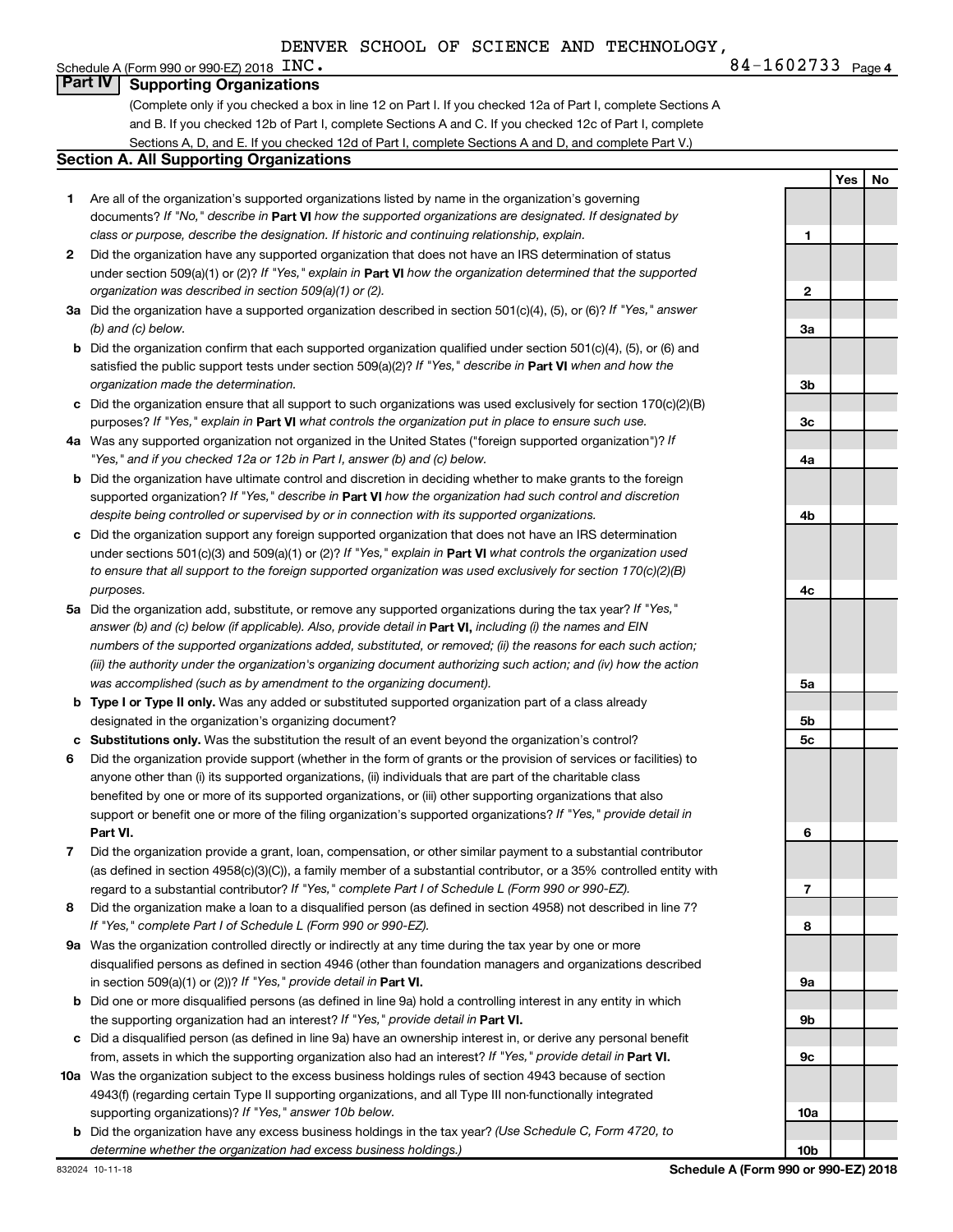Schedule A (Form 990 or 990-EZ) 2018 INC.

|              | Part IV<br><b>Supporting Organizations (continued)</b>                                                                          |                 |     |    |
|--------------|---------------------------------------------------------------------------------------------------------------------------------|-----------------|-----|----|
|              |                                                                                                                                 |                 | Yes | No |
| 11           | Has the organization accepted a gift or contribution from any of the following persons?                                         |                 |     |    |
|              | a A person who directly or indirectly controls, either alone or together with persons described in (b) and (c)                  |                 |     |    |
|              | below, the governing body of a supported organization?                                                                          | 11a             |     |    |
|              | <b>b</b> A family member of a person described in (a) above?                                                                    | 11 <sub>b</sub> |     |    |
|              | c A 35% controlled entity of a person described in (a) or (b) above? If "Yes" to a, b, or c, provide detail in Part VI.         | 11c             |     |    |
|              | <b>Section B. Type I Supporting Organizations</b>                                                                               |                 |     |    |
|              |                                                                                                                                 |                 | Yes | No |
| 1            | Did the directors, trustees, or membership of one or more supported organizations have the power to                             |                 |     |    |
|              | regularly appoint or elect at least a majority of the organization's directors or trustees at all times during the              |                 |     |    |
|              |                                                                                                                                 |                 |     |    |
|              | tax year? If "No," describe in Part VI how the supported organization(s) effectively operated, supervised, or                   |                 |     |    |
|              | controlled the organization's activities. If the organization had more than one supported organization,                         |                 |     |    |
|              | describe how the powers to appoint and/or remove directors or trustees were allocated among the supported                       |                 |     |    |
|              | organizations and what conditions or restrictions, if any, applied to such powers during the tax year.                          | 1               |     |    |
| 2            | Did the organization operate for the benefit of any supported organization other than the supported                             |                 |     |    |
|              | organization(s) that operated, supervised, or controlled the supporting organization? If "Yes," explain in                      |                 |     |    |
|              | Part VI how providing such benefit carried out the purposes of the supported organization(s) that operated,                     |                 |     |    |
|              | supervised, or controlled the supporting organization.                                                                          | 2               |     |    |
|              | <b>Section C. Type II Supporting Organizations</b>                                                                              |                 |     |    |
|              |                                                                                                                                 |                 | Yes | No |
| 1.           | Were a majority of the organization's directors or trustees during the tax year also a majority of the directors                |                 |     |    |
|              | or trustees of each of the organization's supported organization(s)? If "No," describe in Part VI how control                   |                 |     |    |
|              | or management of the supporting organization was vested in the same persons that controlled or managed                          |                 |     |    |
|              | the supported organization(s).                                                                                                  | 1               |     |    |
|              | <b>Section D. All Type III Supporting Organizations</b>                                                                         |                 |     |    |
|              |                                                                                                                                 |                 | Yes | No |
| 1            | Did the organization provide to each of its supported organizations, by the last day of the fifth month of the                  |                 |     |    |
|              | organization's tax year, (i) a written notice describing the type and amount of support provided during the prior tax           |                 |     |    |
|              | year, (ii) a copy of the Form 990 that was most recently filed as of the date of notification, and (iii) copies of the          |                 |     |    |
|              | organization's governing documents in effect on the date of notification, to the extent not previously provided?                | 1               |     |    |
| $\mathbf{2}$ | Were any of the organization's officers, directors, or trustees either (i) appointed or elected by the supported                |                 |     |    |
|              | organization(s) or (ii) serving on the governing body of a supported organization? If "No," explain in Part VI how              |                 |     |    |
|              | the organization maintained a close and continuous working relationship with the supported organization(s).                     | 2               |     |    |
| 3            | By reason of the relationship described in (2), did the organization's supported organizations have a                           |                 |     |    |
|              | significant voice in the organization's investment policies and in directing the use of the organization's                      |                 |     |    |
|              | income or assets at all times during the tax year? If "Yes," describe in Part VI the role the organization's                    |                 |     |    |
|              | supported organizations played in this regard.                                                                                  | 3               |     |    |
|              | Section E. Type III Functionally Integrated Supporting Organizations                                                            |                 |     |    |
| 1            | Check the box next to the method that the organization used to satisfy the Integral Part Test during the yealsee instructions). |                 |     |    |
| а            | The organization satisfied the Activities Test. Complete line 2 below.                                                          |                 |     |    |
| b            | The organization is the parent of each of its supported organizations. Complete line 3 below.                                   |                 |     |    |
| с            | The organization supported a governmental entity. Describe in Part VI how you supported a government entity (see instructions). |                 |     |    |
| 2            | Activities Test. Answer (a) and (b) below.                                                                                      |                 | Yes | No |
| а            | Did substantially all of the organization's activities during the tax year directly further the exempt purposes of              |                 |     |    |
|              | the supported organization(s) to which the organization was responsive? If "Yes," then in Part VI identify                      |                 |     |    |
|              | those supported organizations and explain how these activities directly furthered their exempt purposes,                        |                 |     |    |
|              | how the organization was responsive to those supported organizations, and how the organization determined                       |                 |     |    |
|              | that these activities constituted substantially all of its activities.                                                          | 2a              |     |    |
| b            | Did the activities described in (a) constitute activities that, but for the organization's involvement, one or more             |                 |     |    |
|              | of the organization's supported organization(s) would have been engaged in? If "Yes," explain in Part VI the                    |                 |     |    |
|              | reasons for the organization's position that its supported organization(s) would have engaged in these                          |                 |     |    |
|              | activities but for the organization's involvement.                                                                              | 2b              |     |    |
| 3            | Parent of Supported Organizations. Answer (a) and (b) below.                                                                    |                 |     |    |
| а            | Did the organization have the power to regularly appoint or elect a majority of the officers, directors, or                     |                 |     |    |
|              | trustees of each of the supported organizations? Provide details in Part VI.                                                    | За              |     |    |
|              | <b>b</b> Did the organization exercise a substantial degree of direction over the policies, programs, and activities of each    |                 |     |    |
|              | of its supported organizations? If "Yes," describe in Part VI the role played by the organization in this regard.               | 3b              |     |    |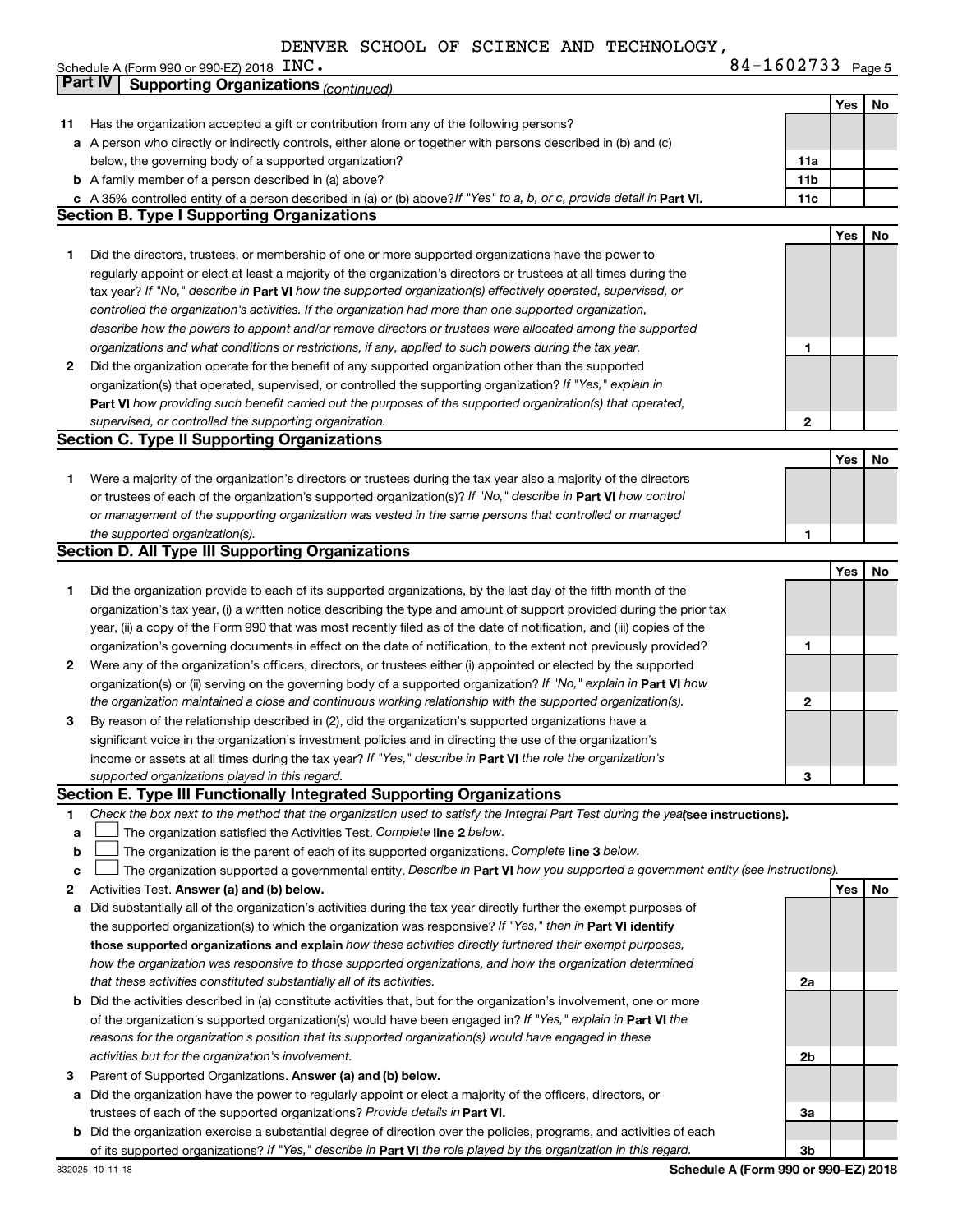| DENVER SCHOOL OF SCIENCE AND TECHNOLOGY, |  |  |  |  |  |  |
|------------------------------------------|--|--|--|--|--|--|
|------------------------------------------|--|--|--|--|--|--|

|   | Schedule A (Form 990 or 990-EZ) 2018 INC.                                                                                                          |                          | 84-1602733 Page 6 |                                |  |
|---|----------------------------------------------------------------------------------------------------------------------------------------------------|--------------------------|-------------------|--------------------------------|--|
|   | <b>Part V</b><br>Type III Non-Functionally Integrated 509(a)(3) Supporting Organizations                                                           |                          |                   |                                |  |
| 1 | Check here if the organization satisfied the Integral Part Test as a qualifying trust on Nov. 20, 1970 (explain in Part VI.) See instructions. All |                          |                   |                                |  |
|   | other Type III non-functionally integrated supporting organizations must complete Sections A through E.                                            |                          |                   |                                |  |
|   | Section A - Adjusted Net Income                                                                                                                    |                          | (A) Prior Year    | (B) Current Year<br>(optional) |  |
| 1 | Net short-term capital gain                                                                                                                        | 1                        |                   |                                |  |
| 2 | Recoveries of prior-year distributions                                                                                                             | $\mathbf{2}$             |                   |                                |  |
| З | Other gross income (see instructions)                                                                                                              | 3                        |                   |                                |  |
| 4 | Add lines 1 through 3                                                                                                                              | 4                        |                   |                                |  |
| 5 | Depreciation and depletion                                                                                                                         | 5                        |                   |                                |  |
| 6 | Portion of operating expenses paid or incurred for production or                                                                                   |                          |                   |                                |  |
|   | collection of gross income or for management, conservation, or                                                                                     |                          |                   |                                |  |
|   | maintenance of property held for production of income (see instructions)                                                                           | 6                        |                   |                                |  |
| 7 | Other expenses (see instructions)                                                                                                                  | $\overline{\phantom{a}}$ |                   |                                |  |
| 8 | Adjusted Net Income (subtract lines 5, 6, and 7 from line 4)                                                                                       | 8                        |                   |                                |  |
|   | Section B - Minimum Asset Amount                                                                                                                   |                          | (A) Prior Year    | (B) Current Year<br>(optional) |  |
| 1 | Aggregate fair market value of all non-exempt-use assets (see                                                                                      |                          |                   |                                |  |
|   | instructions for short tax year or assets held for part of year):                                                                                  |                          |                   |                                |  |
|   | a Average monthly value of securities                                                                                                              | 1a                       |                   |                                |  |
|   | <b>b</b> Average monthly cash balances                                                                                                             | 1 <sub>b</sub>           |                   |                                |  |
|   | c Fair market value of other non-exempt-use assets                                                                                                 | 1c                       |                   |                                |  |
|   | <b>d</b> Total (add lines 1a, 1b, and 1c)                                                                                                          | 1d                       |                   |                                |  |
|   | e Discount claimed for blockage or other                                                                                                           |                          |                   |                                |  |
|   | factors (explain in detail in Part VI):                                                                                                            |                          |                   |                                |  |
| 2 | Acquisition indebtedness applicable to non-exempt-use assets                                                                                       | $\mathbf{2}$             |                   |                                |  |
| 3 | Subtract line 2 from line 1d                                                                                                                       | 3                        |                   |                                |  |
| 4 | Cash deemed held for exempt use. Enter 1-1/2% of line 3 (for greater amount,                                                                       |                          |                   |                                |  |
|   | see instructions)                                                                                                                                  | 4                        |                   |                                |  |
| 5 | Net value of non-exempt-use assets (subtract line 4 from line 3)                                                                                   | 5                        |                   |                                |  |
| 6 | Multiply line 5 by .035                                                                                                                            | 6                        |                   |                                |  |
| 7 | Recoveries of prior-year distributions                                                                                                             | $\overline{7}$           |                   |                                |  |
| 8 | Minimum Asset Amount (add line 7 to line 6)                                                                                                        | 8                        |                   |                                |  |
|   | <b>Section C - Distributable Amount</b>                                                                                                            |                          |                   | <b>Current Year</b>            |  |
| 1 | Adjusted net income for prior year (from Section A, line 8, Column A)                                                                              | 1                        |                   |                                |  |
| 2 | Enter 85% of line 1                                                                                                                                | $\mathbf{2}$             |                   |                                |  |
| З | Minimum asset amount for prior year (from Section B, line 8, Column A)                                                                             | 3                        |                   |                                |  |
| 4 | Enter greater of line 2 or line 3                                                                                                                  | 4                        |                   |                                |  |
| 5 | Income tax imposed in prior year                                                                                                                   | 5                        |                   |                                |  |
| 6 | <b>Distributable Amount.</b> Subtract line 5 from line 4, unless subject to                                                                        |                          |                   |                                |  |
|   | emergency temporary reduction (see instructions)                                                                                                   | 6                        |                   |                                |  |

**7** Let Check here if the current year is the organization's first as a non-functionally integrated Type III supporting organization (see instructions).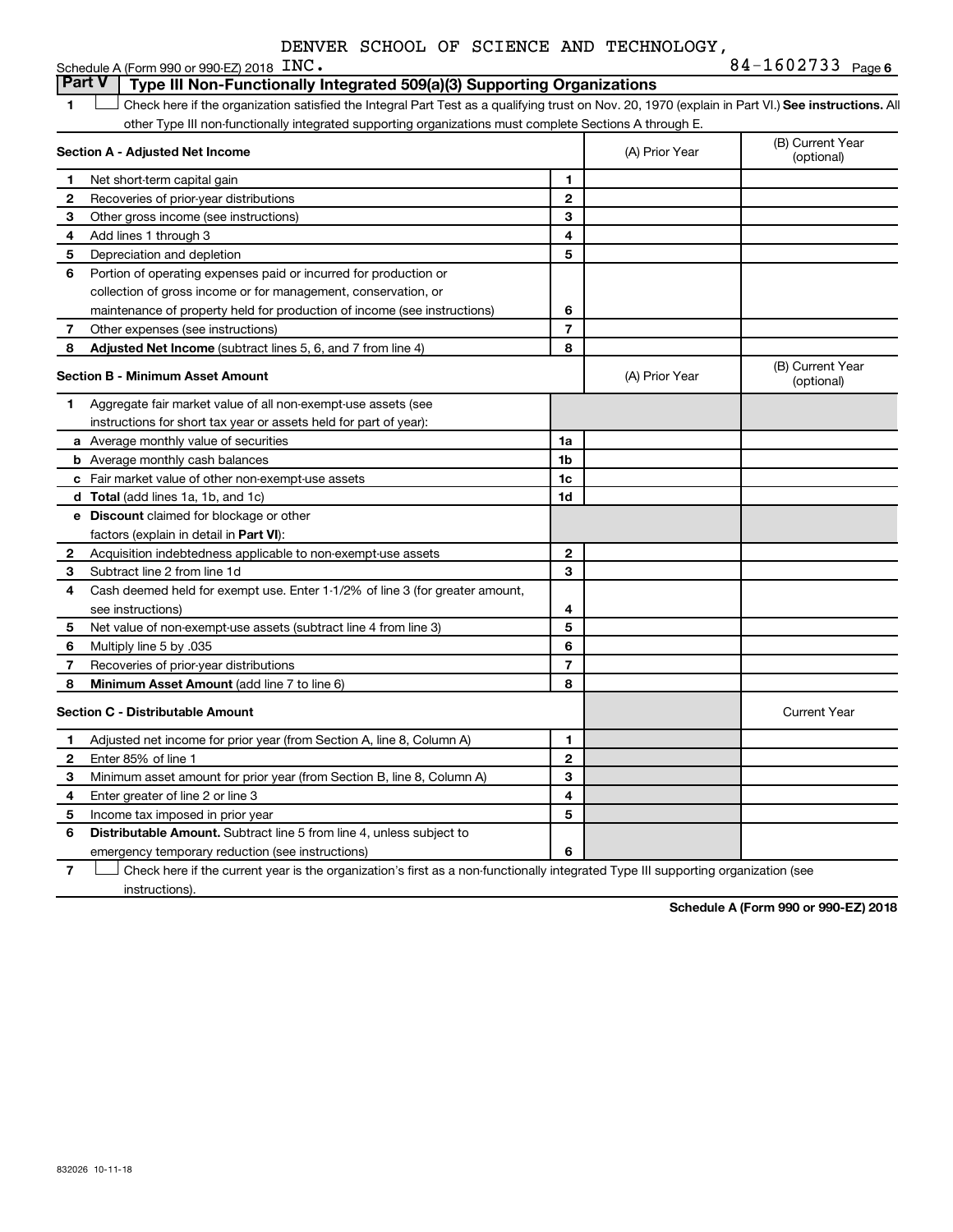|               | Schedule A (Form 990 or 990-EZ) 2018 INC.                                                  |                             |                           | 84-1602733 Page 7    |
|---------------|--------------------------------------------------------------------------------------------|-----------------------------|---------------------------|----------------------|
| <b>Part V</b> | Type III Non-Functionally Integrated 509(a)(3) Supporting Organizations (continued)        |                             |                           |                      |
|               | <b>Section D - Distributions</b>                                                           |                             |                           | <b>Current Year</b>  |
| 1             | Amounts paid to supported organizations to accomplish exempt purposes                      |                             |                           |                      |
| 2             | Amounts paid to perform activity that directly furthers exempt purposes of supported       |                             |                           |                      |
|               | organizations, in excess of income from activity                                           |                             |                           |                      |
| 3             | Administrative expenses paid to accomplish exempt purposes of supported organizations      |                             |                           |                      |
| 4             | Amounts paid to acquire exempt-use assets                                                  |                             |                           |                      |
| 5             | Qualified set-aside amounts (prior IRS approval required)                                  |                             |                           |                      |
| 6             | Other distributions (describe in <b>Part VI</b> ). See instructions.                       |                             |                           |                      |
| 7             | Total annual distributions. Add lines 1 through 6.                                         |                             |                           |                      |
| 8             | Distributions to attentive supported organizations to which the organization is responsive |                             |                           |                      |
|               | (provide details in <b>Part VI</b> ). See instructions.                                    |                             |                           |                      |
| 9             | Distributable amount for 2018 from Section C, line 6                                       |                             |                           |                      |
| 10            | Line 8 amount divided by line 9 amount                                                     |                             |                           |                      |
|               |                                                                                            | (i)                         | (ii)                      | (iii)                |
|               | <b>Section E - Distribution Allocations (see instructions)</b>                             | <b>Excess Distributions</b> | <b>Underdistributions</b> | <b>Distributable</b> |
|               |                                                                                            |                             | Pre-2018                  | Amount for 2018      |
| 1             | Distributable amount for 2018 from Section C, line 6                                       |                             |                           |                      |
| 2             | Underdistributions, if any, for years prior to 2018 (reason-                               |                             |                           |                      |
|               | able cause required- explain in Part VI). See instructions.                                |                             |                           |                      |
| 3             | Excess distributions carryover, if any, to 2018                                            |                             |                           |                      |
|               | <b>a</b> From 2013                                                                         |                             |                           |                      |
|               | <b>b</b> From 2014                                                                         |                             |                           |                      |
|               | c From 2015                                                                                |                             |                           |                      |
|               | d From 2016                                                                                |                             |                           |                      |
|               | e From 2017                                                                                |                             |                           |                      |
|               | f Total of lines 3a through e                                                              |                             |                           |                      |
|               | g Applied to underdistributions of prior years                                             |                             |                           |                      |
|               | <b>h</b> Applied to 2018 distributable amount                                              |                             |                           |                      |
| Ť.            | Carryover from 2013 not applied (see instructions)                                         |                             |                           |                      |
|               | Remainder. Subtract lines 3g, 3h, and 3i from 3f.                                          |                             |                           |                      |
| 4             | Distributions for 2018 from Section D,                                                     |                             |                           |                      |
|               | line $7:$                                                                                  |                             |                           |                      |
|               | a Applied to underdistributions of prior years                                             |                             |                           |                      |
|               | <b>b</b> Applied to 2018 distributable amount                                              |                             |                           |                      |
|               | c Remainder. Subtract lines 4a and 4b from 4.                                              |                             |                           |                      |
|               | 5 Remaining underdistributions for years prior to 2018, if                                 |                             |                           |                      |
|               | any. Subtract lines 3g and 4a from line 2. For result greater                              |                             |                           |                      |
|               | than zero, explain in Part VI. See instructions.                                           |                             |                           |                      |
| 6             | Remaining underdistributions for 2018. Subtract lines 3h                                   |                             |                           |                      |
|               | and 4b from line 1. For result greater than zero, explain in                               |                             |                           |                      |
|               | <b>Part VI.</b> See instructions.                                                          |                             |                           |                      |
| 7             | Excess distributions carryover to 2019. Add lines 3j                                       |                             |                           |                      |
|               | and 4c.                                                                                    |                             |                           |                      |
| 8             | Breakdown of line 7:                                                                       |                             |                           |                      |
|               | a Excess from 2014                                                                         |                             |                           |                      |
|               | <b>b</b> Excess from 2015                                                                  |                             |                           |                      |
|               | c Excess from 2016                                                                         |                             |                           |                      |
|               | d Excess from 2017                                                                         |                             |                           |                      |
|               |                                                                                            |                             |                           |                      |
|               | e Excess from 2018                                                                         |                             |                           |                      |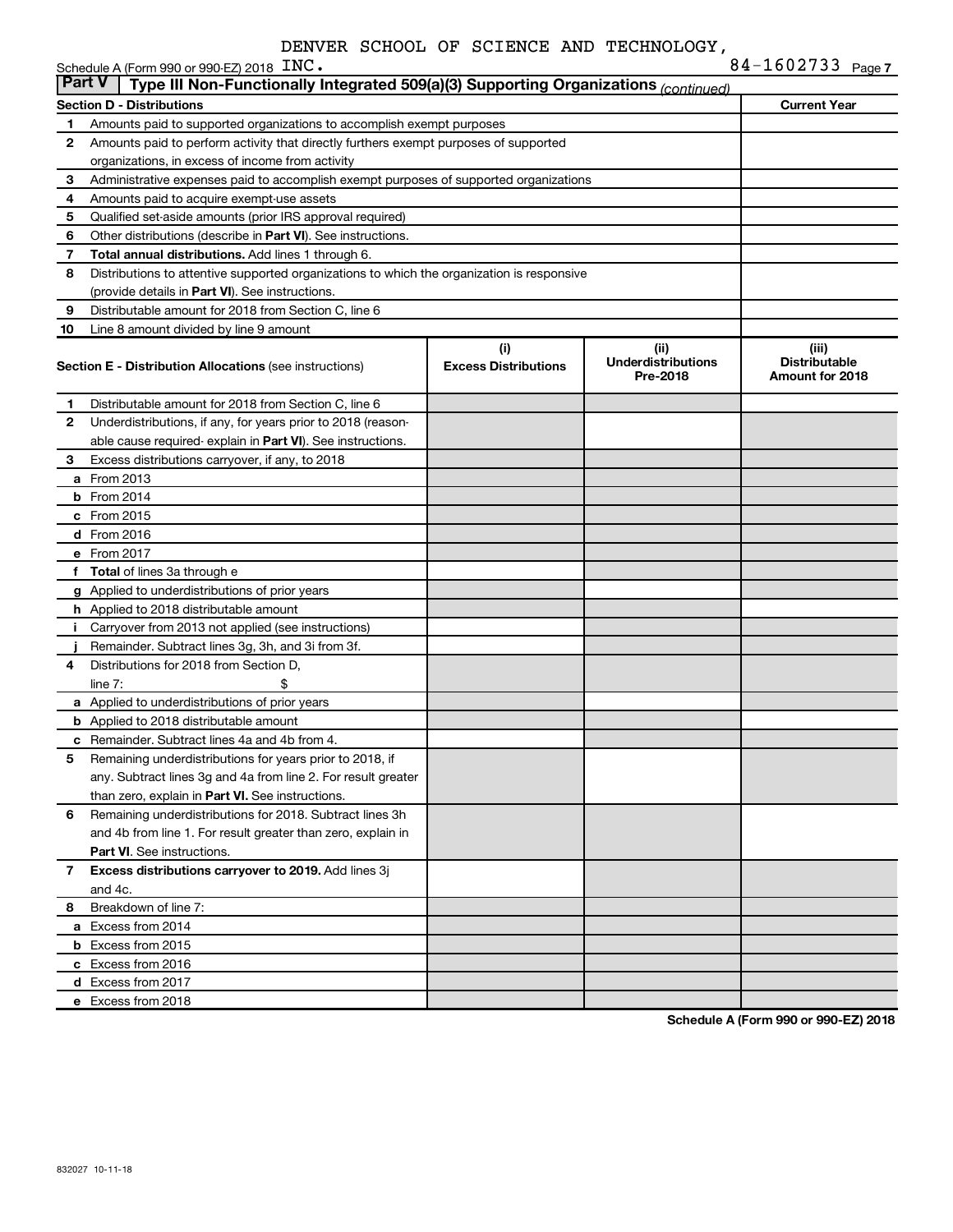|                                                                                        |  |  | DENVER SCHOOL OF SCIENCE AND TECHNOLOGY,                                                                                                                                                                                                                                                                                                                                                                                                                                                                                                                             |
|----------------------------------------------------------------------------------------|--|--|----------------------------------------------------------------------------------------------------------------------------------------------------------------------------------------------------------------------------------------------------------------------------------------------------------------------------------------------------------------------------------------------------------------------------------------------------------------------------------------------------------------------------------------------------------------------|
| Schedule A (Form 990 or 990-EZ) 2018 INC.<br><b>Part VI   Supplemental Information</b> |  |  | 84-1602733 Page 8                                                                                                                                                                                                                                                                                                                                                                                                                                                                                                                                                    |
| (See instructions.)                                                                    |  |  | Supplemental Information. Provide the explanations required by Part II, line 10; Part II, line 17a or 17b; Part III, line 12;<br>Part IV, Section A, lines 1, 2, 3b, 3c, 4b, 4c, 5a, 6, 9a, 9b, 9c, 11a, 11b, and 11c; Part IV, Section B, lines 1 and 2; Part IV, Section C,<br>line 1; Part IV, Section D, lines 2 and 3; Part IV, Section E, lines 1c, 2a, 2b, 3a, and 3b; Part V, line 1; Part V, Section B, line 1e; Part V,<br>Section D, lines 5, 6, and 8; and Part V, Section E, lines 2, 5, and 6. Also complete this part for any additional information. |
|                                                                                        |  |  |                                                                                                                                                                                                                                                                                                                                                                                                                                                                                                                                                                      |
|                                                                                        |  |  |                                                                                                                                                                                                                                                                                                                                                                                                                                                                                                                                                                      |
|                                                                                        |  |  |                                                                                                                                                                                                                                                                                                                                                                                                                                                                                                                                                                      |
|                                                                                        |  |  |                                                                                                                                                                                                                                                                                                                                                                                                                                                                                                                                                                      |
|                                                                                        |  |  |                                                                                                                                                                                                                                                                                                                                                                                                                                                                                                                                                                      |
|                                                                                        |  |  |                                                                                                                                                                                                                                                                                                                                                                                                                                                                                                                                                                      |
|                                                                                        |  |  |                                                                                                                                                                                                                                                                                                                                                                                                                                                                                                                                                                      |
|                                                                                        |  |  |                                                                                                                                                                                                                                                                                                                                                                                                                                                                                                                                                                      |
|                                                                                        |  |  |                                                                                                                                                                                                                                                                                                                                                                                                                                                                                                                                                                      |
|                                                                                        |  |  |                                                                                                                                                                                                                                                                                                                                                                                                                                                                                                                                                                      |
|                                                                                        |  |  |                                                                                                                                                                                                                                                                                                                                                                                                                                                                                                                                                                      |
|                                                                                        |  |  |                                                                                                                                                                                                                                                                                                                                                                                                                                                                                                                                                                      |
|                                                                                        |  |  |                                                                                                                                                                                                                                                                                                                                                                                                                                                                                                                                                                      |
|                                                                                        |  |  |                                                                                                                                                                                                                                                                                                                                                                                                                                                                                                                                                                      |
|                                                                                        |  |  |                                                                                                                                                                                                                                                                                                                                                                                                                                                                                                                                                                      |
|                                                                                        |  |  |                                                                                                                                                                                                                                                                                                                                                                                                                                                                                                                                                                      |
|                                                                                        |  |  |                                                                                                                                                                                                                                                                                                                                                                                                                                                                                                                                                                      |
|                                                                                        |  |  |                                                                                                                                                                                                                                                                                                                                                                                                                                                                                                                                                                      |
|                                                                                        |  |  |                                                                                                                                                                                                                                                                                                                                                                                                                                                                                                                                                                      |
|                                                                                        |  |  |                                                                                                                                                                                                                                                                                                                                                                                                                                                                                                                                                                      |
|                                                                                        |  |  |                                                                                                                                                                                                                                                                                                                                                                                                                                                                                                                                                                      |
|                                                                                        |  |  |                                                                                                                                                                                                                                                                                                                                                                                                                                                                                                                                                                      |
|                                                                                        |  |  |                                                                                                                                                                                                                                                                                                                                                                                                                                                                                                                                                                      |
|                                                                                        |  |  |                                                                                                                                                                                                                                                                                                                                                                                                                                                                                                                                                                      |
|                                                                                        |  |  |                                                                                                                                                                                                                                                                                                                                                                                                                                                                                                                                                                      |
|                                                                                        |  |  |                                                                                                                                                                                                                                                                                                                                                                                                                                                                                                                                                                      |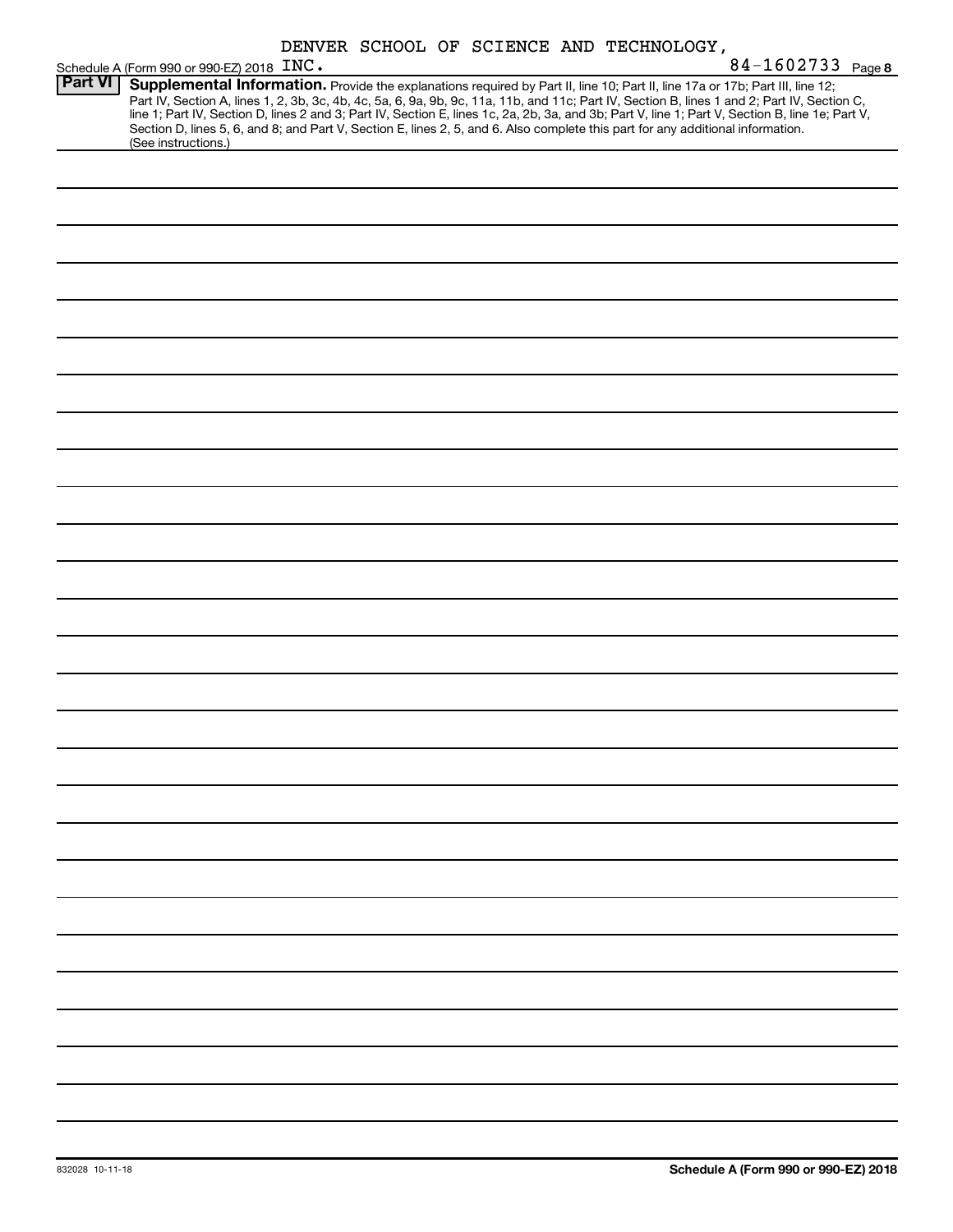Department of the Treasury **(Form 990, 990-EZ,**

|  |  | ** PUBLIC DISCLOSURE COPY ** |  |  |
|--|--|------------------------------|--|--|
|--|--|------------------------------|--|--|

## **Schedule B Schedule of Contributors**

**or 990-PF) | Attach to Form 990, Form 990-EZ, or Form 990-PF. | Go to www.irs.gov/Form990 for the latest information.** OMB No. 1545-0047

**2018**

| Department of the freasur<br>Internal Revenue Service                            |                                                                                                                                                                                                                                                                                  |  |                                       |  |  |  |  |
|----------------------------------------------------------------------------------|----------------------------------------------------------------------------------------------------------------------------------------------------------------------------------------------------------------------------------------------------------------------------------|--|---------------------------------------|--|--|--|--|
| Name of the organization                                                         | DENVER SCHOOL OF SCIENCE AND TECHNOLOGY,                                                                                                                                                                                                                                         |  | <b>Employer identification number</b> |  |  |  |  |
|                                                                                  | INC.                                                                                                                                                                                                                                                                             |  | 84-1602733                            |  |  |  |  |
| Organization type (check one):                                                   |                                                                                                                                                                                                                                                                                  |  |                                       |  |  |  |  |
| Filers of:                                                                       | Section:                                                                                                                                                                                                                                                                         |  |                                       |  |  |  |  |
| $\lfloor x \rfloor$ 501(c)( 3) (enter number) organization<br>Form 990 or 990-EZ |                                                                                                                                                                                                                                                                                  |  |                                       |  |  |  |  |
|                                                                                  | $4947(a)(1)$ nonexempt charitable trust not treated as a private foundation                                                                                                                                                                                                      |  |                                       |  |  |  |  |
|                                                                                  | 527 political organization                                                                                                                                                                                                                                                       |  |                                       |  |  |  |  |
| Form 990-PF                                                                      | 501(c)(3) exempt private foundation                                                                                                                                                                                                                                              |  |                                       |  |  |  |  |
|                                                                                  | 4947(a)(1) nonexempt charitable trust treated as a private foundation                                                                                                                                                                                                            |  |                                       |  |  |  |  |
|                                                                                  | 501(c)(3) taxable private foundation                                                                                                                                                                                                                                             |  |                                       |  |  |  |  |
|                                                                                  |                                                                                                                                                                                                                                                                                  |  |                                       |  |  |  |  |
|                                                                                  | Check if your organization is covered by the General Rule or a Special Rule.                                                                                                                                                                                                     |  |                                       |  |  |  |  |
|                                                                                  | Note: Only a section 501(c)(7), (8), or (10) organization can check boxes for both the General Rule and a Special Rule. See instructions.                                                                                                                                        |  |                                       |  |  |  |  |
| <b>General Rule</b>                                                              |                                                                                                                                                                                                                                                                                  |  |                                       |  |  |  |  |
|                                                                                  | For an organization filing Form 990, 990-EZ, or 990-PF that received, during the year, contributions totaling \$5,000 or more (in money or<br>property) from any one contributor. Complete Parts I and II. See instructions for determining a contributor's total contributions. |  |                                       |  |  |  |  |
| <b>Special Rules</b>                                                             |                                                                                                                                                                                                                                                                                  |  |                                       |  |  |  |  |

any one contributor, during the year, total contributions of the greater of (1) \$5,000; or (2) 2% of the amount on (i) Form 990, Part VIII, line 1h;  $\boxed{\text{X}}$  For an organization described in section 501(c)(3) filing Form 990 or 990-EZ that met the 33 1/3% support test of the regulations under sections 509(a)(1) and 170(b)(1)(A)(vi), that checked Schedule A (Form 990 or 990-EZ), Part II, line 13, 16a, or 16b, and that received from or (ii) Form 990-EZ, line 1. Complete Parts I and II.

year, total contributions of more than \$1,000 *exclusively* for religious, charitable, scientific, literary, or educational purposes, or for the For an organization described in section 501(c)(7), (8), or (10) filing Form 990 or 990-EZ that received from any one contributor, during the prevention of cruelty to children or animals. Complete Parts I (entering "N/A" in column (b) instead of the contributor name and address), II, and III.  $\Box$ 

purpose. Don't complete any of the parts unless the General Rule applies to this organization because it received nonexclusively year, contributions exclusively for religious, charitable, etc., purposes, but no such contributions totaled more than \$1,000. If this box is checked, enter here the total contributions that were received during the year for an exclusively religious, charitable, etc., For an organization described in section 501(c)(7), (8), or (10) filing Form 990 or 990-EZ that received from any one contributor, during the religious, charitable, etc., contributions totaling \$5,000 or more during the year  $~\ldots\ldots\ldots\ldots\ldots\ldots\ldots\ldots\ldots\blacktriangleright~$ \$  $\Box$ 

**Caution:**  An organization that isn't covered by the General Rule and/or the Special Rules doesn't file Schedule B (Form 990, 990-EZ, or 990-PF),  **must** but it answer "No" on Part IV, line 2, of its Form 990; or check the box on line H of its Form 990-EZ or on its Form 990-PF, Part I, line 2, to certify that it doesn't meet the filing requirements of Schedule B (Form 990, 990-EZ, or 990-PF).

**For Paperwork Reduction Act Notice, see the instructions for Form 990, 990-EZ, or 990-PF. Schedule B (Form 990, 990-EZ, or 990-PF) (2018)** LHA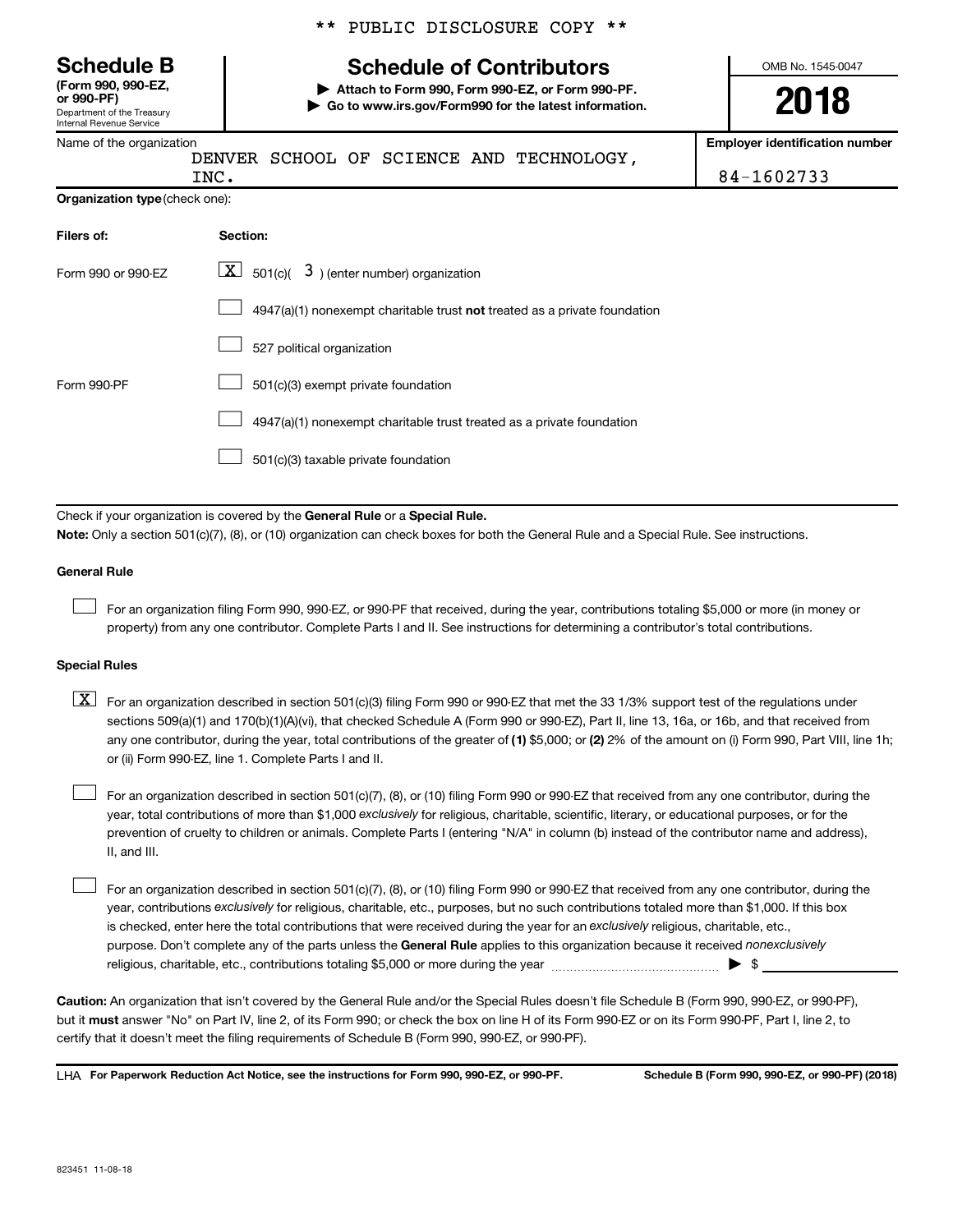|  | Page | Schedule B (Form 990, 990-EZ, or 990-PF) (2018) |
|--|------|-------------------------------------------------|
|--|------|-------------------------------------------------|

Name of organization

DENVER SCHOOL OF SCIENCE AND TECHNOLOGY, INC. 84-1602733

**Employer identification number**

#### **(a) No. (b) Name, address, and ZIP + 4 (c) Total contributions (d) Type of contribution Person Payroll Noncash (a) No. (b) Name, address, and ZIP + 4 (c) Total contributions (d) Type of contribution Person Payroll Noncash (a) No. (b) Name, address, and ZIP + 4 (c) Total contributions (d) Type of contribution Person Payroll Noncash (a) No. (b) Name, address, and ZIP + 4 (c) Total contributions (d) Type of contribution Person Payroll Noncash (a) No. (b) Name, address, and ZIP + 4 (c) Total contributions (d) Type of contribution Person Payroll Noncash (a) No. (b) Name, address, and ZIP + 4 (c) Total contributions (d) Type of contribution Person Payroll Noncash Part I** Contributors (see instructions). Use duplicate copies of Part I if additional space is needed. \$ (Complete Part II for noncash contributions.) \$ (Complete Part II for noncash contributions.) \$ (Complete Part II for noncash contributions.) \$ (Complete Part II for noncash contributions.) \$ (Complete Part II for noncash contributions.) \$ (Complete Part II for  $\boxed{\textbf{X}}$  $\Box$  $\Box$  $\overline{\mathbf{X}}$  $\Box$  $\Box$  $\boxed{\textbf{X}}$  $\Box$  $\Box$  $\Box$  $\Box$  $\Box$  $\Box$  $\Box$  $\Box$  $\Box$  $\Box$  $\Box$  $\begin{array}{|c|c|c|c|c|}\hline \ \text{1} & \text{Person} & \text{X} \ \hline \end{array}$ 3,226,654.  $2$  Person  $\overline{\text{X}}$ 90,500.  $\begin{array}{|c|c|c|c|c|c|}\hline \text{3} & \text{Person} & \text{X} \ \hline \end{array}$ 87,484.

noncash contributions.)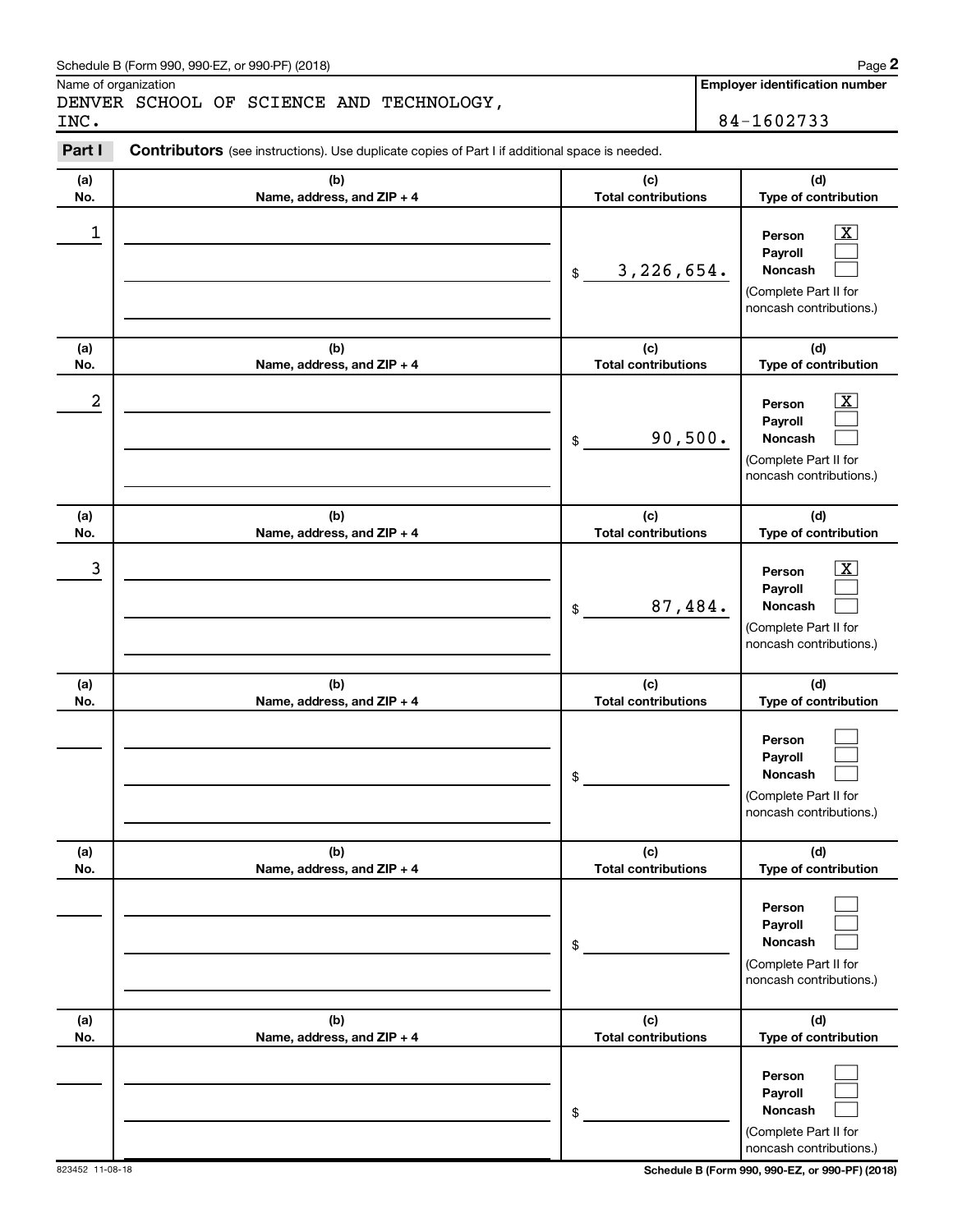|                              | Schedule B (Form 990, 990-EZ, or 990-PF) (2018)                                                     |                                                 | Page 3                                |
|------------------------------|-----------------------------------------------------------------------------------------------------|-------------------------------------------------|---------------------------------------|
| Name of organization         |                                                                                                     |                                                 | <b>Employer identification number</b> |
| INC.                         | DENVER SCHOOL OF SCIENCE AND TECHNOLOGY,                                                            |                                                 | 84-1602733                            |
| Part II                      | Noncash Property (see instructions). Use duplicate copies of Part II if additional space is needed. |                                                 |                                       |
| (a)<br>No.<br>from<br>Part I | (b)<br>Description of noncash property given                                                        | (c)<br>FMV (or estimate)<br>(See instructions.) | (d)<br>Date received                  |
|                              |                                                                                                     | \$                                              |                                       |
| (a)<br>No.<br>from<br>Part I | (b)<br>Description of noncash property given                                                        | (c)<br>FMV (or estimate)<br>(See instructions.) | (d)<br>Date received                  |
|                              |                                                                                                     | \$                                              |                                       |
| (a)<br>No.<br>from<br>Part I | (b)<br>Description of noncash property given                                                        | (c)<br>FMV (or estimate)<br>(See instructions.) | (d)<br>Date received                  |
|                              |                                                                                                     | \$                                              |                                       |
| (a)<br>No.<br>from<br>Part I | (b)<br>Description of noncash property given                                                        | (c)<br>FMV (or estimate)<br>(See instructions.) | (d)<br>Date received                  |
|                              |                                                                                                     | \$                                              |                                       |
| (a)<br>No.<br>from<br>Part I | (b)<br>Description of noncash property given                                                        | (c)<br>FMV (or estimate)<br>(See instructions.) | (d)<br>Date received                  |
|                              |                                                                                                     | \$                                              |                                       |
| (a)<br>No.<br>from<br>Part I | (b)<br>Description of noncash property given                                                        | (c)<br>FMV (or estimate)<br>(See instructions.) | (d)<br>Date received                  |
|                              |                                                                                                     | \$                                              |                                       |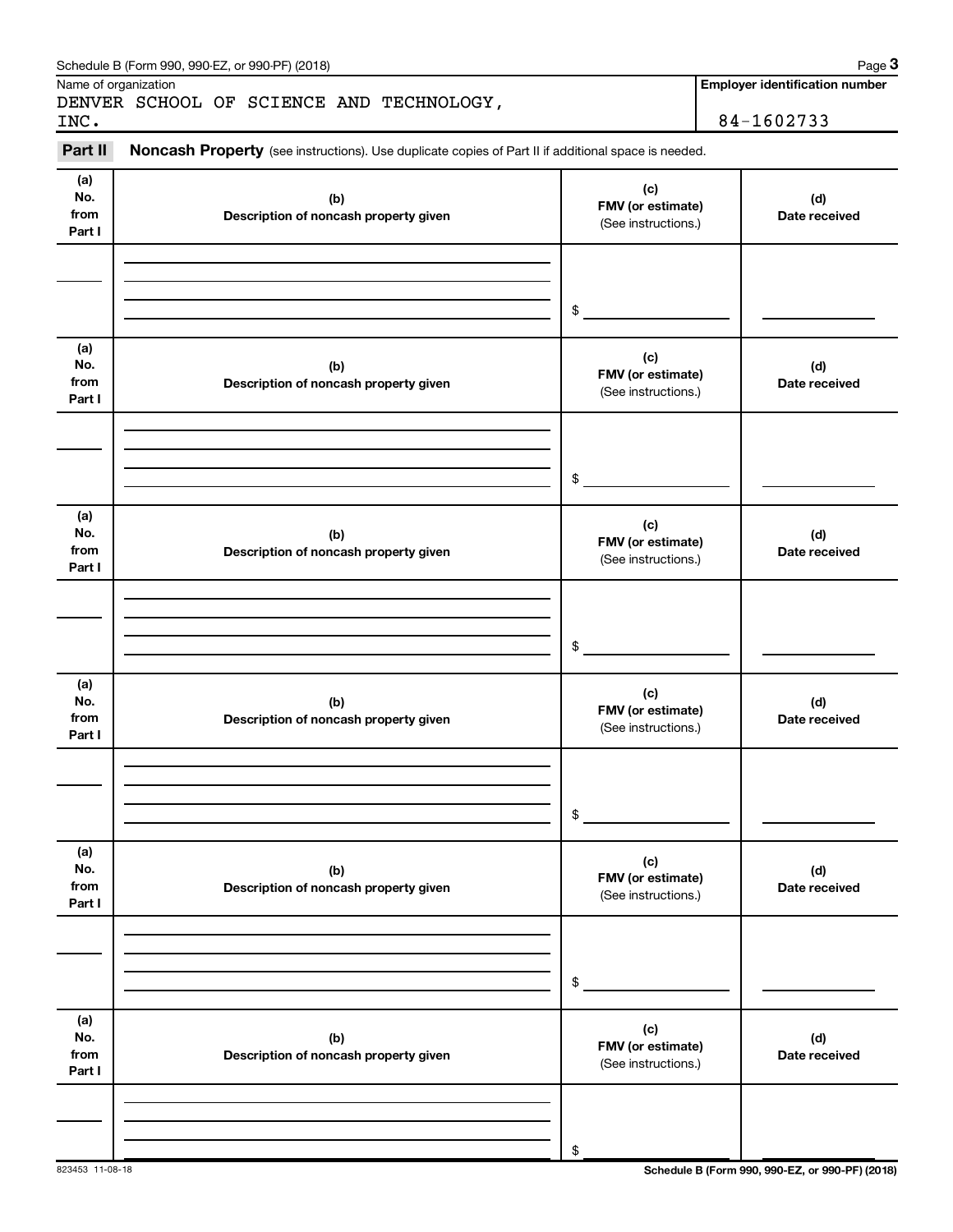|                           | Schedule B (Form 990, 990-EZ, or 990-PF) (2018)                                                                                                                                                                                                                                                                                                                                                                                                                                                                 |                      |                                          | Page 4                                   |  |  |  |
|---------------------------|-----------------------------------------------------------------------------------------------------------------------------------------------------------------------------------------------------------------------------------------------------------------------------------------------------------------------------------------------------------------------------------------------------------------------------------------------------------------------------------------------------------------|----------------------|------------------------------------------|------------------------------------------|--|--|--|
| Name of organization      |                                                                                                                                                                                                                                                                                                                                                                                                                                                                                                                 |                      |                                          | <b>Employer identification number</b>    |  |  |  |
|                           | DENVER SCHOOL OF SCIENCE AND TECHNOLOGY,                                                                                                                                                                                                                                                                                                                                                                                                                                                                        |                      |                                          |                                          |  |  |  |
| INC.                      |                                                                                                                                                                                                                                                                                                                                                                                                                                                                                                                 |                      |                                          | 84-1602733                               |  |  |  |
| Part III                  | Exclusively religious, charitable, etc., contributions to organizations described in section 501(c)(7), (8), or (10) that total more than \$1,000 for the year<br>from any one contributor. Complete columns (a) through (e) and the following line entry. For organizations<br>completing Part III, enter the total of exclusively religious, charitable, etc., contributions of \$1,000 or less for the year. (Enter this info. once.) \\$<br>Use duplicate copies of Part III if additional space is needed. |                      |                                          |                                          |  |  |  |
| (a) No.                   |                                                                                                                                                                                                                                                                                                                                                                                                                                                                                                                 |                      |                                          |                                          |  |  |  |
| from<br>Part I            | (b) Purpose of gift                                                                                                                                                                                                                                                                                                                                                                                                                                                                                             | (c) Use of gift      |                                          | (d) Description of how gift is held      |  |  |  |
|                           |                                                                                                                                                                                                                                                                                                                                                                                                                                                                                                                 |                      |                                          |                                          |  |  |  |
|                           |                                                                                                                                                                                                                                                                                                                                                                                                                                                                                                                 |                      |                                          |                                          |  |  |  |
|                           |                                                                                                                                                                                                                                                                                                                                                                                                                                                                                                                 | (e) Transfer of gift |                                          |                                          |  |  |  |
|                           | Transferee's name, address, and ZIP + 4                                                                                                                                                                                                                                                                                                                                                                                                                                                                         |                      |                                          | Relationship of transferor to transferee |  |  |  |
|                           |                                                                                                                                                                                                                                                                                                                                                                                                                                                                                                                 |                      |                                          |                                          |  |  |  |
|                           |                                                                                                                                                                                                                                                                                                                                                                                                                                                                                                                 |                      |                                          |                                          |  |  |  |
| (a) No.<br>from<br>Part I | (b) Purpose of gift                                                                                                                                                                                                                                                                                                                                                                                                                                                                                             | (c) Use of gift      |                                          | (d) Description of how gift is held      |  |  |  |
|                           |                                                                                                                                                                                                                                                                                                                                                                                                                                                                                                                 |                      |                                          |                                          |  |  |  |
|                           |                                                                                                                                                                                                                                                                                                                                                                                                                                                                                                                 |                      |                                          |                                          |  |  |  |
|                           | (e) Transfer of gift                                                                                                                                                                                                                                                                                                                                                                                                                                                                                            |                      |                                          |                                          |  |  |  |
|                           | Transferee's name, address, and $ZIP + 4$                                                                                                                                                                                                                                                                                                                                                                                                                                                                       |                      |                                          | Relationship of transferor to transferee |  |  |  |
|                           |                                                                                                                                                                                                                                                                                                                                                                                                                                                                                                                 |                      |                                          |                                          |  |  |  |
|                           |                                                                                                                                                                                                                                                                                                                                                                                                                                                                                                                 |                      |                                          |                                          |  |  |  |
| (a) No.<br>from<br>Part I | (b) Purpose of gift                                                                                                                                                                                                                                                                                                                                                                                                                                                                                             | (c) Use of gift      |                                          | (d) Description of how gift is held      |  |  |  |
|                           |                                                                                                                                                                                                                                                                                                                                                                                                                                                                                                                 |                      |                                          |                                          |  |  |  |
|                           |                                                                                                                                                                                                                                                                                                                                                                                                                                                                                                                 |                      |                                          |                                          |  |  |  |
|                           | (e) Transfer of gift                                                                                                                                                                                                                                                                                                                                                                                                                                                                                            |                      |                                          |                                          |  |  |  |
|                           | Transferee's name, address, and $ZIP + 4$                                                                                                                                                                                                                                                                                                                                                                                                                                                                       |                      | Relationship of transferor to transferee |                                          |  |  |  |
|                           |                                                                                                                                                                                                                                                                                                                                                                                                                                                                                                                 |                      |                                          |                                          |  |  |  |
|                           |                                                                                                                                                                                                                                                                                                                                                                                                                                                                                                                 |                      |                                          |                                          |  |  |  |
| (a) No.<br>from           | (b) Purpose of gift                                                                                                                                                                                                                                                                                                                                                                                                                                                                                             | (c) Use of gift      |                                          | (d) Description of how gift is held      |  |  |  |
| Part I                    |                                                                                                                                                                                                                                                                                                                                                                                                                                                                                                                 |                      |                                          |                                          |  |  |  |
|                           |                                                                                                                                                                                                                                                                                                                                                                                                                                                                                                                 |                      |                                          |                                          |  |  |  |
|                           |                                                                                                                                                                                                                                                                                                                                                                                                                                                                                                                 |                      |                                          |                                          |  |  |  |
|                           |                                                                                                                                                                                                                                                                                                                                                                                                                                                                                                                 | (e) Transfer of gift |                                          |                                          |  |  |  |
|                           | Transferee's name, address, and ZIP + 4                                                                                                                                                                                                                                                                                                                                                                                                                                                                         |                      |                                          | Relationship of transferor to transferee |  |  |  |
|                           |                                                                                                                                                                                                                                                                                                                                                                                                                                                                                                                 |                      |                                          |                                          |  |  |  |
|                           |                                                                                                                                                                                                                                                                                                                                                                                                                                                                                                                 |                      |                                          |                                          |  |  |  |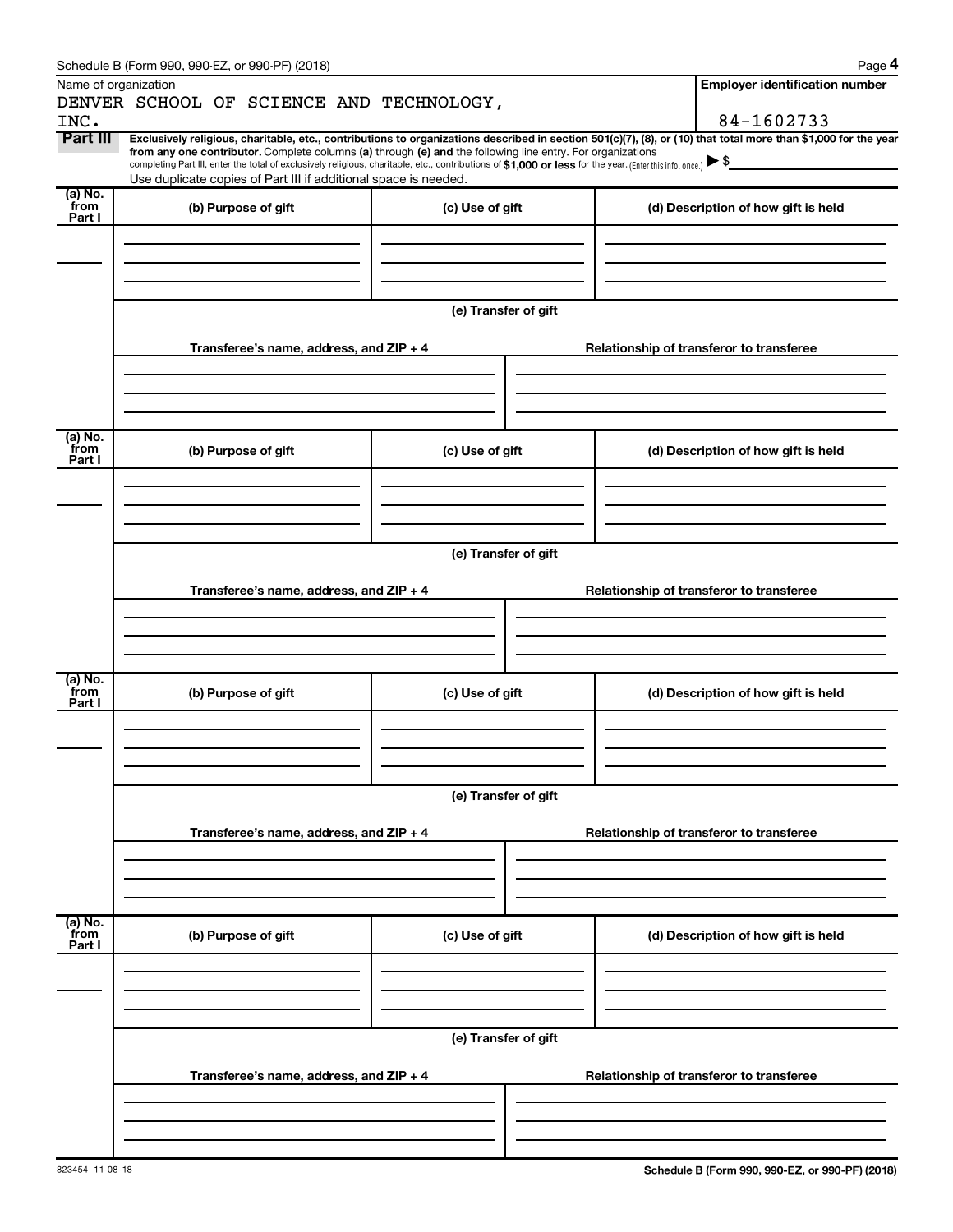|         | <b>SCHEDULE D</b>                                      |                                                                                                        | <b>Supplemental Financial Statements</b>                                                                                                                                                                                                                                                                   |    | OMB No. 1545-0047                                                                                                                                                                                                                                                                                                   |           |  |  |  |  |
|---------|--------------------------------------------------------|--------------------------------------------------------------------------------------------------------|------------------------------------------------------------------------------------------------------------------------------------------------------------------------------------------------------------------------------------------------------------------------------------------------------------|----|---------------------------------------------------------------------------------------------------------------------------------------------------------------------------------------------------------------------------------------------------------------------------------------------------------------------|-----------|--|--|--|--|
|         | (Form 990)                                             |                                                                                                        | Complete if the organization answered "Yes" on Form 990,                                                                                                                                                                                                                                                   |    |                                                                                                                                                                                                                                                                                                                     |           |  |  |  |  |
|         |                                                        |                                                                                                        | Part IV, line 6, 7, 8, 9, 10, 11a, 11b, 11c, 11d, 11e, 11f, 12a, or 12b.<br>Attach to Form 990.                                                                                                                                                                                                            |    | <b>Open to Public</b>                                                                                                                                                                                                                                                                                               |           |  |  |  |  |
|         | Department of the Treasury<br>Internal Revenue Service |                                                                                                        | Go to www.irs.gov/Form990 for instructions and the latest information.                                                                                                                                                                                                                                     |    | Inspection                                                                                                                                                                                                                                                                                                          |           |  |  |  |  |
|         | Name of the organization                               | INC.                                                                                                   | DENVER SCHOOL OF SCIENCE AND TECHNOLOGY,                                                                                                                                                                                                                                                                   |    | <b>Employer identification number</b><br>84-1602733                                                                                                                                                                                                                                                                 |           |  |  |  |  |
| Part I  |                                                        |                                                                                                        | Organizations Maintaining Donor Advised Funds or Other Similar Funds or Accounts. Complete if the                                                                                                                                                                                                          |    |                                                                                                                                                                                                                                                                                                                     |           |  |  |  |  |
|         |                                                        | organization answered "Yes" on Form 990, Part IV, line 6.                                              |                                                                                                                                                                                                                                                                                                            |    |                                                                                                                                                                                                                                                                                                                     |           |  |  |  |  |
|         |                                                        |                                                                                                        | (a) Donor advised funds                                                                                                                                                                                                                                                                                    |    | (b) Funds and other accounts                                                                                                                                                                                                                                                                                        |           |  |  |  |  |
| 1       |                                                        |                                                                                                        |                                                                                                                                                                                                                                                                                                            |    |                                                                                                                                                                                                                                                                                                                     |           |  |  |  |  |
| 2       |                                                        | Aggregate value of contributions to (during year)                                                      |                                                                                                                                                                                                                                                                                                            |    |                                                                                                                                                                                                                                                                                                                     |           |  |  |  |  |
| З       | Aggregate value of grants from (during year)           |                                                                                                        |                                                                                                                                                                                                                                                                                                            |    |                                                                                                                                                                                                                                                                                                                     |           |  |  |  |  |
| 4       |                                                        |                                                                                                        |                                                                                                                                                                                                                                                                                                            |    |                                                                                                                                                                                                                                                                                                                     |           |  |  |  |  |
| 5       |                                                        |                                                                                                        | Did the organization inform all donors and donor advisors in writing that the assets held in donor advised funds                                                                                                                                                                                           |    | Yes                                                                                                                                                                                                                                                                                                                 | No        |  |  |  |  |
| 6       |                                                        |                                                                                                        | Did the organization inform all grantees, donors, and donor advisors in writing that grant funds can be used only                                                                                                                                                                                          |    |                                                                                                                                                                                                                                                                                                                     |           |  |  |  |  |
|         |                                                        |                                                                                                        | for charitable purposes and not for the benefit of the donor or donor advisor, or for any other purpose conferring                                                                                                                                                                                         |    |                                                                                                                                                                                                                                                                                                                     |           |  |  |  |  |
|         | impermissible private benefit?                         |                                                                                                        |                                                                                                                                                                                                                                                                                                            |    | Yes                                                                                                                                                                                                                                                                                                                 | No        |  |  |  |  |
| Part II |                                                        |                                                                                                        | Conservation Easements. Complete if the organization answered "Yes" on Form 990, Part IV, line 7.                                                                                                                                                                                                          |    |                                                                                                                                                                                                                                                                                                                     |           |  |  |  |  |
| 1       |                                                        | Purpose(s) of conservation easements held by the organization (check all that apply).                  |                                                                                                                                                                                                                                                                                                            |    |                                                                                                                                                                                                                                                                                                                     |           |  |  |  |  |
|         |                                                        | Preservation of land for public use (e.g., recreation or education)                                    | Preservation of a historically important land area                                                                                                                                                                                                                                                         |    |                                                                                                                                                                                                                                                                                                                     |           |  |  |  |  |
|         |                                                        | Protection of natural habitat                                                                          | Preservation of a certified historic structure                                                                                                                                                                                                                                                             |    |                                                                                                                                                                                                                                                                                                                     |           |  |  |  |  |
|         |                                                        | Preservation of open space                                                                             |                                                                                                                                                                                                                                                                                                            |    |                                                                                                                                                                                                                                                                                                                     |           |  |  |  |  |
| 2       |                                                        |                                                                                                        | Complete lines 2a through 2d if the organization held a qualified conservation contribution in the form of a conservation easement on the last                                                                                                                                                             |    |                                                                                                                                                                                                                                                                                                                     |           |  |  |  |  |
|         | day of the tax year.                                   |                                                                                                        |                                                                                                                                                                                                                                                                                                            |    | Held at the End of the Tax Year                                                                                                                                                                                                                                                                                     |           |  |  |  |  |
| a       |                                                        |                                                                                                        |                                                                                                                                                                                                                                                                                                            | 2a |                                                                                                                                                                                                                                                                                                                     |           |  |  |  |  |
| b       |                                                        |                                                                                                        |                                                                                                                                                                                                                                                                                                            | 2b |                                                                                                                                                                                                                                                                                                                     |           |  |  |  |  |
| с       |                                                        | 2c                                                                                                     |                                                                                                                                                                                                                                                                                                            |    |                                                                                                                                                                                                                                                                                                                     |           |  |  |  |  |
| d       |                                                        |                                                                                                        | Number of conservation easements included in (c) acquired after 7/25/06, and not on a historic structure                                                                                                                                                                                                   |    |                                                                                                                                                                                                                                                                                                                     |           |  |  |  |  |
|         |                                                        |                                                                                                        |                                                                                                                                                                                                                                                                                                            | 2d |                                                                                                                                                                                                                                                                                                                     |           |  |  |  |  |
| 3       |                                                        |                                                                                                        | Number of conservation easements modified, transferred, released, extinguished, or terminated by the organization during the tax                                                                                                                                                                           |    |                                                                                                                                                                                                                                                                                                                     |           |  |  |  |  |
| 4       | $year \triangleright$                                  | Number of states where property subject to conservation easement is located $\blacktriangleright$      |                                                                                                                                                                                                                                                                                                            |    |                                                                                                                                                                                                                                                                                                                     |           |  |  |  |  |
| 5       |                                                        | Does the organization have a written policy regarding the periodic monitoring, inspection, handling of |                                                                                                                                                                                                                                                                                                            |    |                                                                                                                                                                                                                                                                                                                     |           |  |  |  |  |
|         |                                                        | violations, and enforcement of the conservation easements it holds?                                    |                                                                                                                                                                                                                                                                                                            |    | Yes                                                                                                                                                                                                                                                                                                                 | <b>No</b> |  |  |  |  |
| 6       |                                                        |                                                                                                        | Staff and volunteer hours devoted to monitoring, inspecting, handling of violations, and enforcing conservation easements during the year                                                                                                                                                                  |    |                                                                                                                                                                                                                                                                                                                     |           |  |  |  |  |
|         |                                                        |                                                                                                        |                                                                                                                                                                                                                                                                                                            |    |                                                                                                                                                                                                                                                                                                                     |           |  |  |  |  |
| 7       |                                                        |                                                                                                        | Amount of expenses incurred in monitoring, inspecting, handling of violations, and enforcing conservation easements during the year                                                                                                                                                                        |    |                                                                                                                                                                                                                                                                                                                     |           |  |  |  |  |
|         | $\blacktriangleright$ \$                               |                                                                                                        |                                                                                                                                                                                                                                                                                                            |    |                                                                                                                                                                                                                                                                                                                     |           |  |  |  |  |
| 8       |                                                        |                                                                                                        | Does each conservation easement reported on line 2(d) above satisfy the requirements of section 170(h)(4)(B)(i)                                                                                                                                                                                            |    |                                                                                                                                                                                                                                                                                                                     |           |  |  |  |  |
|         |                                                        |                                                                                                        |                                                                                                                                                                                                                                                                                                            |    | Yes                                                                                                                                                                                                                                                                                                                 | No        |  |  |  |  |
| 9       |                                                        |                                                                                                        | In Part XIII, describe how the organization reports conservation easements in its revenue and expense statement, and balance sheet, and                                                                                                                                                                    |    |                                                                                                                                                                                                                                                                                                                     |           |  |  |  |  |
|         |                                                        |                                                                                                        | include, if applicable, the text of the footnote to the organization's financial statements that describes the organization's accounting for                                                                                                                                                               |    |                                                                                                                                                                                                                                                                                                                     |           |  |  |  |  |
|         | conservation easements.<br>Part III                    |                                                                                                        | Organizations Maintaining Collections of Art, Historical Treasures, or Other Similar Assets.                                                                                                                                                                                                               |    |                                                                                                                                                                                                                                                                                                                     |           |  |  |  |  |
|         |                                                        | Complete if the organization answered "Yes" on Form 990, Part IV, line 8.                              |                                                                                                                                                                                                                                                                                                            |    |                                                                                                                                                                                                                                                                                                                     |           |  |  |  |  |
|         |                                                        |                                                                                                        |                                                                                                                                                                                                                                                                                                            |    |                                                                                                                                                                                                                                                                                                                     |           |  |  |  |  |
|         |                                                        |                                                                                                        | 1a If the organization elected, as permitted under SFAS 116 (ASC 958), not to report in its revenue statement and balance sheet works of art,<br>historical treasures, or other similar assets held for public exhibition, education, or research in furtherance of public service, provide, in Part XIII, |    |                                                                                                                                                                                                                                                                                                                     |           |  |  |  |  |
|         |                                                        | the text of the footnote to its financial statements that describes these items.                       |                                                                                                                                                                                                                                                                                                            |    |                                                                                                                                                                                                                                                                                                                     |           |  |  |  |  |
| b       |                                                        |                                                                                                        | If the organization elected, as permitted under SFAS 116 (ASC 958), to report in its revenue statement and balance sheet works of art, historical                                                                                                                                                          |    |                                                                                                                                                                                                                                                                                                                     |           |  |  |  |  |
|         |                                                        |                                                                                                        | treasures, or other similar assets held for public exhibition, education, or research in furtherance of public service, provide the following amounts                                                                                                                                                      |    |                                                                                                                                                                                                                                                                                                                     |           |  |  |  |  |
|         | relating to these items:                               |                                                                                                        |                                                                                                                                                                                                                                                                                                            |    |                                                                                                                                                                                                                                                                                                                     |           |  |  |  |  |
|         |                                                        |                                                                                                        |                                                                                                                                                                                                                                                                                                            |    | $\frac{1}{2}$ $\frac{1}{2}$ $\frac{1}{2}$ $\frac{1}{2}$ $\frac{1}{2}$ $\frac{1}{2}$ $\frac{1}{2}$ $\frac{1}{2}$ $\frac{1}{2}$ $\frac{1}{2}$ $\frac{1}{2}$ $\frac{1}{2}$ $\frac{1}{2}$ $\frac{1}{2}$ $\frac{1}{2}$ $\frac{1}{2}$ $\frac{1}{2}$ $\frac{1}{2}$ $\frac{1}{2}$ $\frac{1}{2}$ $\frac{1}{2}$ $\frac{1}{2}$ |           |  |  |  |  |
|         |                                                        | (ii) Assets included in Form 990, Part X                                                               |                                                                                                                                                                                                                                                                                                            |    | $\triangleright$ \$                                                                                                                                                                                                                                                                                                 |           |  |  |  |  |
| 2       |                                                        |                                                                                                        | If the organization received or held works of art, historical treasures, or other similar assets for financial gain, provide                                                                                                                                                                               |    |                                                                                                                                                                                                                                                                                                                     |           |  |  |  |  |
|         |                                                        | the following amounts required to be reported under SFAS 116 (ASC 958) relating to these items:        |                                                                                                                                                                                                                                                                                                            |    |                                                                                                                                                                                                                                                                                                                     |           |  |  |  |  |
| а       |                                                        |                                                                                                        |                                                                                                                                                                                                                                                                                                            |    | - \$                                                                                                                                                                                                                                                                                                                |           |  |  |  |  |
|         |                                                        |                                                                                                        |                                                                                                                                                                                                                                                                                                            |    | $\blacktriangleright$ \$                                                                                                                                                                                                                                                                                            |           |  |  |  |  |

| LHA For Paperwork Reduction Act Notice, see the Instructions for Form 990. |
|----------------------------------------------------------------------------|
| 832051 10-29-18                                                            |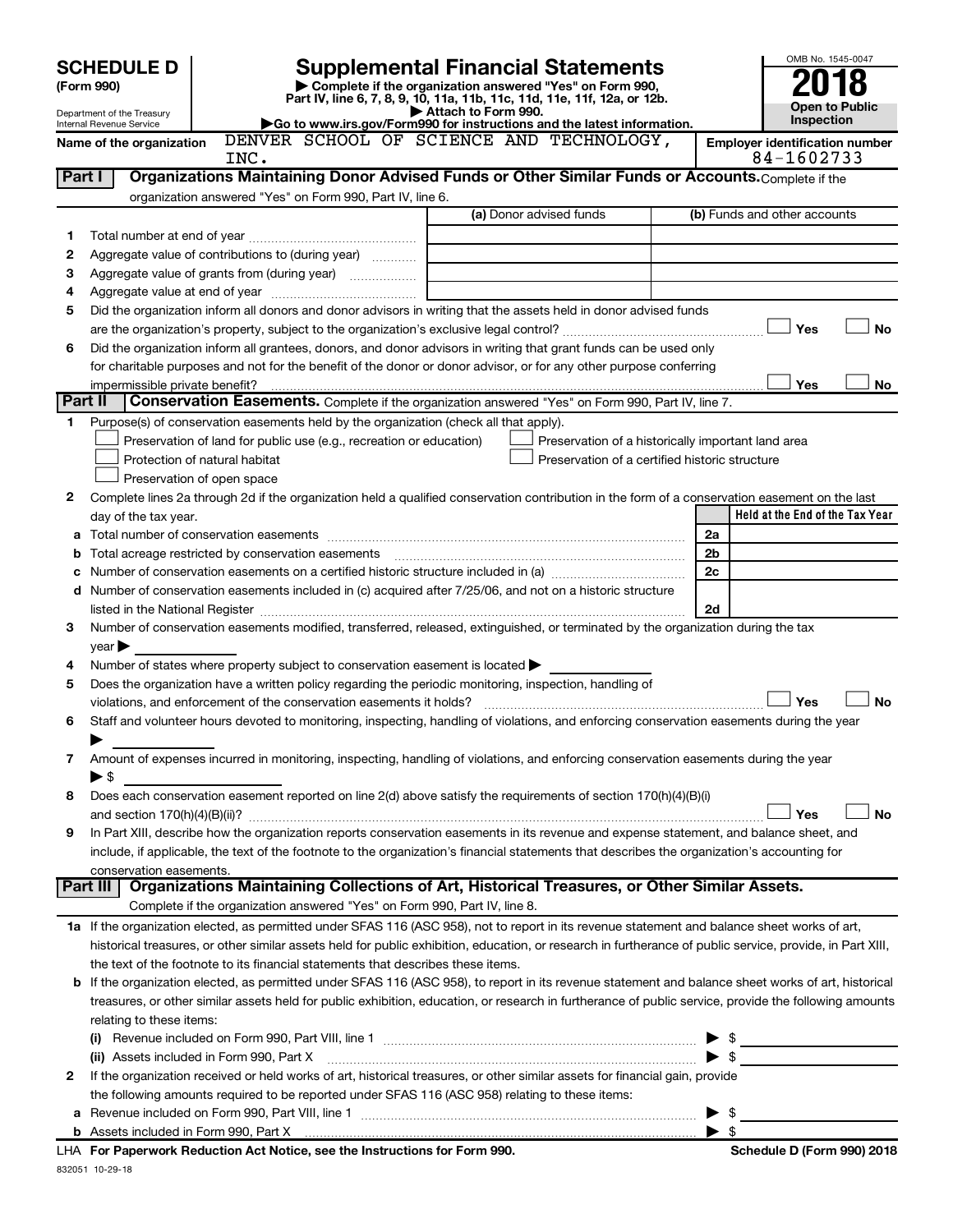|  |  | DENVER SCHOOL OF SCIENCE AND TECHNOLOGY, |
|--|--|------------------------------------------|
|  |  |                                          |

|               |                                                                                                                                                                                                                                | DENVER SCHOOL OF SCIENCE AND TECHNOLOGY, |                |                           |                 |                      |                     |           |           |
|---------------|--------------------------------------------------------------------------------------------------------------------------------------------------------------------------------------------------------------------------------|------------------------------------------|----------------|---------------------------|-----------------|----------------------|---------------------|-----------|-----------|
|               | INC.<br>Schedule D (Form 990) 2018                                                                                                                                                                                             |                                          |                |                           |                 | 84-1602733           |                     | Page 2    |           |
|               | Organizations Maintaining Collections of Art, Historical Treasures, or Other Similar Assets (continued)<br><b>Part III</b>                                                                                                     |                                          |                |                           |                 |                      |                     |           |           |
| 3             | Using the organization's acquisition, accession, and other records, check any of the following that are a significant use of its collection items                                                                              |                                          |                |                           |                 |                      |                     |           |           |
|               | (check all that apply):                                                                                                                                                                                                        |                                          |                |                           |                 |                      |                     |           |           |
| a             | Public exhibition                                                                                                                                                                                                              | d                                        |                | Loan or exchange programs |                 |                      |                     |           |           |
| b             | Scholarly research                                                                                                                                                                                                             | e                                        | Other          |                           |                 |                      |                     |           |           |
| c             | Preservation for future generations                                                                                                                                                                                            |                                          |                |                           |                 |                      |                     |           |           |
| 4             | Provide a description of the organization's collections and explain how they further the organization's exempt purpose in Part XIII.                                                                                           |                                          |                |                           |                 |                      |                     |           |           |
| 5             | During the year, did the organization solicit or receive donations of art, historical treasures, or other similar assets                                                                                                       |                                          |                |                           |                 |                      |                     |           |           |
|               |                                                                                                                                                                                                                                |                                          |                |                           |                 |                      | Yes                 |           | No        |
|               | Part IV<br>Escrow and Custodial Arrangements. Complete if the organization answered "Yes" on Form 990, Part IV, line 9, or                                                                                                     |                                          |                |                           |                 |                      |                     |           |           |
|               | reported an amount on Form 990, Part X, line 21.                                                                                                                                                                               |                                          |                |                           |                 |                      |                     |           |           |
|               | 1a Is the organization an agent, trustee, custodian or other intermediary for contributions or other assets not included                                                                                                       |                                          |                |                           |                 |                      |                     |           |           |
|               |                                                                                                                                                                                                                                |                                          |                |                           |                 |                      | Yes                 |           | <b>No</b> |
|               | b If "Yes," explain the arrangement in Part XIII and complete the following table:                                                                                                                                             |                                          |                |                           |                 |                      |                     |           |           |
|               |                                                                                                                                                                                                                                |                                          |                |                           |                 |                      | Amount              |           |           |
|               | c Beginning balance                                                                                                                                                                                                            |                                          |                |                           |                 | 1c                   |                     |           |           |
|               |                                                                                                                                                                                                                                |                                          |                |                           |                 | 1d                   |                     |           |           |
|               | e Distributions during the year manufactured and continuum and contact the year manufactured and contact the year manufactured and contact the year manufactured and contact the year manufactured and contact the year manufa |                                          |                |                           |                 | 1e                   |                     |           |           |
| f             |                                                                                                                                                                                                                                |                                          |                |                           |                 | 1f                   |                     |           |           |
|               | 2a Did the organization include an amount on Form 990, Part X, line 21, for escrow or custodial account liability?                                                                                                             |                                          |                |                           |                 |                      | Yes                 |           | No        |
|               | b If "Yes," explain the arrangement in Part XIII. Check here if the explanation has been provided on Part XIII                                                                                                                 |                                          |                |                           |                 |                      |                     |           |           |
| <b>Part V</b> | Endowment Funds. Complete if the organization answered "Yes" on Form 990, Part IV, line 10.                                                                                                                                    |                                          |                |                           |                 |                      |                     |           |           |
|               |                                                                                                                                                                                                                                | (a) Current year                         | (b) Prior year | (c) Two years back        |                 | (d) Three years back | (e) Four years back |           |           |
|               | 1a Beginning of year balance                                                                                                                                                                                                   | 167,661.                                 | 156,199.       | 139, 177.                 |                 | 145,136.             |                     | 141,206.  |           |
|               |                                                                                                                                                                                                                                |                                          |                |                           |                 |                      |                     |           |           |
|               | c Net investment earnings, gains, and losses                                                                                                                                                                                   | 3,203.                                   | 14,495.        | 19,901.                   |                 | $-3,724.$            |                     | 9,833.    |           |
|               |                                                                                                                                                                                                                                |                                          |                |                           |                 |                      |                     |           |           |
|               | e Other expenditures for facilities                                                                                                                                                                                            |                                          |                |                           |                 |                      |                     |           |           |
|               | and programs                                                                                                                                                                                                                   | 2,445.                                   | 3,033.         | 2,879.                    |                 | 2,235.               |                     |           | 5,903.    |
|               |                                                                                                                                                                                                                                |                                          |                |                           |                 |                      |                     |           |           |
| g             |                                                                                                                                                                                                                                | 168, 419.                                | 167,661.       | 156,199.                  |                 | 139, 177.            |                     | 145,136.  |           |
| 2             | Provide the estimated percentage of the current year end balance (line 1g, column (a)) held as:                                                                                                                                |                                          |                |                           |                 |                      |                     |           |           |
|               | a Board designated or quasi-endowment >                                                                                                                                                                                        |                                          | %              |                           |                 |                      |                     |           |           |
|               | 100.00<br><b>b</b> Permanent endowment $\blacktriangleright$                                                                                                                                                                   | %                                        |                |                           |                 |                      |                     |           |           |
|               | c Temporarily restricted endowment                                                                                                                                                                                             | %                                        |                |                           |                 |                      |                     |           |           |
|               | The percentages on lines 2a, 2b, and 2c should equal 100%                                                                                                                                                                      |                                          |                |                           |                 |                      |                     |           |           |
|               | 3a Are there endowment funds not in the possession of the organization that are held and administered for the organization                                                                                                     |                                          |                |                           |                 |                      |                     |           |           |
|               | by:                                                                                                                                                                                                                            |                                          |                |                           |                 |                      |                     | Yes       | No        |
|               | (i)                                                                                                                                                                                                                            |                                          |                |                           |                 |                      | 3a(i)               | х         |           |
|               |                                                                                                                                                                                                                                |                                          |                |                           |                 |                      | 3a(ii)              |           | X.        |
|               |                                                                                                                                                                                                                                |                                          |                |                           |                 |                      | 3 <sub>b</sub>      |           |           |
| 4             | Describe in Part XIII the intended uses of the organization's endowment funds.                                                                                                                                                 |                                          |                |                           |                 |                      |                     |           |           |
|               | Land, Buildings, and Equipment.<br><b>Part VI</b>                                                                                                                                                                              |                                          |                |                           |                 |                      |                     |           |           |
|               | Complete if the organization answered "Yes" on Form 990, Part IV, line 11a. See Form 990, Part X, line 10.                                                                                                                     |                                          |                |                           |                 |                      |                     |           |           |
|               | Description of property                                                                                                                                                                                                        | (a) Cost or other                        |                | (b) Cost or other         | (c) Accumulated |                      | (d) Book value      |           |           |
|               |                                                                                                                                                                                                                                | basis (investment)                       |                | basis (other)             | depreciation    |                      |                     |           |           |
|               |                                                                                                                                                                                                                                |                                          |                |                           |                 |                      |                     |           |           |
|               |                                                                                                                                                                                                                                |                                          |                |                           |                 |                      |                     |           |           |
|               |                                                                                                                                                                                                                                |                                          |                |                           |                 |                      |                     |           |           |
|               |                                                                                                                                                                                                                                |                                          |                | 1, 129, 336.              |                 | 503, 166.            |                     | 626, 170. |           |
|               |                                                                                                                                                                                                                                |                                          |                | $786,067$ .               |                 | 779,960 <b>.</b>     |                     | 6,107.    |           |
|               | Total. Add lines 1a through 1e. (Column (d) must equal Form 990, Part X, column (B), line 10c.)                                                                                                                                |                                          |                |                           |                 |                      |                     | 632,277.  |           |

**Schedule D (Form 990) 2018**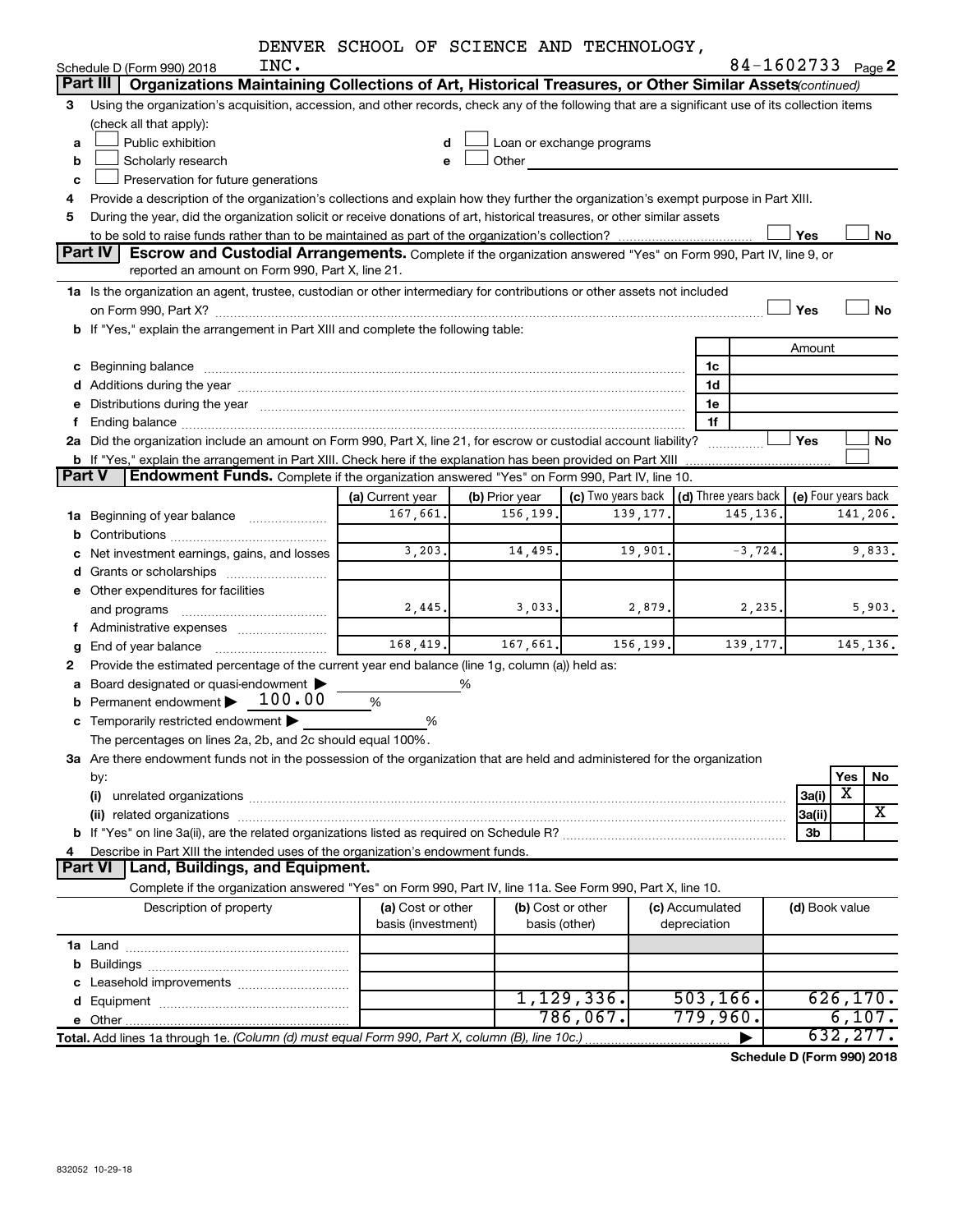| DENVER SCHOOL OF SCIENCE AND TECHNOLOGY, |  |
|------------------------------------------|--|
|------------------------------------------|--|

| INC.<br>Schedule D (Form 990) 2018                                                                                                                |                 |                |                                                           | 84-1602733 Page 3 |
|---------------------------------------------------------------------------------------------------------------------------------------------------|-----------------|----------------|-----------------------------------------------------------|-------------------|
| Part VII Investments - Other Securities.                                                                                                          |                 |                |                                                           |                   |
| Complete if the organization answered "Yes" on Form 990, Part IV, line 11b. See Form 990, Part X, line 12.                                        |                 |                |                                                           |                   |
| (a) Description of security or category (including name of security)                                                                              | (b) Book value  |                | (c) Method of valuation: Cost or end-of-year market value |                   |
| (1) Financial derivatives                                                                                                                         |                 |                |                                                           |                   |
|                                                                                                                                                   |                 |                |                                                           |                   |
| (3) Other                                                                                                                                         |                 |                |                                                           |                   |
| (A)                                                                                                                                               |                 |                |                                                           |                   |
| (B)                                                                                                                                               |                 |                |                                                           |                   |
| (C)                                                                                                                                               |                 |                |                                                           |                   |
| (D)                                                                                                                                               |                 |                |                                                           |                   |
| (E)                                                                                                                                               |                 |                |                                                           |                   |
| (F)                                                                                                                                               |                 |                |                                                           |                   |
| (G)                                                                                                                                               |                 |                |                                                           |                   |
| (H)                                                                                                                                               |                 |                |                                                           |                   |
| Total. (Col. (b) must equal Form 990, Part X, col. (B) line 12.)                                                                                  |                 |                |                                                           |                   |
| Part VIII Investments - Program Related.                                                                                                          |                 |                |                                                           |                   |
| Complete if the organization answered "Yes" on Form 990, Part IV, line 11c. See Form 990, Part X, line 13.                                        |                 |                |                                                           |                   |
| (a) Description of investment                                                                                                                     | (b) Book value  |                | (c) Method of valuation: Cost or end-of-year market value |                   |
| (1)                                                                                                                                               |                 |                |                                                           |                   |
| (2)                                                                                                                                               |                 |                |                                                           |                   |
| (3)                                                                                                                                               |                 |                |                                                           |                   |
| (4)                                                                                                                                               |                 |                |                                                           |                   |
| (5)                                                                                                                                               |                 |                |                                                           |                   |
| (6)                                                                                                                                               |                 |                |                                                           |                   |
| (7)                                                                                                                                               |                 |                |                                                           |                   |
| (8)                                                                                                                                               |                 |                |                                                           |                   |
| (9)                                                                                                                                               |                 |                |                                                           |                   |
| Total. (Col. (b) must equal Form 990, Part X, col. (B) line 13.)                                                                                  |                 |                |                                                           |                   |
| <b>Other Assets.</b><br>Part IX                                                                                                                   |                 |                |                                                           |                   |
| Complete if the organization answered "Yes" on Form 990, Part IV, line 11d. See Form 990, Part X, line 15.                                        |                 |                |                                                           |                   |
|                                                                                                                                                   | (a) Description |                |                                                           | (b) Book value    |
| <b>ENDOWMENT</b><br>(1)                                                                                                                           |                 |                |                                                           | 168,419.          |
| PREPAID PENSION CERTIFICATES OF PARTICIPATION<br>(2)                                                                                              |                 |                |                                                           | 4,991,749.        |
| <b>INFERFUND RECEIVABLE</b><br>(3)                                                                                                                |                 |                |                                                           | 3,386,234.        |
| (4)                                                                                                                                               |                 |                |                                                           |                   |
| (5)                                                                                                                                               |                 |                |                                                           |                   |
|                                                                                                                                                   |                 |                |                                                           |                   |
| (6)<br>(7)                                                                                                                                        |                 |                |                                                           |                   |
|                                                                                                                                                   |                 |                |                                                           |                   |
| (8)                                                                                                                                               |                 |                |                                                           |                   |
| (9)                                                                                                                                               |                 |                |                                                           | 8,546,402.        |
| Total. (Column (b) must equal Form 990, Part X, col. (B) line 15.)<br><b>Other Liabilities.</b><br>Part X                                         |                 |                |                                                           |                   |
|                                                                                                                                                   |                 |                |                                                           |                   |
| Complete if the organization answered "Yes" on Form 990, Part IV, line 11e or 11f. See Form 990, Part X, line 25.<br>(a) Description of liability |                 | (b) Book value |                                                           |                   |
| 1.                                                                                                                                                |                 |                |                                                           |                   |
| Federal income taxes<br>(1)                                                                                                                       |                 |                |                                                           |                   |
| (2)                                                                                                                                               |                 |                |                                                           |                   |
| (3)                                                                                                                                               |                 |                |                                                           |                   |
| (4)                                                                                                                                               |                 |                |                                                           |                   |
| (5)                                                                                                                                               |                 |                |                                                           |                   |
| (6)                                                                                                                                               |                 |                |                                                           |                   |
| (7)                                                                                                                                               |                 |                |                                                           |                   |
| (8)                                                                                                                                               |                 |                |                                                           |                   |
| (9)                                                                                                                                               |                 |                |                                                           |                   |
| Total. (Column (b) must equal Form 990, Part X, col. (B) line 25.)                                                                                |                 |                |                                                           |                   |
|                                                                                                                                                   |                 |                |                                                           |                   |

**2.** Liability for uncertain tax positions. In Part XIII, provide the text of the footnote to the organization's financial statements that reports the organization's liability for uncertain tax positions under FIN 48 (ASC 740). Check here if the text of the footnote has been provided in Part XIII  $\boxed{\text{X}}$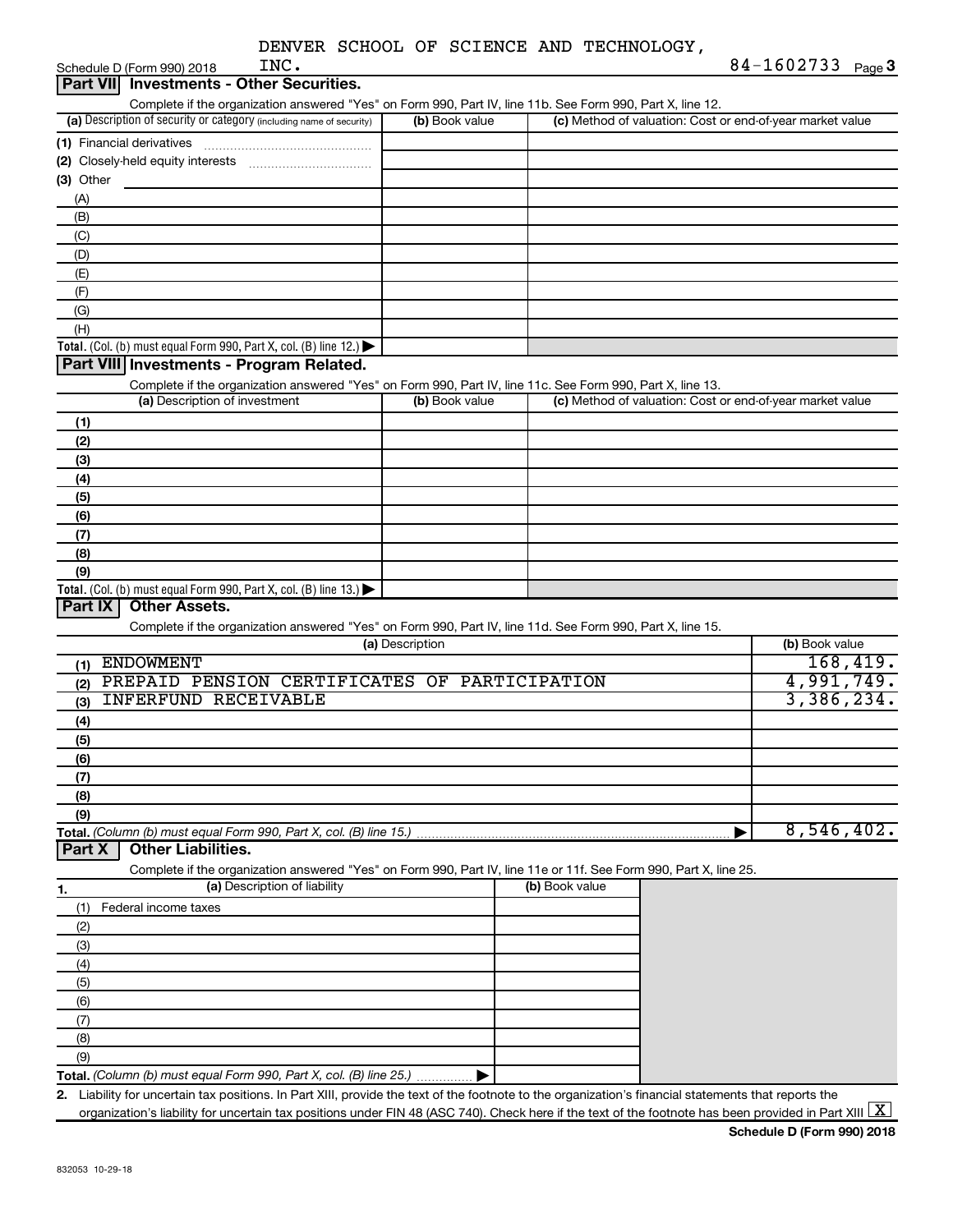|    | INC.<br>Schedule D (Form 990) 2018                                                                                                                                                                                                  |                | 84-1602733 $_{Page 4}$ |  |
|----|-------------------------------------------------------------------------------------------------------------------------------------------------------------------------------------------------------------------------------------|----------------|------------------------|--|
|    | Reconciliation of Revenue per Audited Financial Statements With Revenue per Return.<br><b>Part XI</b>                                                                                                                               |                |                        |  |
|    | Complete if the organization answered "Yes" on Form 990, Part IV, line 12a.                                                                                                                                                         |                |                        |  |
| 1. | Total revenue, gains, and other support per audited financial statements [111] [11] Total revenue, gains, and other support per audited financial statements                                                                        |                | $\mathbf{1}$           |  |
| 2  | Amounts included on line 1 but not on Form 990, Part VIII, line 12:                                                                                                                                                                 |                |                        |  |
| a  |                                                                                                                                                                                                                                     | 2a             |                        |  |
| b  |                                                                                                                                                                                                                                     | 2 <sub>b</sub> |                        |  |
| c  |                                                                                                                                                                                                                                     | 2 <sub>c</sub> |                        |  |
| d  |                                                                                                                                                                                                                                     | 2d             |                        |  |
| e  | Add lines 2a through 2d <b>[10]</b> University of the state of the state of the state of the state of the state of the state of the state of the state of the state of the state of the state of the state of the state of the stat |                | 2е                     |  |
| З  |                                                                                                                                                                                                                                     |                | 3                      |  |
| 4  | Amounts included on Form 990, Part VIII, line 12, but not on line 1:                                                                                                                                                                |                |                        |  |
|    | Investment expenses not included on Form 990, Part VIII, line 7b [11, 111, 111, 111]                                                                                                                                                | 4a             |                        |  |
| b  | Other (Describe in Part XIII.) <b>Construction Contract Construction</b> Chern Construction Construction Construction                                                                                                               | 4 <sub>b</sub> |                        |  |
| c. | Add lines 4a and 4b                                                                                                                                                                                                                 |                | 4c                     |  |
| 5  | Total revenue. Add lines 3 and 4c. (This must equal Form 990, Part I, line 12.)                                                                                                                                                     |                | 5                      |  |
|    | Part XII Reconciliation of Expenses per Audited Financial Statements With Expenses per Return.                                                                                                                                      |                |                        |  |
|    | Complete if the organization answered "Yes" on Form 990, Part IV, line 12a.                                                                                                                                                         |                |                        |  |
| 1  |                                                                                                                                                                                                                                     |                | $\blacksquare$         |  |
| 2  | Amounts included on line 1 but not on Form 990, Part IX, line 25:                                                                                                                                                                   |                |                        |  |
| a  |                                                                                                                                                                                                                                     | 2a             |                        |  |
| b  |                                                                                                                                                                                                                                     | 2 <sub>b</sub> |                        |  |
| C  |                                                                                                                                                                                                                                     | 2 <sub>c</sub> |                        |  |
|    |                                                                                                                                                                                                                                     | 2d             |                        |  |
| e  | Add lines 2a through 2d <b>must be a constructed as the constant of the constant of the constant of the construction</b>                                                                                                            |                | 2e                     |  |
| З  |                                                                                                                                                                                                                                     |                | 3                      |  |
| 4  | Amounts included on Form 990, Part IX, line 25, but not on line 1:                                                                                                                                                                  |                |                        |  |
| а  |                                                                                                                                                                                                                                     | 4a             |                        |  |
| b  |                                                                                                                                                                                                                                     | 4 <sub>b</sub> |                        |  |
|    | Add lines 4a and 4b                                                                                                                                                                                                                 |                | 4с                     |  |
| 5  |                                                                                                                                                                                                                                     |                | 5                      |  |
|    | <b>Part XIII</b> Supplemental Information.                                                                                                                                                                                          |                |                        |  |

Provide the descriptions required for Part II, lines 3, 5, and 9; Part III, lines 1a and 4; Part IV, lines 1b and 2b; Part V, line 4; Part X, line 2; Part XI, lines 2d and 4b; and Part XII, lines 2d and 4b. Also complete this part to provide any additional information.

PART V, LINE 4:

THE ENDOWMENT FUND IS TO BE USED TO SUPPORT THE DENVER SCHOOL OF SCIENCE

AND TECHNOLOGY'S 1:1 LAPTOP PROGRAM. INCOME FROM THE FUND WILL BE USED

FOR ANNUAL COMPUTER AND COMPUTER-RELATED EQUIPMENT PURCHASES TO SUSTAIN

"1:1" COMPUTING PROGRAMS FOR THE SCHOOLS.

PART X, LINE 2:

DSST, INC., IS EXEMPT FROM FEDERAL INCOME TAX UNDER SECTION 501(C)(3) OF

THE INTERNAL REVENUE CODE, QUALIFIES FOR THE CHARITABLE CONTRIBUTION

DEDUCTION UNDER SECTION 170(B)(1)(A)(VI), AND HAS BEEN CLASSIFIED AS AN

ORGANIZATION OTHER THAN A PRIVATE FOUNDATION UNDER SECTION 509(A)(1).

DSST, INC. IS ANNUALLY REQUIRED TO FILE A RETURN OF ORGANIZATION EXEMPT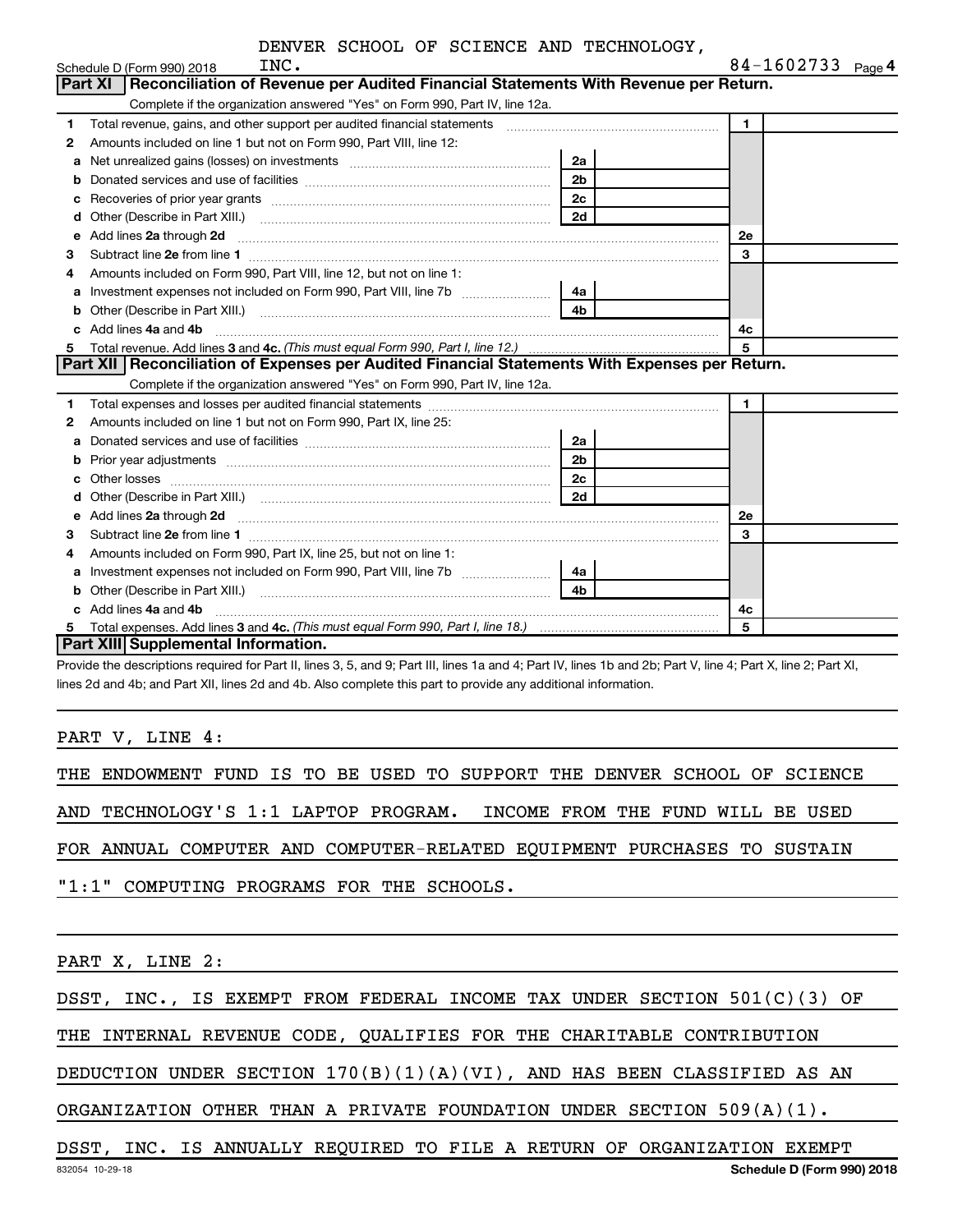| DENVER SCHOOL OF SCIENCE AND TECHNOLOGY,<br>84-1602733 Page 5<br>INC.<br>Schedule D (Form 990) 2018 |
|-----------------------------------------------------------------------------------------------------|
| <b>Part XIII Supplemental Information (continued)</b>                                               |
| FROM INCOME TAX (FORM 990) WITH THE IRS. IN ADDITION, DSST, INC. SUBJECT                            |
| TO INCOME TAX ON NET INCOME THAT IS DERIVED FROM BUSINESS ACTIVITIES THAT                           |
| ARE UNRELATED TO ITS EXEMPT PURPOSES. DSST, INC. HAS DETERMINED IT IS NOT                           |
| SUBJECT TO UNRELATED BUSINESS INCOME TAX AND HAS NOT FILED AN EXEMPT                                |
| ORGANIZATION BUSINESS INCOME TAX RETURN (FORM 990-T) WITH THE IRS.                                  |
|                                                                                                     |
|                                                                                                     |
|                                                                                                     |
|                                                                                                     |
|                                                                                                     |
|                                                                                                     |
|                                                                                                     |
|                                                                                                     |
|                                                                                                     |
|                                                                                                     |
|                                                                                                     |
|                                                                                                     |
|                                                                                                     |
|                                                                                                     |
|                                                                                                     |
|                                                                                                     |
|                                                                                                     |
|                                                                                                     |
|                                                                                                     |
|                                                                                                     |
|                                                                                                     |
|                                                                                                     |
|                                                                                                     |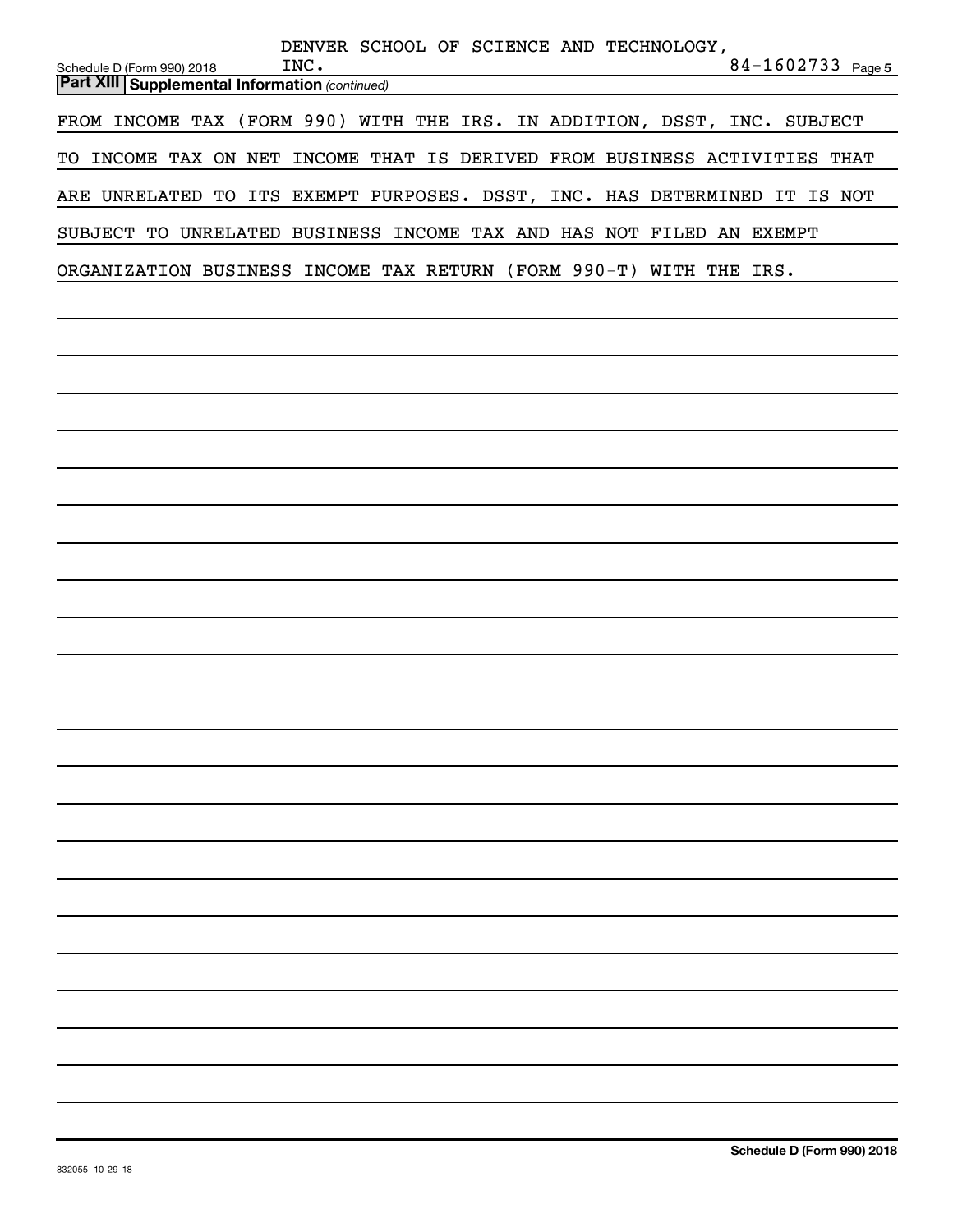| <b>SCHEDULE I</b>                                      |                                                                                                                                                                          |           | <b>Grants and Other Assistance to Organizations,</b> |                                                       |                                         |                                               |                                          |                 | OMB No. 1545-0047                                   |                  |  |
|--------------------------------------------------------|--------------------------------------------------------------------------------------------------------------------------------------------------------------------------|-----------|------------------------------------------------------|-------------------------------------------------------|-----------------------------------------|-----------------------------------------------|------------------------------------------|-----------------|-----------------------------------------------------|------------------|--|
| (Form 990)                                             | Governments, and Individuals in the United States<br>Complete if the organization answered "Yes" on Form 990, Part IV, line 21 or 22.                                    |           |                                                      |                                                       |                                         |                                               |                                          |                 |                                                     |                  |  |
| Department of the Treasury<br>Internal Revenue Service |                                                                                                                                                                          |           |                                                      | Attach to Form 990.                                   |                                         |                                               |                                          |                 | <b>Open to Public</b>                               |                  |  |
|                                                        |                                                                                                                                                                          |           |                                                      | Go to www.irs.gov/Form990 for the latest information. |                                         |                                               |                                          |                 | Inspection                                          |                  |  |
| Name of the organization                               | INC.                                                                                                                                                                     |           | DENVER SCHOOL OF SCIENCE AND TECHNOLOGY,             |                                                       |                                         |                                               |                                          |                 | <b>Employer identification number</b><br>84-1602733 |                  |  |
| Part I                                                 | <b>General Information on Grants and Assistance</b>                                                                                                                      |           |                                                      |                                                       |                                         |                                               |                                          |                 |                                                     |                  |  |
| $\mathbf 1$                                            | Does the organization maintain records to substantiate the amount of the grants or assistance, the grantees' eligibility for the grants or assistance, and the selection |           |                                                      |                                                       |                                         |                                               |                                          |                 |                                                     |                  |  |
|                                                        |                                                                                                                                                                          |           |                                                      |                                                       |                                         |                                               |                                          |                 | $\boxed{\text{X}}$ Yes                              | No               |  |
| $\mathbf{2}$                                           | Describe in Part IV the organization's procedures for monitoring the use of grant funds in the United States.                                                            |           |                                                      |                                                       |                                         |                                               |                                          |                 |                                                     |                  |  |
| Part II                                                | Grants and Other Assistance to Domestic Organizations and Domestic Governments. Complete if the organization answered "Yes" on Form 990, Part IV, line 21, for any       |           |                                                      |                                                       |                                         |                                               |                                          |                 |                                                     |                  |  |
|                                                        | recipient that received more than \$5,000. Part II can be duplicated if additional space is needed.                                                                      |           |                                                      |                                                       |                                         | (f) Method of                                 |                                          |                 |                                                     |                  |  |
|                                                        | 1 (a) Name and address of organization<br>or government                                                                                                                  | $(b)$ EIN | (c) IRC section<br>(if applicable)                   | (d) Amount of<br>cash grant                           | (e) Amount of<br>non-cash<br>assistance | valuation (book,<br>FMV, appraisal,<br>other) | (g) Description of<br>noncash assistance |                 | (h) Purpose of grant<br>or assistance               |                  |  |
| DSST - MONTVIEW MIDDLE SCHOOL                          |                                                                                                                                                                          |           |                                                      |                                                       |                                         |                                               |                                          |                 |                                                     |                  |  |
| 2000 VALENTIA STREET                                   |                                                                                                                                                                          |           |                                                      |                                                       |                                         |                                               |                                          |                 |                                                     |                  |  |
| DENVER, CO 80238                                       |                                                                                                                                                                          |           | IRC 115                                              | 94,076.                                               | $\mathbf 0$                             |                                               |                                          | GENERAL SUPPORT |                                                     |                  |  |
|                                                        |                                                                                                                                                                          |           |                                                      |                                                       |                                         |                                               |                                          |                 |                                                     |                  |  |
| DSST - MONTVIEW HIGH SCHOOL                            |                                                                                                                                                                          |           |                                                      |                                                       |                                         |                                               |                                          |                 |                                                     |                  |  |
| 2000 VALENTIA STREET                                   |                                                                                                                                                                          |           |                                                      |                                                       |                                         |                                               |                                          |                 |                                                     |                  |  |
| DENVER CO 80238                                        |                                                                                                                                                                          |           | IRC 115                                              | 124,730                                               | $\mathbf{0}$ .                          |                                               |                                          | GENERAL SUPPORT |                                                     |                  |  |
| DSST - GREEN VALLEY RANCH MIDDLE                       |                                                                                                                                                                          |           |                                                      |                                                       |                                         |                                               |                                          |                 |                                                     |                  |  |
| SCHOOL - 4800 TELLURIDE STREET -                       |                                                                                                                                                                          |           |                                                      |                                                       |                                         |                                               |                                          |                 |                                                     |                  |  |
| DENVER, CO 80249                                       |                                                                                                                                                                          |           | IRC 115                                              | 367,420                                               | $\mathbf{0}$                            |                                               |                                          | GENERAL SUPPORT |                                                     |                  |  |
|                                                        |                                                                                                                                                                          |           |                                                      |                                                       |                                         |                                               |                                          |                 |                                                     |                  |  |
| DSST - GREEN VALLEY RANCH HIGH                         |                                                                                                                                                                          |           |                                                      |                                                       |                                         |                                               |                                          |                 |                                                     |                  |  |
| SCHOOL - 4800 TELLURIDE STREET -                       |                                                                                                                                                                          |           |                                                      |                                                       |                                         |                                               |                                          |                 |                                                     |                  |  |
| DENVER, CO 80249                                       |                                                                                                                                                                          |           | IRC 115                                              | 341,805                                               | $\mathbf{0}$                            |                                               |                                          | GENERAL SUPPORT |                                                     |                  |  |
|                                                        |                                                                                                                                                                          |           |                                                      |                                                       |                                         |                                               |                                          |                 |                                                     |                  |  |
| DSST - COLE MIDDLE SCHOOL                              |                                                                                                                                                                          |           |                                                      |                                                       |                                         |                                               |                                          |                 |                                                     |                  |  |
| 3240 HUMBOLDT STREET                                   |                                                                                                                                                                          |           |                                                      |                                                       |                                         |                                               |                                          |                 |                                                     |                  |  |
| DENVER CO 80205                                        |                                                                                                                                                                          |           | IRC 115                                              | 374,326,                                              | 0.                                      |                                               |                                          | GENERAL SUPPORT |                                                     |                  |  |
|                                                        |                                                                                                                                                                          |           |                                                      |                                                       |                                         |                                               |                                          |                 |                                                     |                  |  |
| DSST - COLE HIGH SCHOOL                                |                                                                                                                                                                          |           |                                                      |                                                       |                                         |                                               |                                          |                 |                                                     |                  |  |
| 3240 HUMBOLDT STREET                                   |                                                                                                                                                                          |           |                                                      |                                                       |                                         |                                               |                                          |                 |                                                     |                  |  |
| DENVER, CO 80205                                       |                                                                                                                                                                          |           | IRC 115                                              | 532,165.                                              | 0.                                      |                                               |                                          | GENERAL SUPPORT |                                                     | 15.              |  |
|                                                        |                                                                                                                                                                          |           |                                                      |                                                       |                                         |                                               |                                          |                 |                                                     | $\overline{0}$ . |  |
| 3                                                      | Enter total number of other organizations listed in the line 1 table                                                                                                     |           |                                                      |                                                       |                                         |                                               |                                          |                 |                                                     |                  |  |

**For Paperwork Reduction Act Notice, see the Instructions for Form 990. Schedule I (Form 990) (2018)** LHA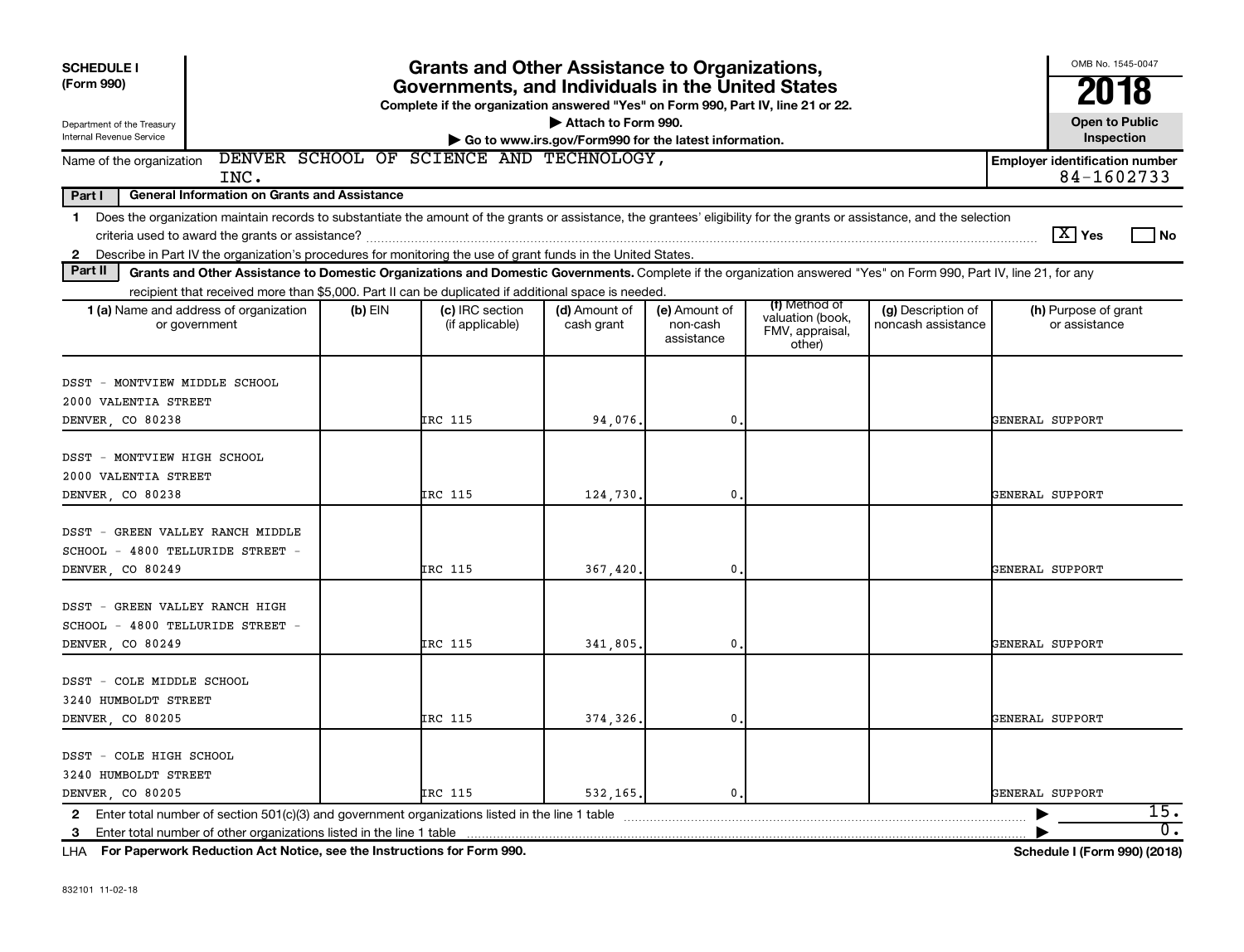| (a) Name and address of<br>organization or government              | $(b)$ EIN | (c) IRC section<br>if applicable | (d) Amount of<br>cash grant | (e) Amount of<br>non-cash<br>assistance | (f) Method of<br>valuation<br>(book, FMV,<br>appraisal, other) | (g) Description of<br>non-cash assistance | (h) Purpose of grant<br>or assistance |
|--------------------------------------------------------------------|-----------|----------------------------------|-----------------------------|-----------------------------------------|----------------------------------------------------------------|-------------------------------------------|---------------------------------------|
| DSST - COLLEGE VIEW MIDDLE SCHOOL<br>3001 S. FEDERAL BLVDS.        |           |                                  |                             |                                         |                                                                |                                           |                                       |
| DENVER, CO 80236                                                   |           | IRC 115                          | 206,837.                    | $\mathbf 0$ .                           |                                                                |                                           | GENERAL SUPPORT                       |
| DSST - COLLEGE VIEW HIGH SCHOOL<br>3001 S. FEDERAL BLVDS.          |           |                                  |                             |                                         |                                                                |                                           |                                       |
| DENVER, CO 80236                                                   |           | IRC 115                          | 324,998.                    | $\mathbf{0}$                            |                                                                |                                           | GENERAL SUPPORT                       |
| DSST - BYERS MIDDLE SCHOOL<br>200 S. UNIVERSITY BLVD.              |           |                                  |                             |                                         |                                                                |                                           |                                       |
| DENVER, CO 80206                                                   |           | IRC 115                          | 398,135.                    | 0.                                      |                                                                |                                           | GENERAL SUPPORT                       |
| DSST - BYERS HIGH SCHOOL<br>200 S. UNIVERSITY BLVD.                |           |                                  |                             |                                         |                                                                |                                           |                                       |
| DENVER, CO 80206                                                   |           | IRC 115                          | 900,516.                    | $\mathbf{0}$                            |                                                                |                                           | GENERAL SUPPORT                       |
| DSST - CONSERVATORY GREEN MIDDLE<br>SCHOOL - 8499 E. STOLL PLACE - |           |                                  |                             |                                         |                                                                |                                           |                                       |
| DENVER, CO 80238                                                   |           | IRC 115                          | 365,136.                    | $\mathbf{0}$                            |                                                                |                                           | GENERAL SUPPORT                       |
| DSST - CONSERVATORY GREEN HIGH<br>SCHOOL - 8499 E. STOLL PLACE -   |           |                                  |                             |                                         |                                                                |                                           |                                       |
| DENVER, CO 80238                                                   |           | IRC 115                          | 160,753.                    | $\mathbf{0}$                            |                                                                |                                           | GENERAL SUPPORT                       |
| DSST - HENRY MIDDLE SCHOOL<br>3005 SOUTH GOLDEN WAY                |           |                                  |                             |                                         |                                                                |                                           |                                       |
| DENVER, CO 80227                                                   |           | IRC 115                          | 479,431.                    | $\mathbf{0}$ .                          |                                                                |                                           | GENERAL SUPPORT                       |
| DSST - NOEL MIDDLE SCHOOL                                          |           |                                  |                             |                                         |                                                                |                                           |                                       |
| 5290 KITTREDGE STREET                                              |           |                                  |                             |                                         |                                                                |                                           |                                       |

**Schedule I (Form 990)**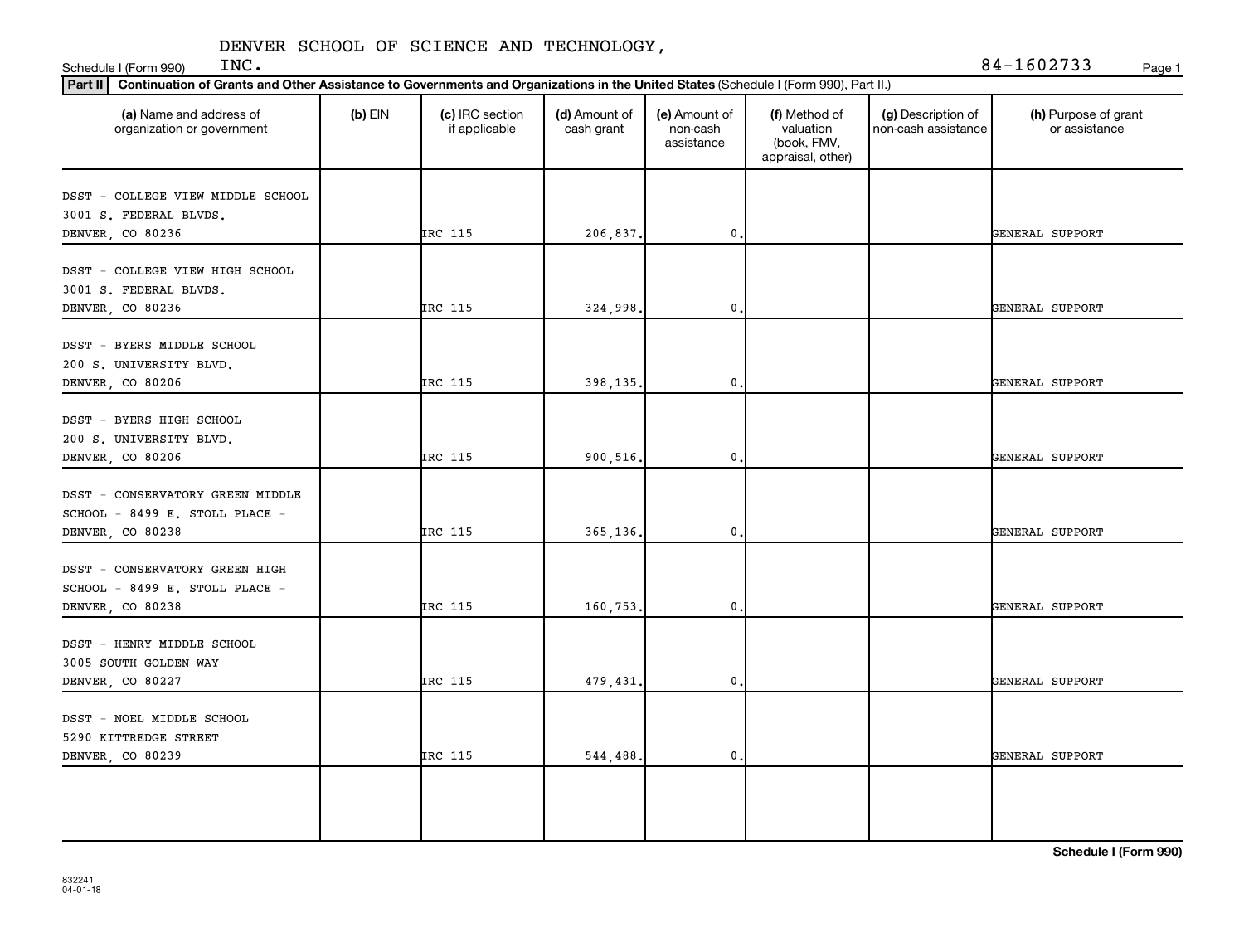|  |  | DENVER SCHOOL OF SCIENCE AND TECHNOLOGY, |  |
|--|--|------------------------------------------|--|
|  |  |                                          |  |

Schedule I (Form 990) (2018)  $\qquad \qquad \text{INC.}$ 

**2**

Part III | Grants and Other Assistance to Domestic Individuals. Complete if the organization answered "Yes" on Form 990, Part IV, line 22. Part III can be duplicated if additional space is needed.

| (a) Type of grant or assistance | (b) Number of<br>recipients | (c) Amount of<br>cash grant | (d) Amount of non-<br>cash assistance | (e) Method of valuation<br>(book, FMV, appraisal, other) | (f) Description of noncash assistance |
|---------------------------------|-----------------------------|-----------------------------|---------------------------------------|----------------------------------------------------------|---------------------------------------|
|                                 |                             |                             |                                       |                                                          |                                       |
|                                 |                             |                             |                                       |                                                          |                                       |
|                                 |                             |                             |                                       |                                                          |                                       |
|                                 |                             |                             |                                       |                                                          |                                       |
|                                 |                             |                             |                                       |                                                          |                                       |
|                                 |                             |                             |                                       |                                                          |                                       |
|                                 |                             |                             |                                       |                                                          |                                       |
|                                 |                             |                             |                                       |                                                          |                                       |
|                                 |                             |                             |                                       |                                                          |                                       |
|                                 |                             |                             |                                       |                                                          |                                       |

Part IV | Supplemental Information. Provide the information required in Part I, line 2; Part III, column (b); and any other additional information.

PART I, LINE 2:

DSST, INC. DEVELOPS A SPENDING PLAN FOR EACH GRANT OR ASSISTANCE PROVIDED

TO THE SCHOOLS. A CODE IS ASSIGNED TO THE RESTRICTED GRANT OR ASSISTANCE,

WHICH DSST USES TO MONITOR THE EXPENDITURE OF THE FUNDS TO THE SCHOOLS.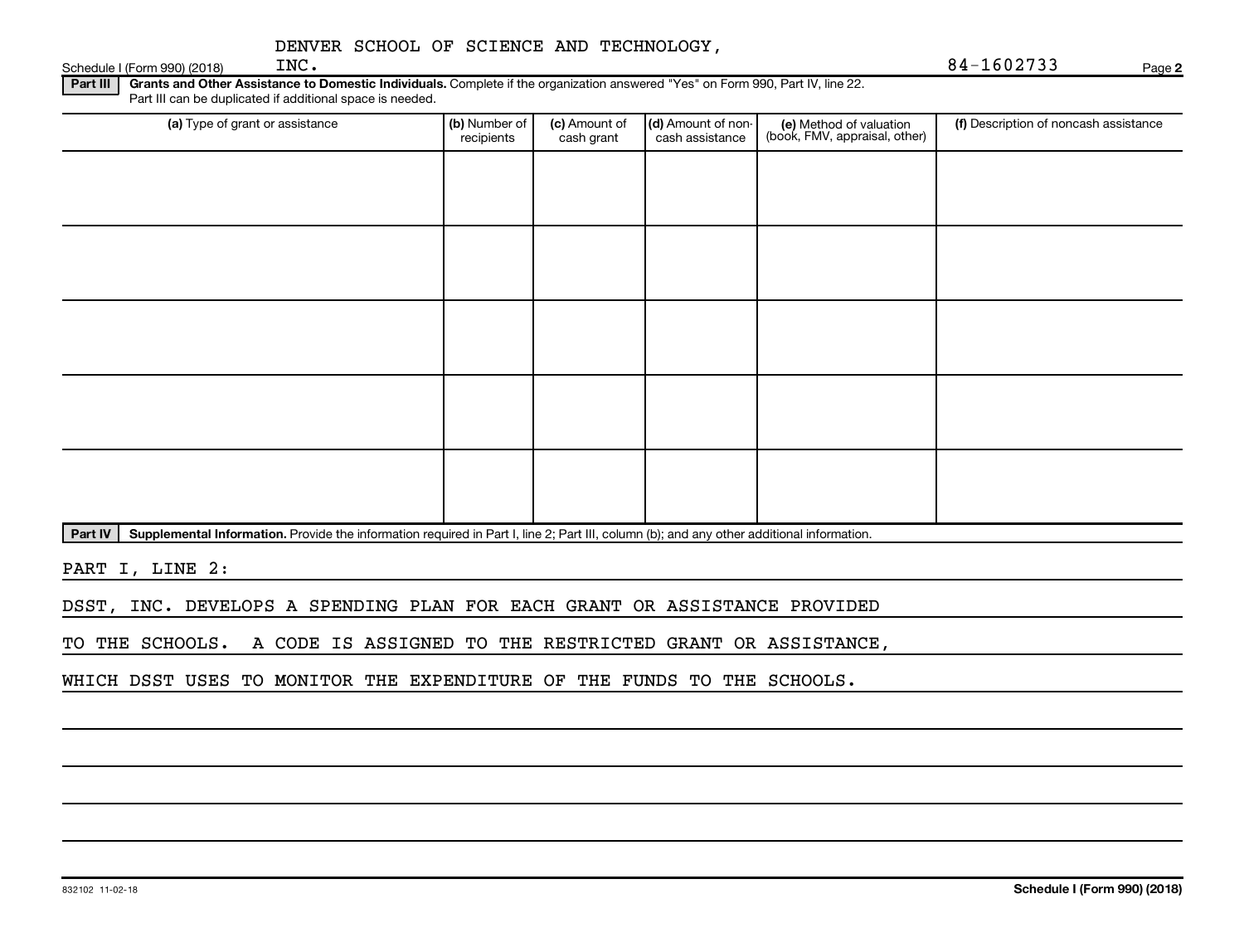|    | <b>Compensation Information</b><br><b>SCHEDULE J</b><br>(Form 990)<br>For certain Officers, Directors, Trustees, Key Employees, and Highest                                | OMB No. 1545-0047<br>2018             |            |                         |  |  |
|----|----------------------------------------------------------------------------------------------------------------------------------------------------------------------------|---------------------------------------|------------|-------------------------|--|--|
|    | <b>Compensated Employees</b><br>Complete if the organization answered "Yes" on Form 990, Part IV, line 23.                                                                 |                                       |            |                         |  |  |
|    | Attach to Form 990.<br>Department of the Treasury                                                                                                                          | <b>Open to Public</b>                 | Inspection |                         |  |  |
|    | Internal Revenue Service<br>Go to www.irs.gov/Form990 for instructions and the latest information.<br>DENVER SCHOOL OF SCIENCE AND TECHNOLOGY,<br>Name of the organization | <b>Employer identification number</b> |            |                         |  |  |
|    | INC.                                                                                                                                                                       | 84-1602733                            |            |                         |  |  |
|    | Part I<br><b>Questions Regarding Compensation</b>                                                                                                                          |                                       |            |                         |  |  |
|    |                                                                                                                                                                            |                                       | Yes        | No                      |  |  |
|    | <b>1a</b> Check the appropriate box(es) if the organization provided any of the following to or for a person listed on Form 990,                                           |                                       |            |                         |  |  |
|    | Part VII, Section A, line 1a. Complete Part III to provide any relevant information regarding these items.                                                                 |                                       |            |                         |  |  |
|    | First-class or charter travel<br>Housing allowance or residence for personal use                                                                                           |                                       |            |                         |  |  |
|    | Travel for companions<br>Payments for business use of personal residence                                                                                                   |                                       |            |                         |  |  |
|    | Tax indemnification and gross-up payments<br>Health or social club dues or initiation fees                                                                                 |                                       |            |                         |  |  |
|    | Discretionary spending account<br>Personal services (such as maid, chauffeur, chef)                                                                                        |                                       |            |                         |  |  |
|    |                                                                                                                                                                            |                                       |            |                         |  |  |
|    | <b>b</b> If any of the boxes on line 1a are checked, did the organization follow a written policy regarding payment or                                                     |                                       |            |                         |  |  |
|    | reimbursement or provision of all of the expenses described above? If "No," complete Part III to explain                                                                   | 1b                                    |            |                         |  |  |
| 2  | Did the organization require substantiation prior to reimbursing or allowing expenses incurred by all directors,                                                           |                                       |            |                         |  |  |
|    |                                                                                                                                                                            | $\mathbf{2}$                          |            |                         |  |  |
|    |                                                                                                                                                                            |                                       |            |                         |  |  |
| з  | Indicate which, if any, of the following the filing organization used to establish the compensation of the organization's                                                  |                                       |            |                         |  |  |
|    | CEO/Executive Director. Check all that apply. Do not check any boxes for methods used by a related organization to                                                         |                                       |            |                         |  |  |
|    | establish compensation of the CEO/Executive Director, but explain in Part III.                                                                                             |                                       |            |                         |  |  |
|    | Compensation committee<br>Written employment contract                                                                                                                      |                                       |            |                         |  |  |
|    | Independent compensation consultant<br>Compensation survey or study                                                                                                        |                                       |            |                         |  |  |
|    | $\mathbf{X}$ Approval by the board or compensation committee<br>Form 990 of other organizations                                                                            |                                       |            |                         |  |  |
|    |                                                                                                                                                                            |                                       |            |                         |  |  |
| 4  | During the year, did any person listed on Form 990, Part VII, Section A, line 1a, with respect to the filing                                                               |                                       |            |                         |  |  |
|    | organization or a related organization:                                                                                                                                    |                                       |            |                         |  |  |
| а  | Receive a severance payment or change-of-control payment?                                                                                                                  | 4a                                    |            | х                       |  |  |
| b  |                                                                                                                                                                            | 4b                                    |            | $\overline{\mathbf{X}}$ |  |  |
| с  |                                                                                                                                                                            | 4c                                    |            | X                       |  |  |
|    | If "Yes" to any of lines 4a-c, list the persons and provide the applicable amounts for each item in Part III.                                                              |                                       |            |                         |  |  |
|    |                                                                                                                                                                            |                                       |            |                         |  |  |
|    | Only section 501(c)(3), 501(c)(4), and 501(c)(29) organizations must complete lines 5-9.                                                                                   |                                       |            |                         |  |  |
|    | For persons listed on Form 990, Part VII, Section A, line 1a, did the organization pay or accrue any compensation                                                          |                                       |            |                         |  |  |
|    | contingent on the revenues of:                                                                                                                                             |                                       |            | х                       |  |  |
|    | a The organization? <b>Entitation</b> 2008 Communication of the organization of the organization?                                                                          | 5a<br>5b                              |            | X                       |  |  |
|    | If "Yes" on line 5a or 5b, describe in Part III.                                                                                                                           |                                       |            |                         |  |  |
| 6. | For persons listed on Form 990, Part VII, Section A, line 1a, did the organization pay or accrue any compensation                                                          |                                       |            |                         |  |  |
|    | contingent on the net earnings of:                                                                                                                                         |                                       |            |                         |  |  |
|    |                                                                                                                                                                            | 6а                                    |            | х                       |  |  |
|    |                                                                                                                                                                            | 6b                                    |            | X                       |  |  |
|    | If "Yes" on line 6a or 6b, describe in Part III.                                                                                                                           |                                       |            |                         |  |  |
|    | 7 For persons listed on Form 990, Part VII, Section A, line 1a, did the organization provide any nonfixed payments                                                         |                                       |            |                         |  |  |
|    |                                                                                                                                                                            | $\overline{7}$                        | х          |                         |  |  |
| 8  | Were any amounts reported on Form 990, Part VII, paid or accrued pursuant to a contract that was subject to the                                                            |                                       |            |                         |  |  |
|    |                                                                                                                                                                            | 8                                     |            | х                       |  |  |
| 9  | If "Yes" on line 8, did the organization also follow the rebuttable presumption procedure described in                                                                     |                                       |            |                         |  |  |
|    |                                                                                                                                                                            | 9                                     |            |                         |  |  |
|    | LHA For Paperwork Reduction Act Notice, see the Instructions for Form 990.                                                                                                 | Schedule J (Form 990) 2018            |            |                         |  |  |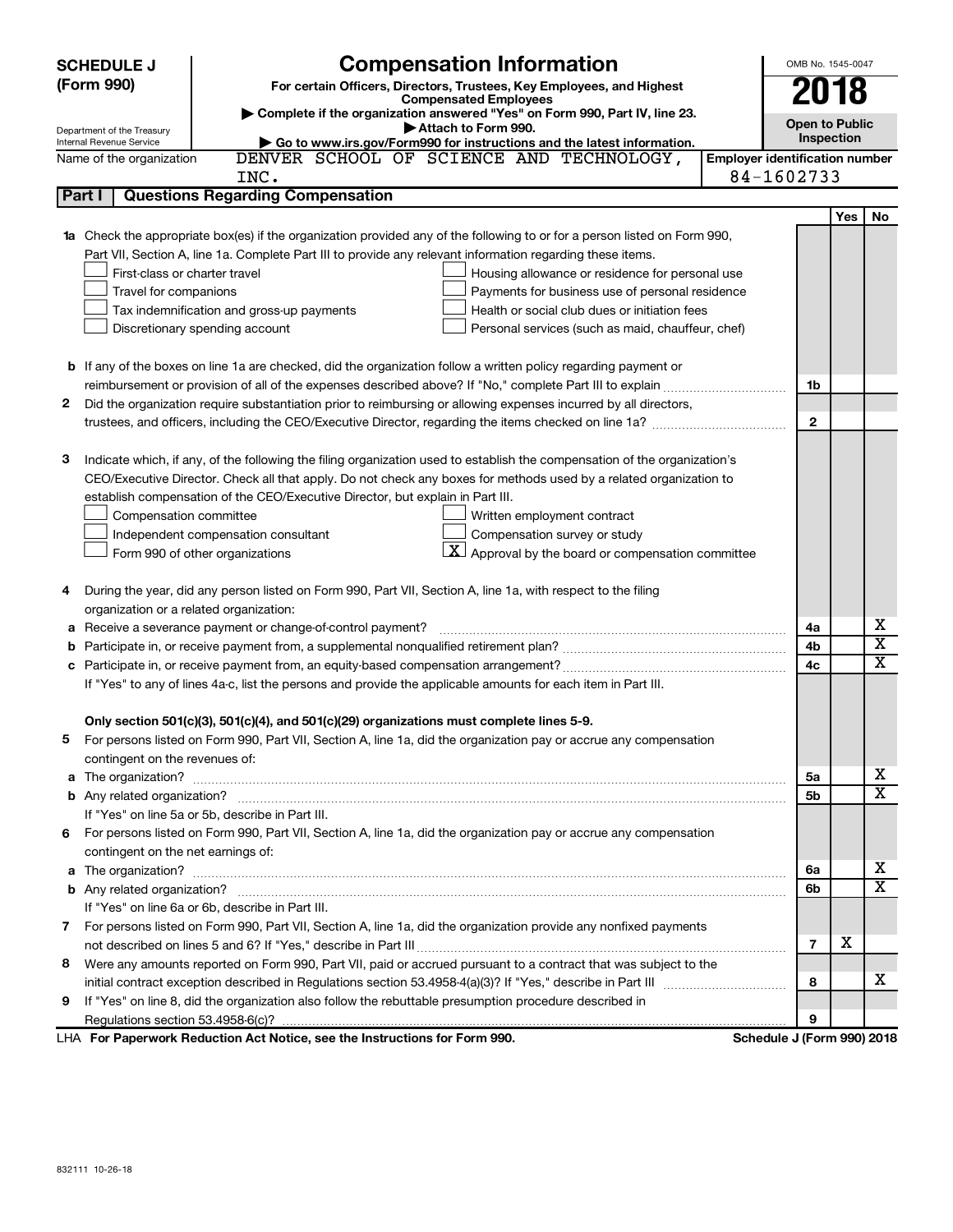Schedule J (Form 990) 2018  $INC$ .

Part II | Officers, Directors, Trustees, Key Employees, and Highest Compensated Employees. Use duplicate copies if additional space is needed.

For each individual whose compensation must be reported on Schedule J, report compensation from the organization on row (i) and from related organizations, described in the instructions, on row (ii). Do not list any individuals that aren't listed on Form 990, Part VII.

Note: The sum of columns (B)(i)-(iii) for each listed individual must equal the total amount of Form 990, Part VII, Section A, line 1a, applicable column (D) and (E) amounts for that individual.

|                                      |      |                          | (B) Breakdown of W-2 and/or 1099-MISC compensation |                                           | (C) Retirement and<br>other deferred | (D) Nontaxable<br>benefits | (E) Total of columns | (F) Compensation<br>in column (B)         |
|--------------------------------------|------|--------------------------|----------------------------------------------------|-------------------------------------------|--------------------------------------|----------------------------|----------------------|-------------------------------------------|
| (A) Name and Title                   |      | (i) Base<br>compensation | (ii) Bonus &<br>incentive<br>compensation          | (iii) Other<br>reportable<br>compensation | compensation                         |                            | $(B)(i)-(D)$         | reported as deferred<br>on prior Form 990 |
| <b>BILL KURTZ</b><br>(1)             | (i)  | 206, 363.                | 36, 295.                                           | $\overline{\mathbf{0}}$ .                 | 10, 250.                             | 11,804                     | 264, 712.            | 0.                                        |
| CHIEF EXECUTIVE OFFICER              | (ii) | $0$ .                    | $\mathbf 0$ .                                      | $\overline{0}$ .                          | 0.                                   | 0.                         | 0                    | $\overline{0}$ .                          |
| SCOTT WALKER<br>(2)                  | (i)  | 139,844.                 | 4,124.                                             | 0.                                        | 7,290.                               | 16, 223.                   | 167,481.             | $\overline{0}$ .                          |
| CHIEF OPERATING OFFICER              | (ii) | 0.                       | 0.                                                 | 0.                                        | 0.                                   | 0.                         | 0                    | $\overline{0}$ .                          |
| NICOLE FULBRIGHT<br>(3)              | (i)  | 130, 354.                | 4,525.                                             | 0.                                        | 6,750.                               | 22, 365.                   | 163,994.             | $\overline{0}$ .                          |
| CHIEF ACADEMIC OFFICER               | (ii) | $0$ .                    | $\mathbf 0$ .                                      | 0.                                        | 0.                                   | $\Omega$ .                 | $\overline{0}$ .     | $\overline{0}$ .                          |
| HEATHER LAMM<br>(4)                  | (i)  | 135,452.                 | 5,156.                                             | $\overline{0}$ .                          | 6,939.                               | 16,911                     | 164, 458.            | $\overline{0}$ .                          |
| CHIEF ADVOCACY & COMMUNICATIONS OFFI | (ii) | $\overline{0}$ .         | 0.                                                 | $\overline{0}$ .                          | О.                                   | $\mathbf 0$ .              | $\overline{0}$ .     | $\overline{0}$ .                          |
| CHRISTINE NELSON<br>(5)              | (i)  | 147, 275.                | 4,187.                                             | $\overline{\mathbf{0}}$ .                 | 7,420.                               | 11,881                     | 170, 763.            | $\overline{0}$ .                          |
| CHIEF OF STAFF                       | (ii) | $\overline{0}$ .         | $\overline{\mathfrak{o}}$ .                        | 0.                                        | 0,                                   | 0.                         | 0.                   | $\overline{0}$ .                          |
|                                      | (i)  |                          |                                                    |                                           |                                      |                            |                      |                                           |
|                                      | (i)  |                          |                                                    |                                           |                                      |                            |                      |                                           |
|                                      | (i)  |                          |                                                    |                                           |                                      |                            |                      |                                           |
|                                      | (i)  |                          |                                                    |                                           |                                      |                            |                      |                                           |
|                                      | (i)  |                          |                                                    |                                           |                                      |                            |                      |                                           |
|                                      | (i)  |                          |                                                    |                                           |                                      |                            |                      |                                           |
|                                      | (i)  |                          |                                                    |                                           |                                      |                            |                      |                                           |
|                                      | (i)  |                          |                                                    |                                           |                                      |                            |                      |                                           |
|                                      | (i)  |                          |                                                    |                                           |                                      |                            |                      |                                           |
|                                      | (i)  |                          |                                                    |                                           |                                      |                            |                      |                                           |
|                                      | (i)  |                          |                                                    |                                           |                                      |                            |                      |                                           |
|                                      | (ii) |                          |                                                    |                                           |                                      |                            |                      |                                           |
|                                      | (i)  |                          |                                                    |                                           |                                      |                            |                      |                                           |
|                                      | (ii) |                          |                                                    |                                           |                                      |                            |                      |                                           |
|                                      | (i)  |                          |                                                    |                                           |                                      |                            |                      |                                           |
|                                      | (ii) |                          |                                                    |                                           |                                      |                            |                      |                                           |
|                                      | (i)  |                          |                                                    |                                           |                                      |                            |                      |                                           |
|                                      | (ii) |                          |                                                    |                                           |                                      |                            |                      |                                           |
|                                      | (i)  |                          |                                                    |                                           |                                      |                            |                      |                                           |
|                                      | (ii) |                          |                                                    |                                           |                                      |                            |                      |                                           |
|                                      | (i)  |                          |                                                    |                                           |                                      |                            |                      |                                           |
|                                      | (ii) |                          |                                                    |                                           |                                      |                            |                      |                                           |

INC. 84-1602733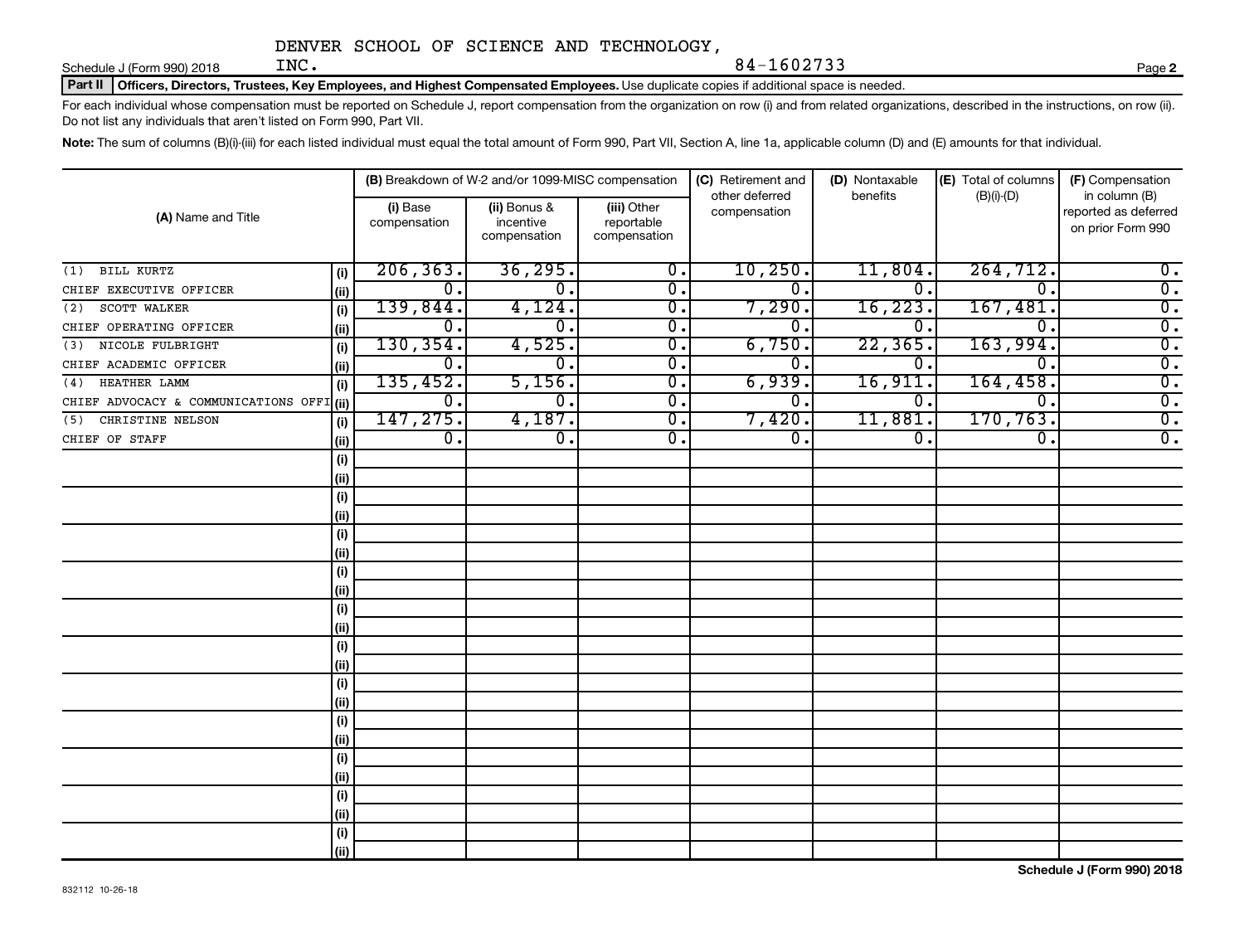Schedule J (Form 990) 2018  $INC$ .

#### **Part III Supplemental Information**

Provide the information, explanation, or descriptions required for Part I, lines 1a, 1b, 3, 4a, 4b, 4c, 5a, 5b, 6a, 6b, 7, and 8, and for Part II. Also complete this part for any additional information.

PART I, LINE 7:

THE ORGANIZATION ANNUALLY REVIEWS THE PERFORMANCES OF ITS EMPLOYEES TO

DETERMINE IF ADDITIONAL COMPENSATION IN THE FORM OF BONUSES WILL BE PAID.

DURING CALENDAR YEAR ENDING DECEMBER 31, 2018, THE ORGANIZATION AWARDED THE

CHIEF EXECUTIVE OFFICER, CHIEF OPERATING OFFICER, CHIEF OF STAFF, CHIEF

ACADEMIC OFFICER, CHIEF ADVOCACY & COMMUNICATIONS OFFICER, SCHOOL

DIRECTORS, AND DIRECTOR OF SCHOOLS A BONUS BASED ON REVIEW OF THEIR

PERFORMANCES AND SERVICES TO THE ORGANIZATION.